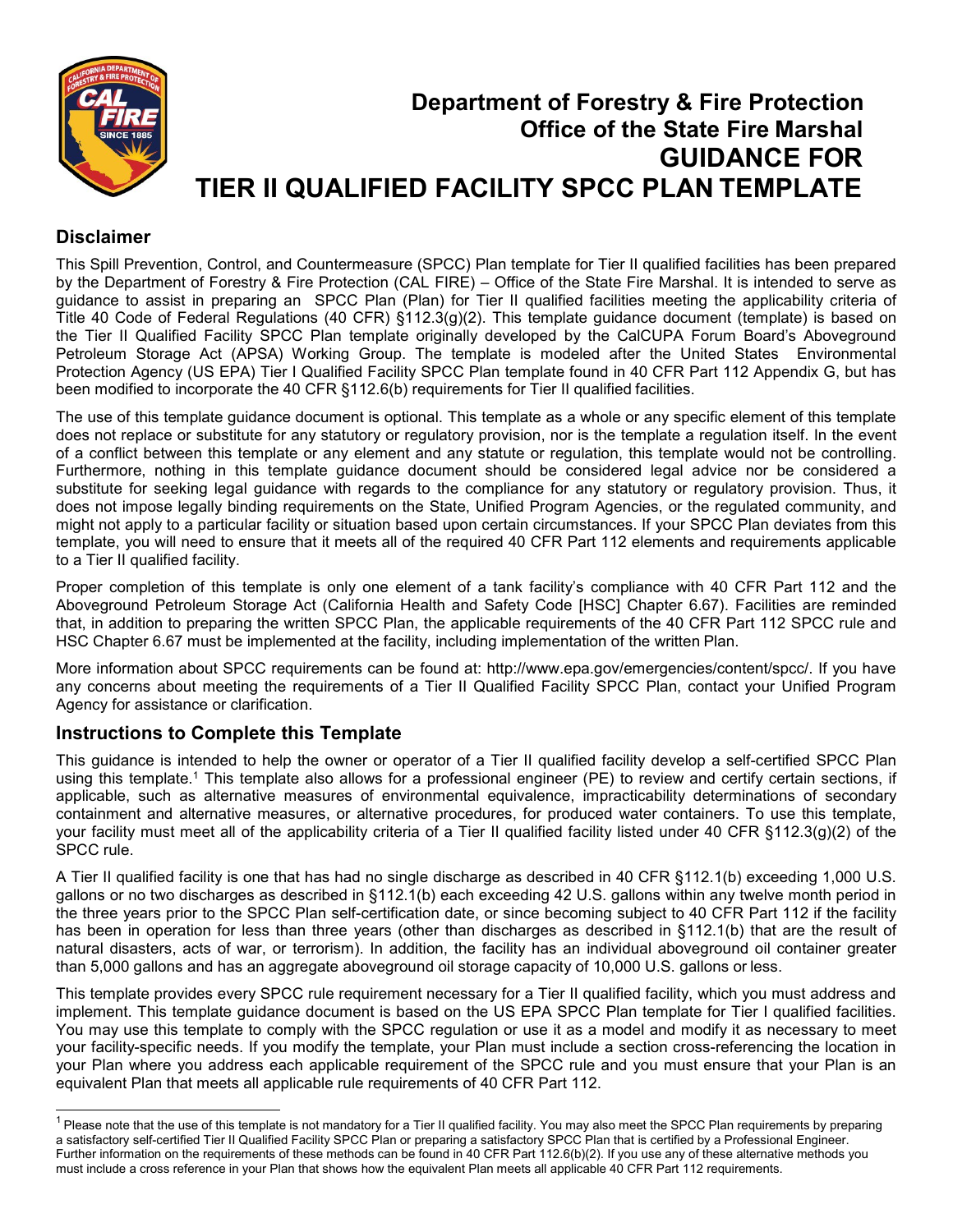You may complete this template either electronically or by hand on a printed copy. If you complete it electronically, please be sure to save a copy on your computer before printing a hard copy. During an inspection, the inspector will want to review the printed, signed copy (and associated records).

The template summarizes in each section the specific requirements of the 40 CFR Part 112 SPCC rule. Each requirement has to the right, an associated checkbox. Please note that a "Not Applicable" ("N/A") column is included in several tables where certain rule requirements may not be applicable to your facility or operations. Unless marked with an "N/A", the checkboxes in the right hand column serve as an affirmation/verification of compliance by the facility to the stated compliance requirement. The "N/A" column should help your facility complete the self-certification when a required SPCC rule element does not apply to your facility. Use of the "N/A" column is optional, but it will enhance the clarity of your Plan. Several sections of the template also contain tables or narrative text fields.

All Tier II qualified facility self-certifiers must complete Sections I, II, and III. Additionally, the owner or operator of an:

Onshore facility (excluding production) must complete Section A. Onshore oil production facility (excluding drilling and workover facilities) must complete Section B. Onshore oil drilling and workover facility must complete Section C.

Complete and include with your Plan the appropriate attachments. You should consider printing copies of the attachments for use in implementing the SPCC Plan (e.g., Attachment 3.1 - Inspection Log & Schedule; Attachment 4 - Discharge Notification Form).

To complete the template, check the box next to the requirement to indicate that it has been adequately addressed. Either write "N/A" in the column or check the box under the "N/A" column to indicate those requirements that are not applicable to your facility. Where a section requires a description or listing, write in the spaces provided (or attach additional pages if more space is needed).

Below is a key for the colors used in the section headers:

| Sections I, II, and III: Required for all Tier II Qualified Facilities                                                                                                                                                                                  |
|---------------------------------------------------------------------------------------------------------------------------------------------------------------------------------------------------------------------------------------------------------|
| <b>Section A: Onshore facilities (excluding production)</b>                                                                                                                                                                                             |
| <b>Section B:</b> Onshore oil production facilities (excluding drilling and workover facilities)                                                                                                                                                        |
| <b>Section C:</b> Onshore oil drilling and workover facilities                                                                                                                                                                                          |
| <b>Attachments: 1 – Five Year Review and Technical Amendment Logs</b><br>2 – Oil Spill Contingency Plan and Checklist<br>3 - Inspections, Dike Drainage and Personnel Training Logs<br>4 - Discharge Notification Form<br>5 - Substantial Harm Criteria |

After you have completed all appropriate sections, certify and date your Plan, and then implement the Plan: (1) Before beginning operations; or (2) Within six months after beginning operations for production facilities. If your facility was in operation before August 16, 2002, and you do not already have a Plan, then implement this template immediately. Conduct inspections and tests in accordance with the written procedures that you have developed for your facility. You must keep with the SPCC Plan, a record of these inspections and tests, signed by the appropriate supervisor or inspector, for a period of three years.

Do not forget to periodically review your Plan (at least once every five years) or to update it when you make changes to your facility. You must prepare amendments within six months of the facility change, and implement them as soon as possible, but not later than six months following preparation of any amendment.

In the event that your facility releases oil to navigable waters or adjoining shorelines, immediately call the National Response Center (NRC) at 1-800-424-8802. The NRC is the federal government's centralized reporting center, which is staffed 24 hours per day by U.S. Coast Guard personnel. Additional state and local release/discharge reporting requirements also apply, including immediate notification to the Unified Program Agency and the California Governor's Office of Emergency Services (800-852-7550) if a release or threatened release of oil, such as petroleum oil, poses a threat to health, safety, property or the environment.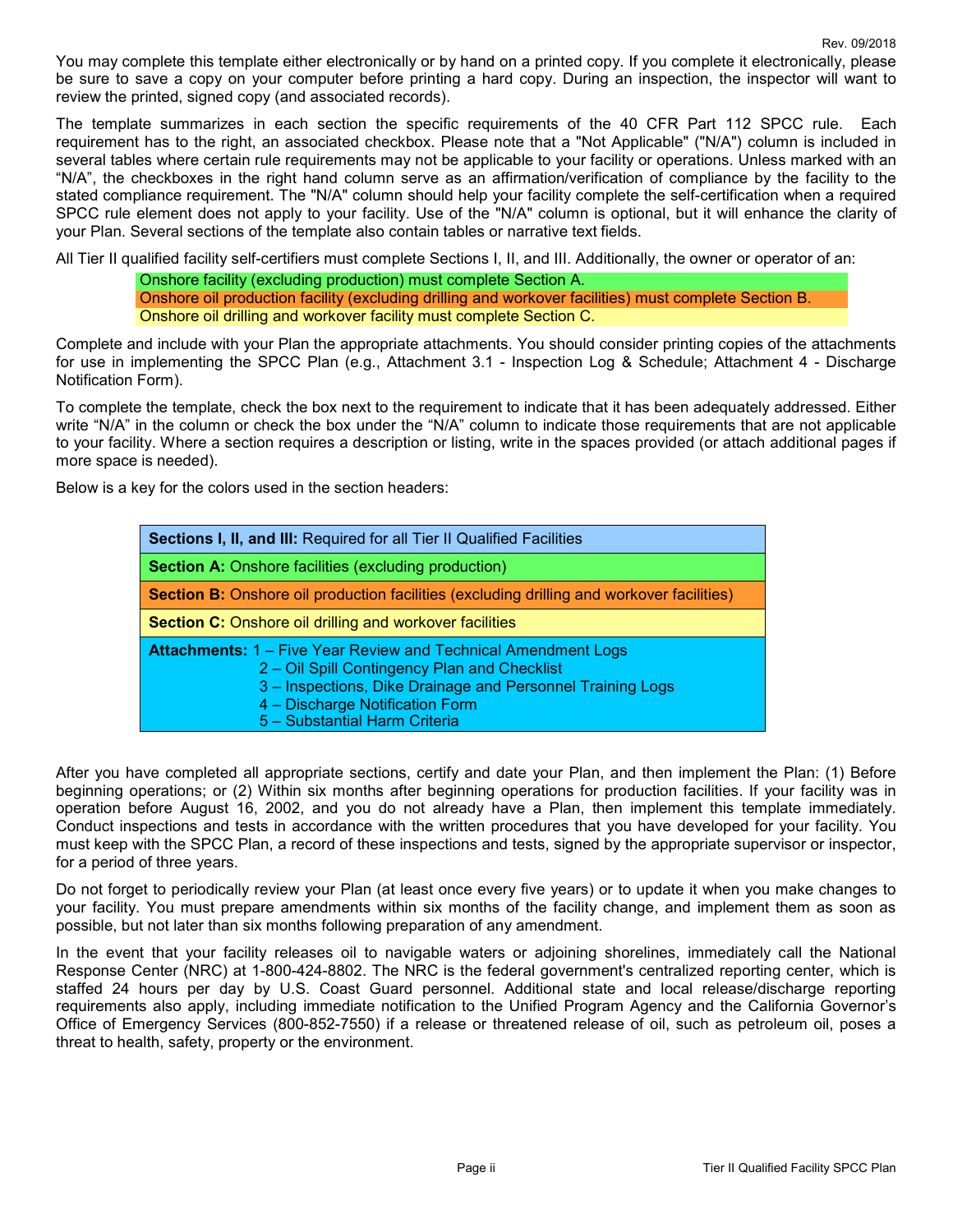## **Tier II Qualified Facility SPCC Plan**

This template constitutes the SPCC Plan (Plan) for the facility, when completed and signed by the owner or operator of a facility that meets the applicability criteria in 40 CFR  $\S112.3(g)(2)$ . This template addresses the requirements of 40 CFR Part 112. Maintain a complete copy of the Plan at the facility if the facility is normally attended at least four hours per day, or for a facility attended fewer than four hours per day, at the nearest field office. When making operational changes at a facility that are necessary to comply with the rule requirements, the owner/operator should follow state and local requirements (such as for permitting, design, and construction) and obtain professional assistance, as appropriate.

#### **Facility Description**

|                                                          | Facility Name ____________ |                       |     |
|----------------------------------------------------------|----------------------------|-----------------------|-----|
| Facility Address <b>Facility</b> Address <b>Facility</b> |                            |                       |     |
|                                                          |                            | State _______________ | ZIP |
|                                                          | County $\frac{1}{2}$       |                       |     |
| Owner or Operator Name                                   |                            |                       |     |
| Owner or Operator Address _____________                  |                            |                       |     |
|                                                          |                            |                       | ZIP |
|                                                          | <b>County County</b>       | Tel. Number<br>$\sim$ |     |

#### **I. Certification**

#### **A. Self-Certification Statement (§112.6(b)(1))**

The owner or operator of a facility certifies that each of the following is true in order to utilize this template to comply with the SPCC requirements:

I, the following is accurate:  $\blacksquare$ 

- 1. I am familiar with the applicable requirements of 40 CFR Part 112;
- 2. I have visited and examined the facility;
- 3. This Plan was prepared in accordance with accepted and sound industry practices and standards, and with the requirements of 40 CFR Part 112;
- 4. Procedures for required inspections and testing have been established;
- 5. I will fully implement the Plan;
- 6. This facility meets the following qualification criteria (under  $\S 112.3(g)(2)$ ):
	- a. The aggregate aboveground oil storage capacity of the facility is 10,000 U.S. gallons or less; and
	- b. The facility has had no single discharge as described in §112.1(b) exceeding 1,000 U.S. gallons and no two discharges as described in §112.1(b) each exceeding 42 U.S. gallons within any twelve month period in the three years prior to the SPCC Plan self-certification date, or since becoming subject to 40 CFR Part 112 if the facility has been in operation for less than three years (not including oil discharges as described in §112.1(b) that are the result of natural disasters, acts of war, or terrorism).
- 7. The Plan does not deviate from any requirement of 40 CFR Part 112 as allowed by §112.7(a)(2) and §112.7(d), or include any exemption/measures pursuant to §112.9(c)(6) for produced water containers and any associated piping , except as provided in §112.6(b)(3); and
- 8. This Plan and individual(s) responsible for implementing this Plan have the full approval of management and I have committed the necessary resources to fully implement this Plan.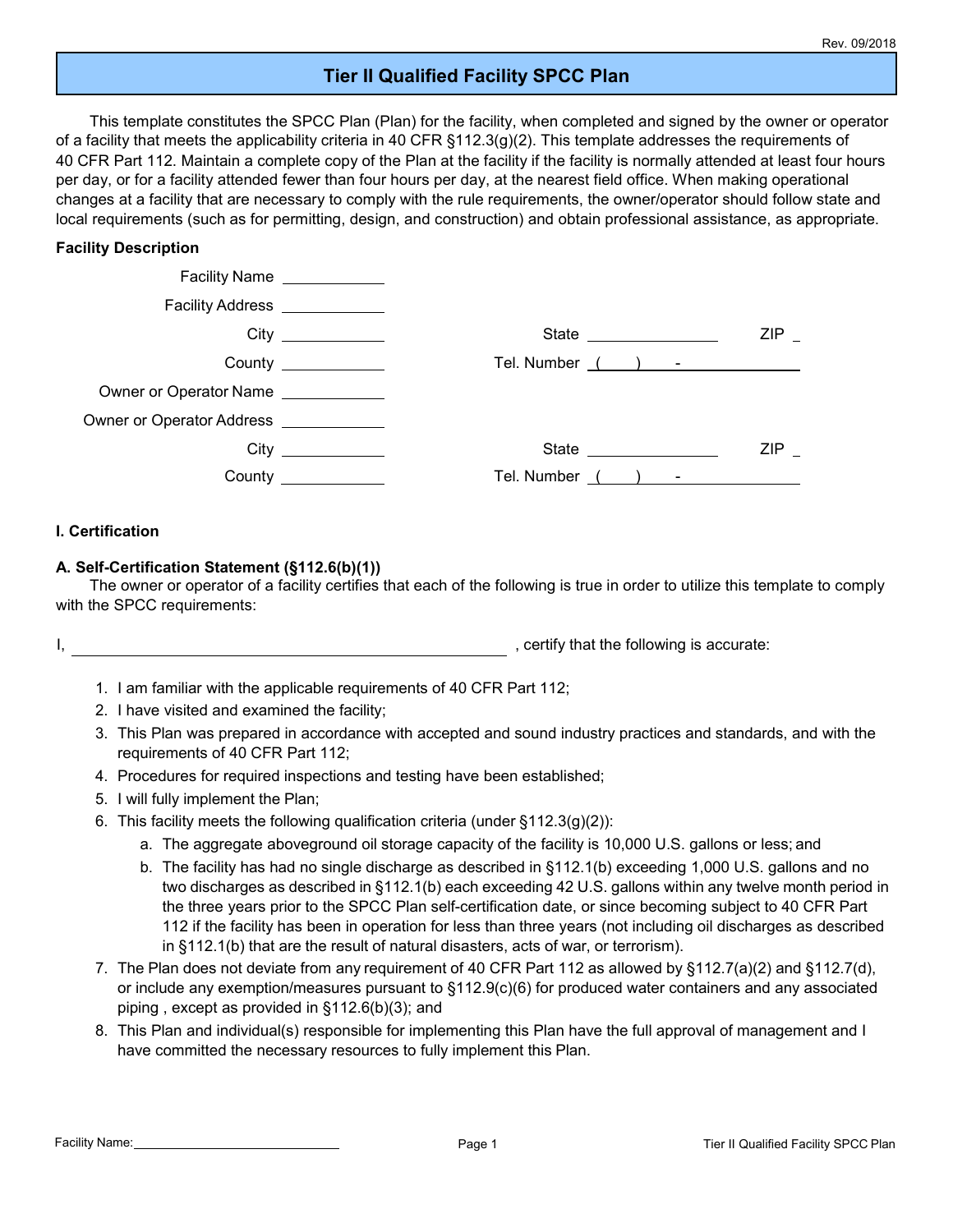I also understand my other obligations relating to the storage of oil at this facility, including, among others:

- 1. To report any oil discharge to navigable waters or adjoining shorelines to the appropriate authorities. Notification information is included in this Plan.
- 2. To review at least once every five years and amend this Plan whenever there is a material change at the facility that affects the potential for an oil discharge. Reviews and amendments are recorded in an attached log [See Five Year Review Log and Technical Amendment Log in Attachments 1.1 and 1.2.]
- 3. Optional use of a contingency plan. A contingency plan:
	- a. May be used in lieu of secondary containment for qualified oil-filled operational equipment, in accordance with the requirements under §112.7(k), and;
	- b. Must be prepared for flowlines and/or intra-facility gathering lines which do not have secondary containment at an oil production facility, in accordance with the requirements under §112.8(d)(3), and;
	- c. Must include an established and documented inspection or monitoring program; must follow the provisions of 40 CFR Part 109; and must be accompanied by a written commitment of manpower, equipment and materials to expeditiously remove any quantity of oil discharged that may be harmful. If applicable, a copy of the contingency plan and any additional documentation will be attached to this Plan as Attachment2.

I certify that I have satisfied the requirement to prepare and implement a Plan under §112.3 and all of the requirements under §112.6(b). I certify that the information contained in this Plan is true.

Signature Title:

Name Date: / / 20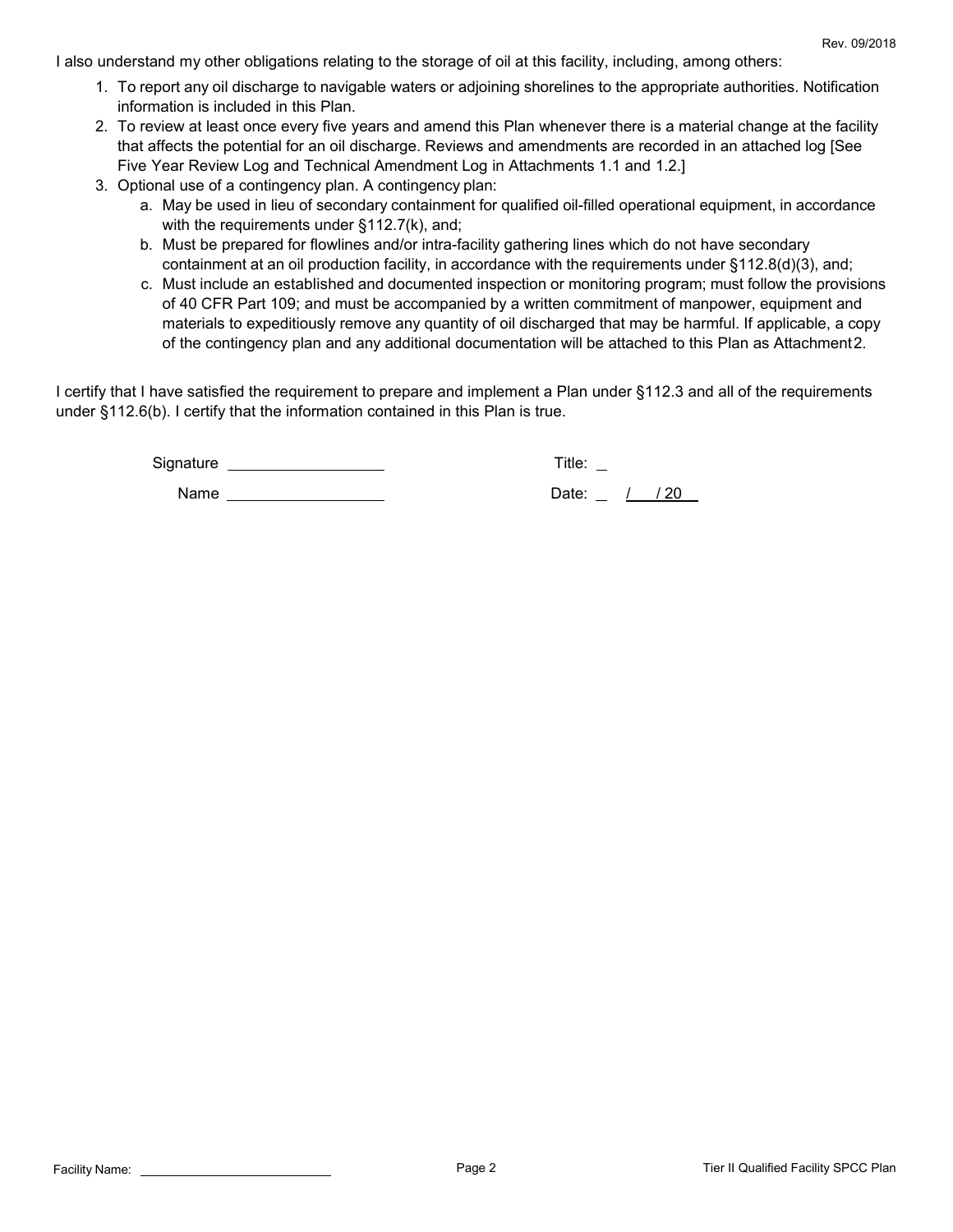#### **B. Professional Engineer Certification (§112.6(b)(4))**

As described in §112.6(b)(3), unless reviewed and certified by a licensed Professional Engineer (PE), this Plan may not include alternative measures of environmental equivalence, impracticability determinations of secondary containment and alternative measures, or alternative procedures for produced water containers. Such measures must be reviewed and certified, in writing, by a licensed Professional Engineer pursuant to §112.6(b)(4), as indicated below.

|                            | Table 1 - Professional Engineer Certification of Alternative Measures                                                                                                                  | N/A |
|----------------------------|----------------------------------------------------------------------------------------------------------------------------------------------------------------------------------------|-----|
|                            | The review and certification by the Professional Engineer pursuant to $\S112.6(b)(4)$ , as indicated below, is<br>limited to the following. $[$112.6(b)(4)]$ [Refer to Attachment 1.3] |     |
| $\bullet$<br>§112.7(a)(2); | the alternative method which achieves equivalent environmental protection pursuant to                                                                                                  |     |
| \$112.7(d);                | the impracticability determination and measures in lieu of secondary containment pursuant to                                                                                           |     |
|                            | the measures pursuant to $\S112.9(c)(6)$ for produced water containers and any associated piping<br>and appurtenances downstream from the container.                                   |     |

I hereby certify and attest to the following:

- 1. I am familiar with the requirements of 40 CFR Part 112.
- 2. I, or my agent, has visited and examined this facility.
- 3. That the alternative method of environmental equivalence in accordance with §112.7(a)(2) or the determination of impracticability and alternative measures in accordance with §112.7(d) is consistent with good engineering practice, including consideration of applicable industry standards, and with the requirements of 40 CFR Part 112.
- 4. That, if applicable, for a produced water container subject to §112.9(c)(6), any procedure to minimize the amount of free-phase oil is designed to reduce the accumulation of free-phase oil and the procedures and frequency for required inspections, maintenance, and testing have been established and are described in the Plan.

| Signature:           |    | <b>SEAL</b> |
|----------------------|----|-------------|
| Name:                |    |             |
| Date:                | 20 |             |
| Registration Number: |    |             |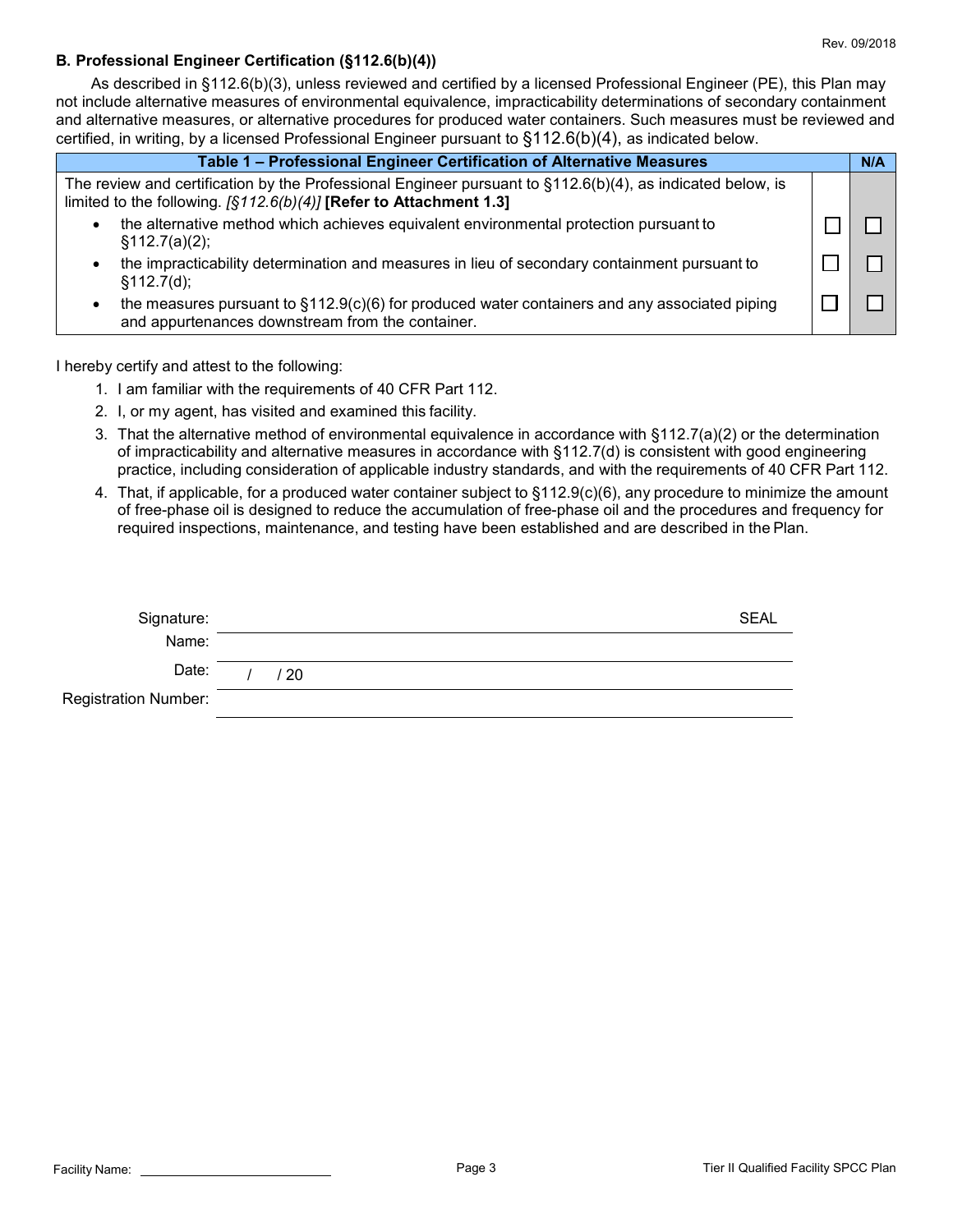#### **II. Record of Plan Review and Amendments, Technical Amendments, Applicable Requirements, and Professional Engineer Certifications (§112.5(a) and (d) and 112.6(b)(2) and (b)(4))**

| Table 2 - Five Year Review and Technical Amendments (§§112.5(a) and 112.6(b)(2) and (3))                                                                                                                                                                                                                                                                                                                                                                                                                                                                                                                                                                                                                        |  |
|-----------------------------------------------------------------------------------------------------------------------------------------------------------------------------------------------------------------------------------------------------------------------------------------------------------------------------------------------------------------------------------------------------------------------------------------------------------------------------------------------------------------------------------------------------------------------------------------------------------------------------------------------------------------------------------------------------------------|--|
| This SPCC Plan is amended when there is a change in the facility design, construction, operation, or<br>maintenance that materially affects the potential for a discharge to navigable waters or adjoining shorelines (as<br>described in §112.1(b)) <sup>a</sup> . Examples include adding or removing containers, reconstruction, replacement or<br>installation of piping systems, changes to secondary containment systems, changes in product stored at the<br>facility, or revisions to standard operating procedures. Implement any amendment as soon as possible, but no<br>later than six months following the Plan amendment. $[§112.5(a)]$ [See Technical Amendment Log in<br><b>Attachment 1.2]</b> |  |
| Any technical amendments to this Plan (when there is a change in the facility design, construction, operation,<br>or maintenance that affects its potential for a discharge) is re-certified in accordance with Section I of this Plan<br>template, provided that the facility still meets the Tier II qualified facility eligibility after the change.<br>[S112.6(b)(2)]                                                                                                                                                                                                                                                                                                                                       |  |
| If, as a result of any change in the facility design, construction or operation, the facility no longer meets the Tier<br>II qualified facility eligibility, the owner or operator will, within six months following the change, prepare and<br>implement a Plan in accordance with the general Plan requirements in §112.7 and the applicable requirements<br>in subparts B and C of 40 CFR 112, including having this Plan certified by a Professional Engineer (PE).<br>$\left[\frac{5}{12.6(b)}(2)(ii)\right]$                                                                                                                                                                                              |  |
| Complete a review and evaluation of this SPCC Plan at least once every five years. As a result of the review,<br>amend this SPCC Plan within six months to include more effective prevention and control measures for the<br>facility, if applicable. Implement any amendment as soon as possible, but no later than six months following the<br>Plan amendment. Document completion of the review and evaluation, and complete the Five Year Review Log<br>in Attachment 1.1. If the facility no longer meets the Tier II qualified facility eligibility, the owner or operator<br>must complete a full PE-certified Plan. [§112.5(b)] [See Five Year Review Log in Attachment 1.1]                            |  |
| If a PE certified a portion of this Plan and technical amendments are made that affect the portion of this Plan<br>that the PE certified, you must have the amended provisions of your Plan re-certified by a PE. $[§112.6(b)(2)(i)]$<br>[See PE Certification in Section IB and Alternative Measures Reviewed and Certified by PE in<br><b>Attachment 1.3]</b>                                                                                                                                                                                                                                                                                                                                                 |  |
| Alternate methods which provide environmental equivalence are reviewed and certified in writing by a PE. The<br>PE review and certification must be included with this Plan. [§112.6(b)(3)(i)]<br>[See PE Certification in Section IB and Alternative Measures Reviewed and Certified by PE in<br><b>Attachment 1.31</b>                                                                                                                                                                                                                                                                                                                                                                                        |  |
| Any determinations that secondary containment is impracticable and provisions in lieu of secondary<br>containment have been reviewed and certified in writing by a Professional Engineer. The PE review and<br>certification must be included with this Plan. [§112.6(b)(3)(ii)]<br>[See PE Certification in Section IB and Alternative Measures Reviewed and Certified by PE in<br><b>Attachment 1.3]</b>                                                                                                                                                                                                                                                                                                      |  |

 $a$  A "discharge as described in §112.1(b)" refers to the Discharge of Oil regulation in 40 CFR 110 (also referred to as the "sheen rule"), which defines a discharge of oil into or upon the navigable waters of the United States or adjoining shorelines that may be harmful under the Clean Water Act. A harmful quantity is the amount of oil that causes a sheen or discoloration on the surface of the water or adjoining shorelines; causes a sludge or emulsion to be deposited beneath the surface of the water or upon adjoining shorelines; or violates an applicable water quality standard.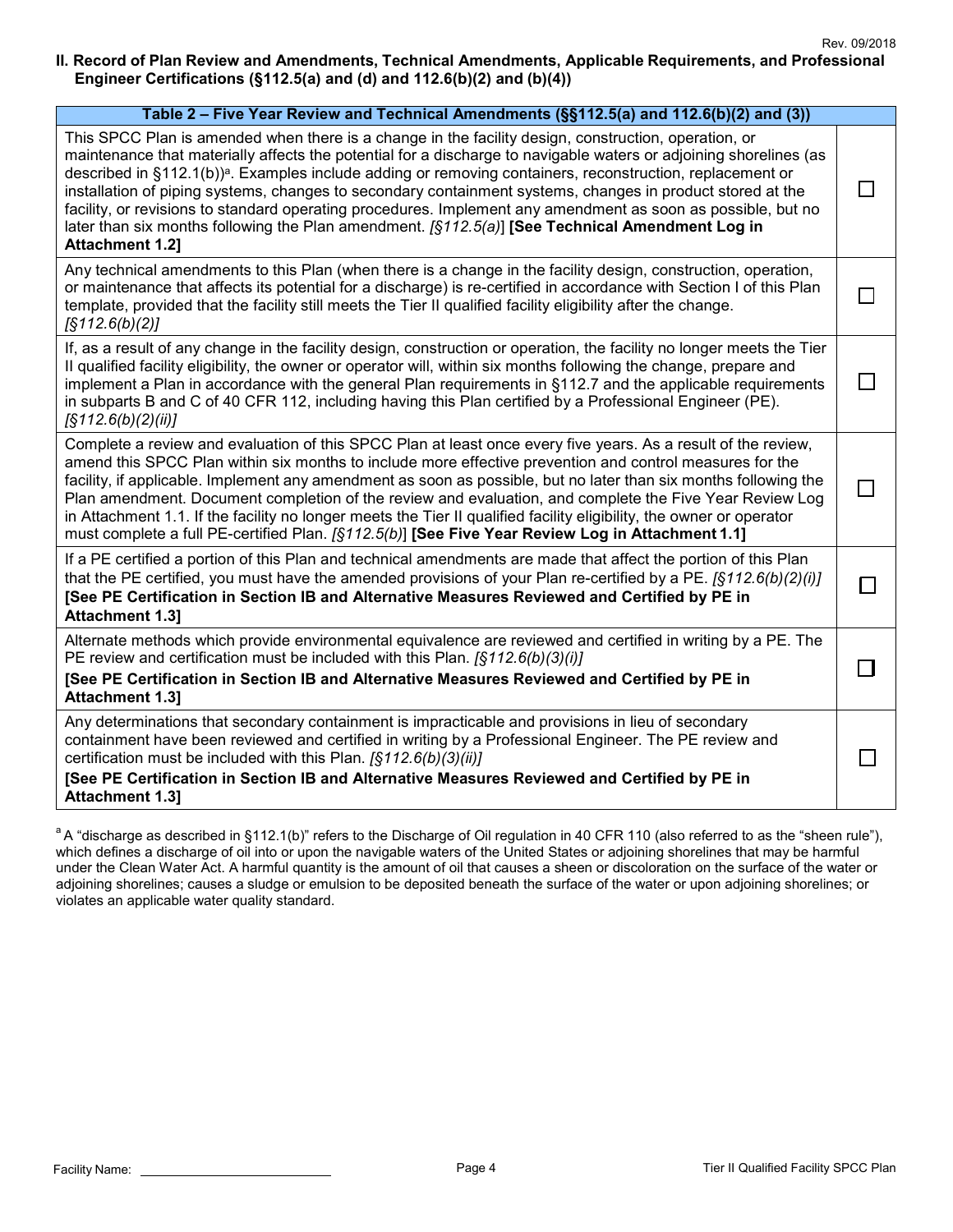## **1. Facility Diagram (§112.7(a)(3)):**

**Table 3 – Facility Diagram**



**b** The location and contents may be marked by identifying each tank/container and portable container storage area on the diagram above with an ID code and including the ID code on Table 4 on the following page.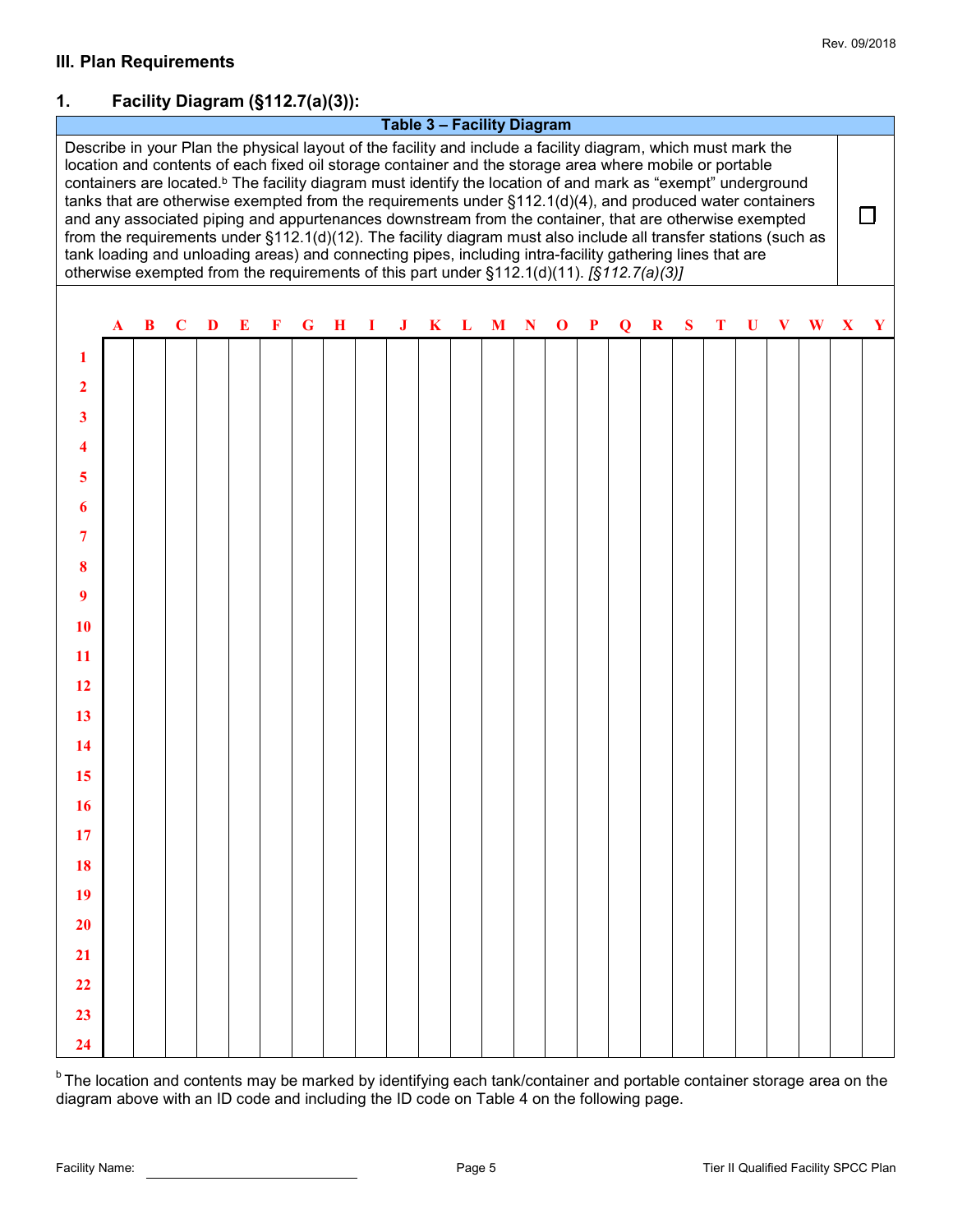### **2. Oil Storage Containers (§112.7(a)(3)(i)):**

| Table 4 - Oil Storage Containers and Capacities                                                                                                                                                                                                                                                                                                                    |                                                     |                                  |                                    |
|--------------------------------------------------------------------------------------------------------------------------------------------------------------------------------------------------------------------------------------------------------------------------------------------------------------------------------------------------------------------|-----------------------------------------------------|----------------------------------|------------------------------------|
| This table includes a complete list of all oil storage containers (aboveground containers <sup>c</sup> and completely buried<br>tanks <sup>d</sup> ) with capacity of 55 U.S. gallons or more, unless otherwise exempt from the rule. For mobile/portable<br>containers, an estimated number of containers, types of oil, and anticipated capacities are provided. |                                                     |                                  | LΙ                                 |
| Include bulk tanks and containers (stationary and portable), oil-filled equipment, and oil-filled electrical<br>equipment.                                                                                                                                                                                                                                         |                                                     |                                  |                                    |
| Oil Storage Container (indicate whether<br>aboveground (A) or completely buried (B))                                                                                                                                                                                                                                                                               | <b>Type of Oil</b>                                  | <b>ID Code</b><br>(from Table 3) | <b>Shell Capacity</b><br>(gallons) |
|                                                                                                                                                                                                                                                                                                                                                                    |                                                     |                                  |                                    |
|                                                                                                                                                                                                                                                                                                                                                                    |                                                     |                                  |                                    |
|                                                                                                                                                                                                                                                                                                                                                                    |                                                     |                                  |                                    |
|                                                                                                                                                                                                                                                                                                                                                                    |                                                     |                                  |                                    |
|                                                                                                                                                                                                                                                                                                                                                                    |                                                     |                                  |                                    |
|                                                                                                                                                                                                                                                                                                                                                                    |                                                     |                                  |                                    |
|                                                                                                                                                                                                                                                                                                                                                                    |                                                     |                                  |                                    |
|                                                                                                                                                                                                                                                                                                                                                                    |                                                     |                                  |                                    |
|                                                                                                                                                                                                                                                                                                                                                                    |                                                     |                                  |                                    |
|                                                                                                                                                                                                                                                                                                                                                                    | Total Aboveground Oil Storage Capacity <sup>e</sup> |                                  | gallons                            |

| <b>Total Completely Buried Oil Storage Capacity</b> | gallons |
|-----------------------------------------------------|---------|
|-----------------------------------------------------|---------|

#### **Facility Total Oil Storage Capacity** Gallons gallons

<sup>c</sup> Aboveground storage containers that must be included when calculating total facility oil storage capacity include: tanks and mobile or portable containers; oil-filled operational equipment (e.g., transformers, circuit breakers, capacitors, hydraulic systems, lubricating systems, gear boxes, machining coolant systems, heat transfer systems, electrical switches, and wind turbines); oil-filled manufacturing equipment, such as flow-through process equipment (e.g., reaction vessels, fermenters, high pressure vessels, mixing tanks, dryers, heat exchangers, and distillation columns); and other oil-filled equipment. Containers that are exempt from the capacity calculation include: any container with a storage capacity of less than 55 gallons of oil; containers used exclusively for wastewater treatment; permanently closed containers; motive power containers; hot-mix asphalt containers; heating oil containers used solely at a singlefamily residence; pesticide application equipment or related mix containers; and milk and milk product container and associated piping and appurtenances.

<sup>d</sup> Completely buried tanks at a qualified facility that are in compliance with federal and California underground storage tank (UST) requirements and permitted as USTs under a Unified Program Agency (UPA) are excluded from the SPCC rule (per 40 CFR 112.1(d)(4) and are not counted toward the qualified facility applicability threshold. However, completely buried USTs must be identified/listed in this SPCC Plan and marked on the facility diagram.

e Counts toward qualified facility applicability threshold.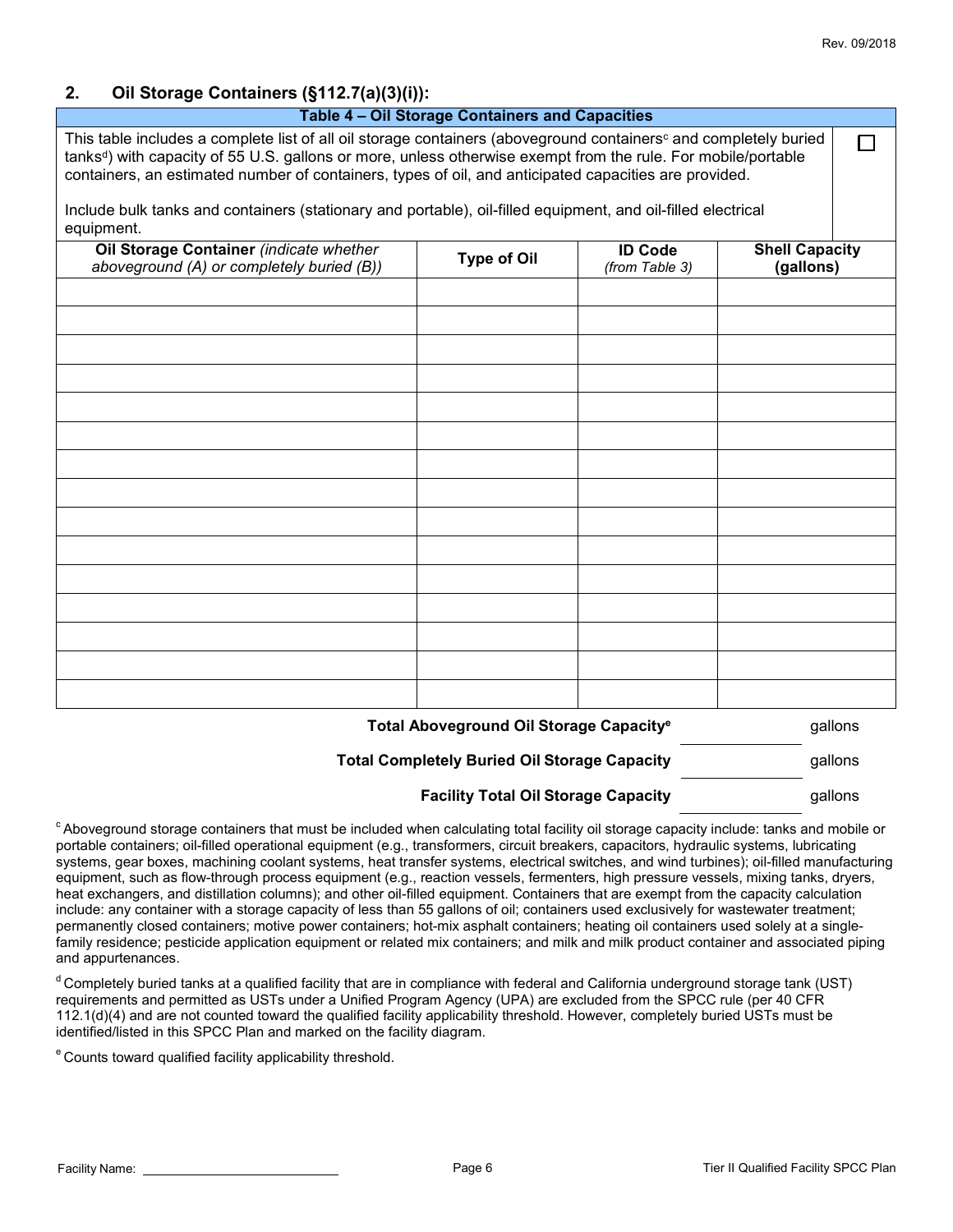## **3. Oil Spill Control (§§112.7(a)(3)(ii) & (iii)):**

| Table 5 - Oil Spill Control                                                                                                                                                                                 |        |
|-------------------------------------------------------------------------------------------------------------------------------------------------------------------------------------------------------------|--------|
| Discharge prevention measures including procedures for routine handling of oil products (loading, unloading<br>and facility transfers) have been created and are being implemented. [§112.7(a)(3)(ii)]      |        |
| The following is a description, listing or summary of the procedures for routine oil handling in place at this facility:                                                                                    |        |
|                                                                                                                                                                                                             |        |
|                                                                                                                                                                                                             |        |
|                                                                                                                                                                                                             |        |
|                                                                                                                                                                                                             |        |
|                                                                                                                                                                                                             |        |
|                                                                                                                                                                                                             |        |
|                                                                                                                                                                                                             |        |
|                                                                                                                                                                                                             |        |
|                                                                                                                                                                                                             |        |
|                                                                                                                                                                                                             |        |
|                                                                                                                                                                                                             |        |
|                                                                                                                                                                                                             |        |
| Discharge or drainage controls such as secondary containment around containers and other structures,<br>equipment, and procedures for the control of a discharge have been implemented. [§112.7(a)(3)(iii)] | $\Box$ |
| The following is a description, listing or summary of the discharge controls and procedures in place at this facility:                                                                                      |        |
|                                                                                                                                                                                                             |        |
|                                                                                                                                                                                                             |        |
|                                                                                                                                                                                                             |        |
|                                                                                                                                                                                                             |        |
|                                                                                                                                                                                                             |        |
|                                                                                                                                                                                                             |        |
|                                                                                                                                                                                                             |        |
|                                                                                                                                                                                                             |        |
|                                                                                                                                                                                                             |        |
|                                                                                                                                                                                                             |        |
|                                                                                                                                                                                                             |        |
|                                                                                                                                                                                                             |        |
|                                                                                                                                                                                                             |        |
|                                                                                                                                                                                                             |        |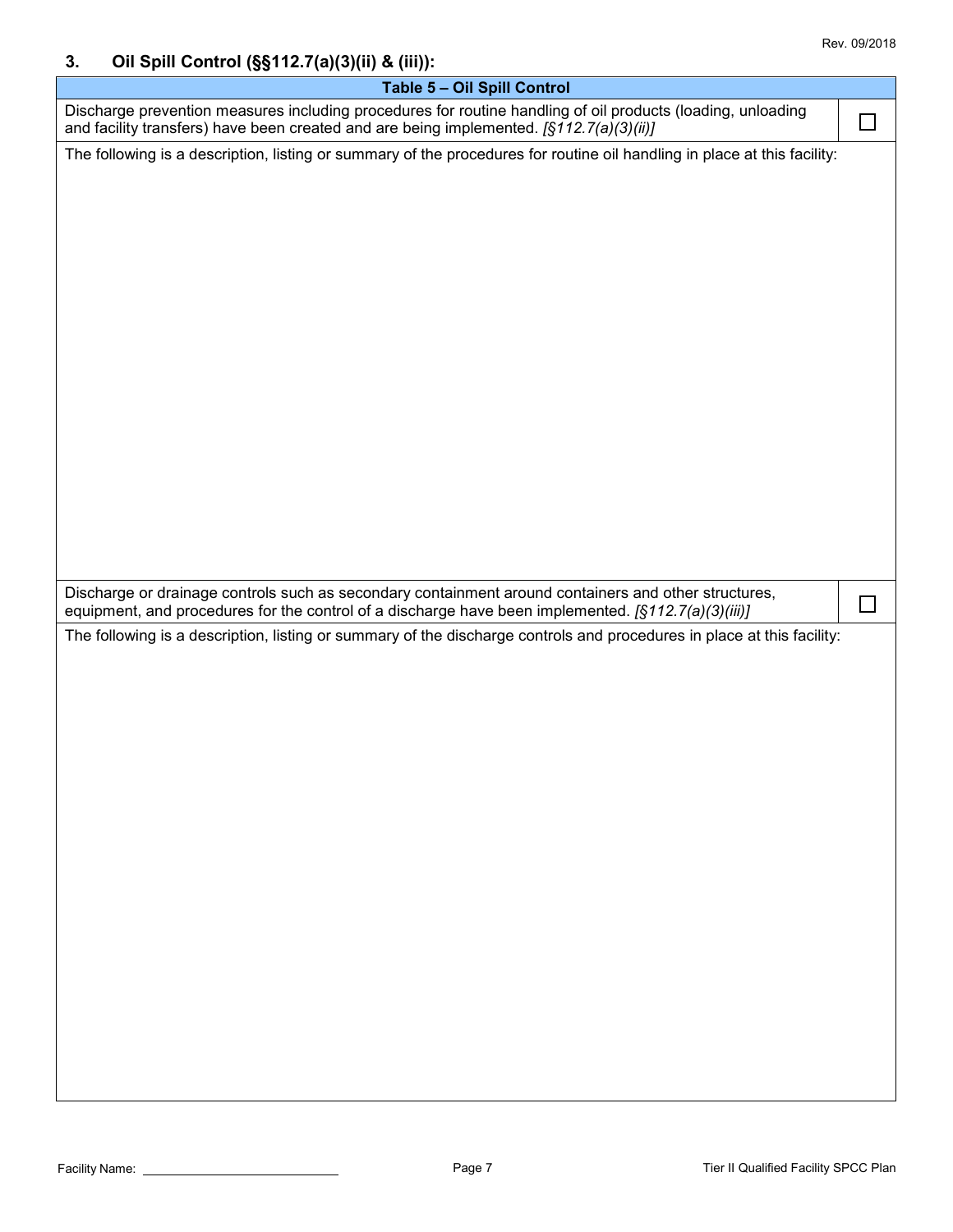## **4. Procedures for Discharge Discovery, Response and Cleanup (§112.7(a)(3)(iv) & (v) and 112.7(a)(5)):**

| Table 6 - Description of Discharge Countermeasures / Emergency Procedures                                                                                                                                                                                                                               |    |
|---------------------------------------------------------------------------------------------------------------------------------------------------------------------------------------------------------------------------------------------------------------------------------------------------------|----|
| The following is a description of the immediate actions (countermeasures) for discharge discovery, response<br>and cleanup to be taken by facility personnel (and an outside contractor) in the event of a discharge to<br>navigable waters or adjoining shorelines [§112.7(a)(3)(iv) and 112.7(a)(5)]: | I. |
|                                                                                                                                                                                                                                                                                                         |    |
|                                                                                                                                                                                                                                                                                                         |    |
|                                                                                                                                                                                                                                                                                                         |    |
|                                                                                                                                                                                                                                                                                                         |    |
|                                                                                                                                                                                                                                                                                                         |    |
|                                                                                                                                                                                                                                                                                                         |    |
|                                                                                                                                                                                                                                                                                                         |    |
|                                                                                                                                                                                                                                                                                                         |    |

### **Table 7 – Disposal of Recovered Materials**

The following is a description of the methods of disposal of recovered materials in accordance with applicable legal requirements *[§112.7(a)(3)(v)]*:

 $\Box$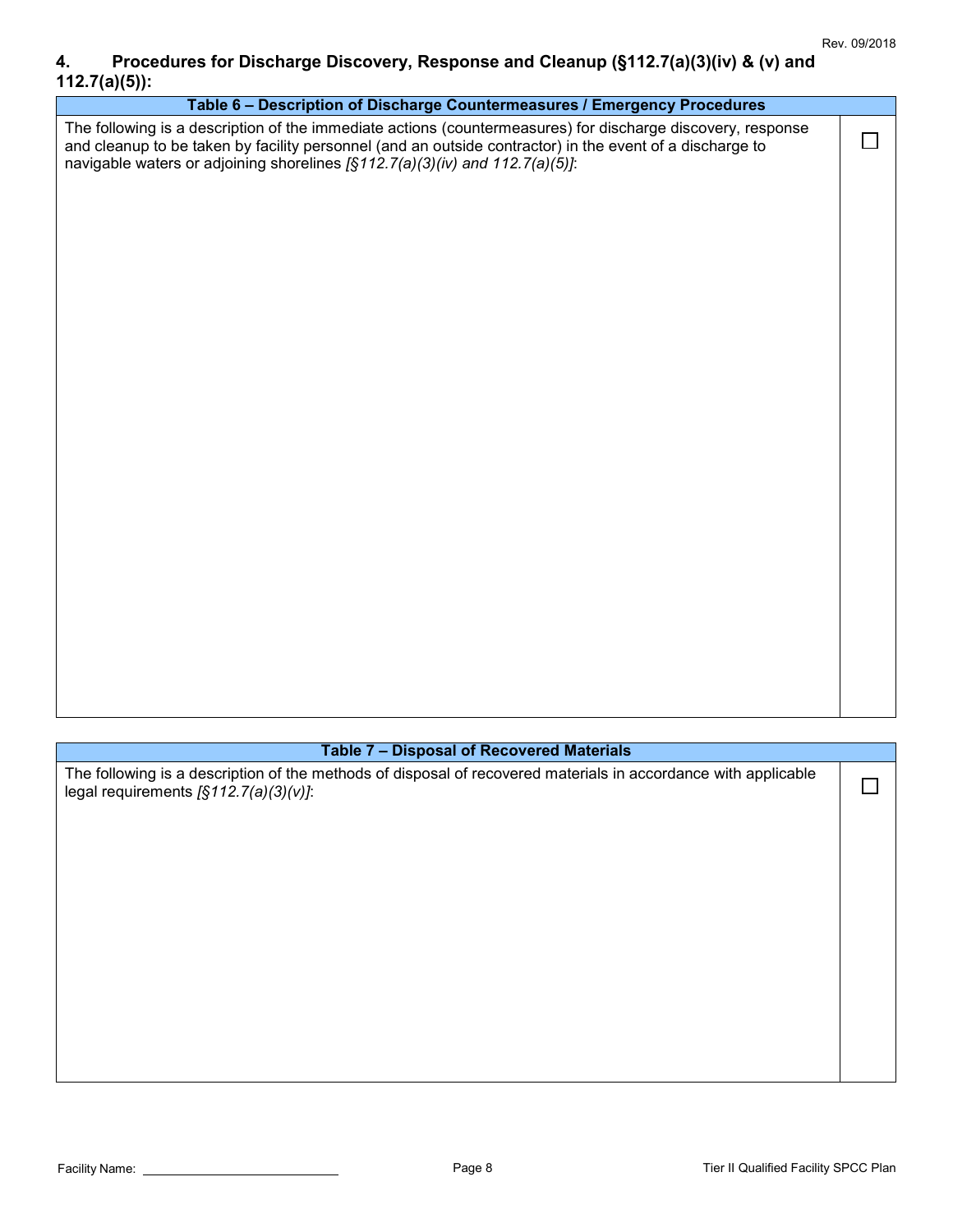## **5. Contact List (§112.7(a)(3)(vi)):**

| .<br><b>Table 8 - Contact List</b>                                                     |                         |  |  |  |
|----------------------------------------------------------------------------------------|-------------------------|--|--|--|
| <b>Contact Organization / Person</b>                                                   | <b>Telephone Number</b> |  |  |  |
| National Response Center (NRC)                                                         | 1-800-424-8802          |  |  |  |
| Cleanup Contractor(s)                                                                  |                         |  |  |  |
| <b>Key Facility Personnel</b>                                                          |                         |  |  |  |
| Designated Person Accountable for Discharge Prevention:                                | Office:                 |  |  |  |
|                                                                                        | Emergency:              |  |  |  |
|                                                                                        | Office:                 |  |  |  |
|                                                                                        | Emergency:              |  |  |  |
|                                                                                        | Office:                 |  |  |  |
|                                                                                        | Emergency:              |  |  |  |
|                                                                                        | Office:                 |  |  |  |
|                                                                                        | Emergency:              |  |  |  |
| California Governor's Office of Emergency Services                                     | 1-800-852-7550          |  |  |  |
| Other State, Federal, and Local Agencies                                               |                         |  |  |  |
| <b>Unified Program Agency</b>                                                          |                         |  |  |  |
| <b>Local Fire Department</b>                                                           |                         |  |  |  |
| <b>Local Police Department</b>                                                         |                         |  |  |  |
| Hospital                                                                               |                         |  |  |  |
| Other Contact References (e.g., downstream water intakes<br>or neighboring facilities) |                         |  |  |  |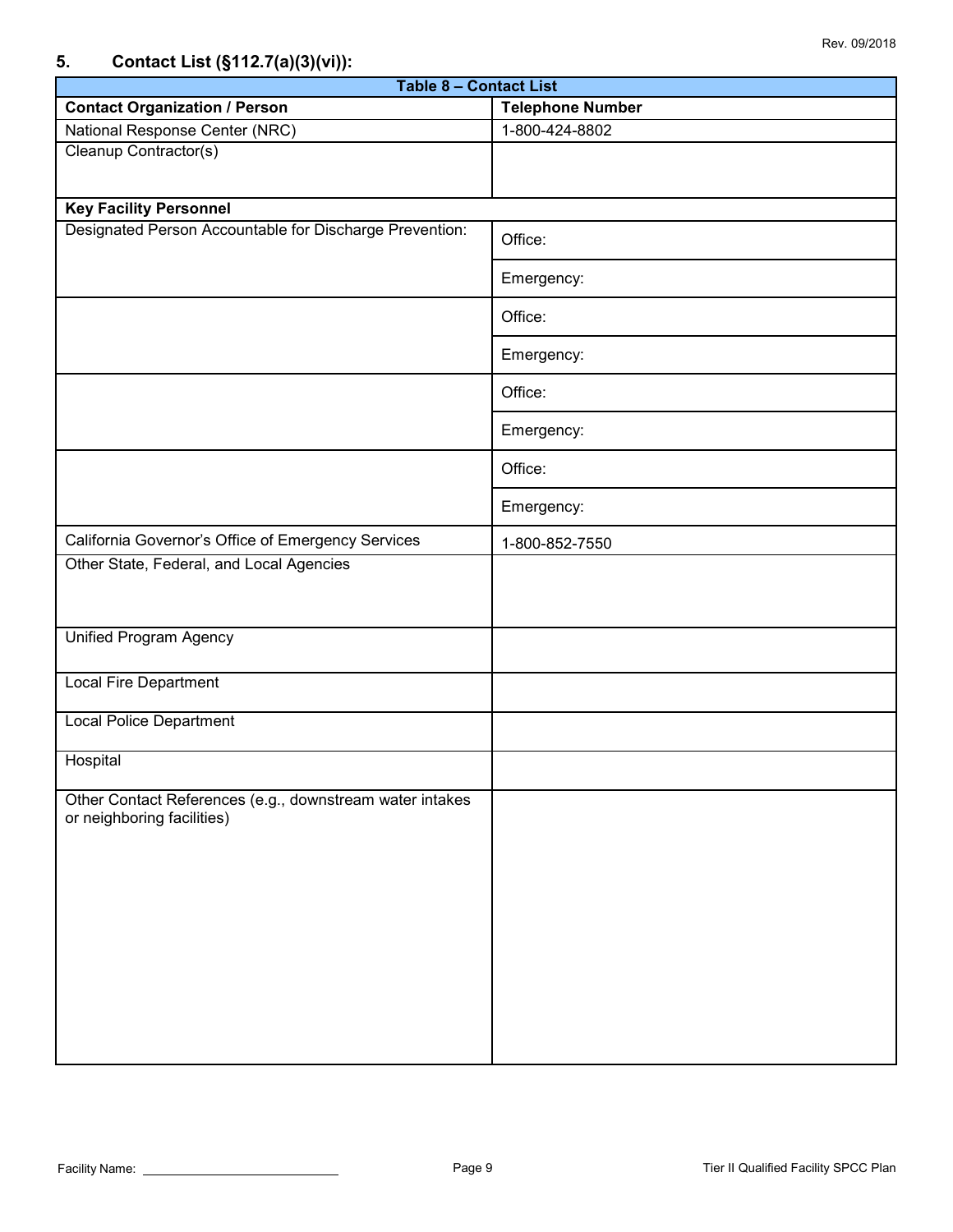|  |  | Rev. 09/2018 |
|--|--|--------------|
|--|--|--------------|

### **6. NRC Notification Procedure (§112.7(a)(4)):**

|                                                                                                                                                                                                                                                                                                                                                                                      | <b>Table 9 - NRC Notification Procedure</b>                                                                                                                                                                                                                                                                                                   |  |
|--------------------------------------------------------------------------------------------------------------------------------------------------------------------------------------------------------------------------------------------------------------------------------------------------------------------------------------------------------------------------------------|-----------------------------------------------------------------------------------------------------------------------------------------------------------------------------------------------------------------------------------------------------------------------------------------------------------------------------------------------|--|
| In the event of a discharge of oil to navigable waters or adjoining shorelines, the following information identified<br>in Attachment 4 will be provided to the National Response Center immediately following identification of a<br>discharge to navigable waters or adjoining shorelines <sup>f</sup> [See Discharge Notification Form in Attachment 4]:<br>$\sqrt{3112.7(a)(4)}$ |                                                                                                                                                                                                                                                                                                                                               |  |
| The exact address or location and phone<br>$\bullet$<br>number of the facility;<br>Date and time of the discharge;<br>Type of material discharged;<br>Estimate of the total quantity discharged;<br>Estimate of the quantity discharged to navigable<br>waters;<br>Source of the discharge;                                                                                          | Description of all affected media;<br>Cause of the discharge;<br>Any damages or injuries caused by the discharge;<br>Actions being used to stop, remove, and mitigate the<br>effects of the discharge;<br>Whether an evacuation may be needed; and<br>$\bullet$<br>Names of individuals and/or organizations who have<br>also been contacted. |  |

f Additional California release reporting requirements apply (HSC §25510(a) and Title 19 California Code of Regulations [19 CCR] §2703) including the immediate reporting of releases and threatened releases posing a significant present or potential hazard to human health and safety, property of the environment. In addition, HSC §25270.8 and Water Code §13272(f) requires reporting of releases from a tank facility of 42 gallons or more of oil or petroleum products into state waters or where they may pass into state waters (state waters include most surface and groundwater). In addition to NRC reporting, the above releases must be immediately re[ported to the](http://www.caloes.ca.gov/FireRescueSite/Documents/CalOES-Spill_Booklet_Feb2014_FINAL_BW_Acc.pdf) California Governor's Office of Emergency Services, the UPA, and, if necessary, 911. The [California Hazardous Materials](http://www.caloes.ca.gov/FireRescueSite/Documents/CalOES-Spill_Booklet_Feb2014_FINAL_BW_Acc.pdf) Spill/Release [Notification Guidance \(February 2014\)](http://www.caloes.ca.gov/FireRescueSite/Documents/CalOES-Spill_Booklet_Feb2014_FINAL_BW_Acc.pdf) is available from the California Governor's Office of Emergency Services.

### **7. SPCC Spill Reporting Requirements (Report within 60 days) (§112.4):**

Submit information to the United States Environmental Protection Agency (US EPA) Regional Administrator (RA) and the appropriate agency or agencies in charge of oil pollution control activities in the Stateg in which the facility is located within 60 days from one of the following discharge events:

- A single discharge of more than 1,000 U.S. gallons of oil to navigable waters or adjoining shorelinesh or
- Two discharges to navigable waters or adjoining shorelines each more than 42U.S. gallons of oil occurring within any twelve month periodh.

#### *You must submit the following information to the RA:*

- (1) Name of the facility;
- (2) Your name;
- (3) Location of the facility;
- (4) Maximum storage or handling capacity of the facility and normal daily throughput;
- (5) Corrective action and countermeasures you have taken, including a descriptionof equipment repairs and replacements;
- (6) An adequate description of the facility, including maps, flow diagrams, andtopographical maps, as necessary;
- (7) The cause of the reportable discharge, including a failure analysis of the systemor subsystem in which the failure occurred;
- (8) Additional preventive measures you have taken or contemplated to minimizethe possibility of recurrence; and
- (9) Such other information as the Regional Administrator may reasonably requirepertinent to the Plan or discharge.

<sup>g</sup> This includes the California Governor's Office of Emergency Services, Regional Water Quality Control Board, and the Unified Program Agency (UPA).

h A facility with a single discharge of more than 1,000 U.S. gallons of oil to navigable waters or adjoining shorelines or two discharges to navigable waters or adjoining shorelines each more than 42 U.S. gallons of oil occurring within any 12-month period no longer meets the eligibility for a "qualified facility" and, therefore, the facility owner or operator must complete a full PE certified plan.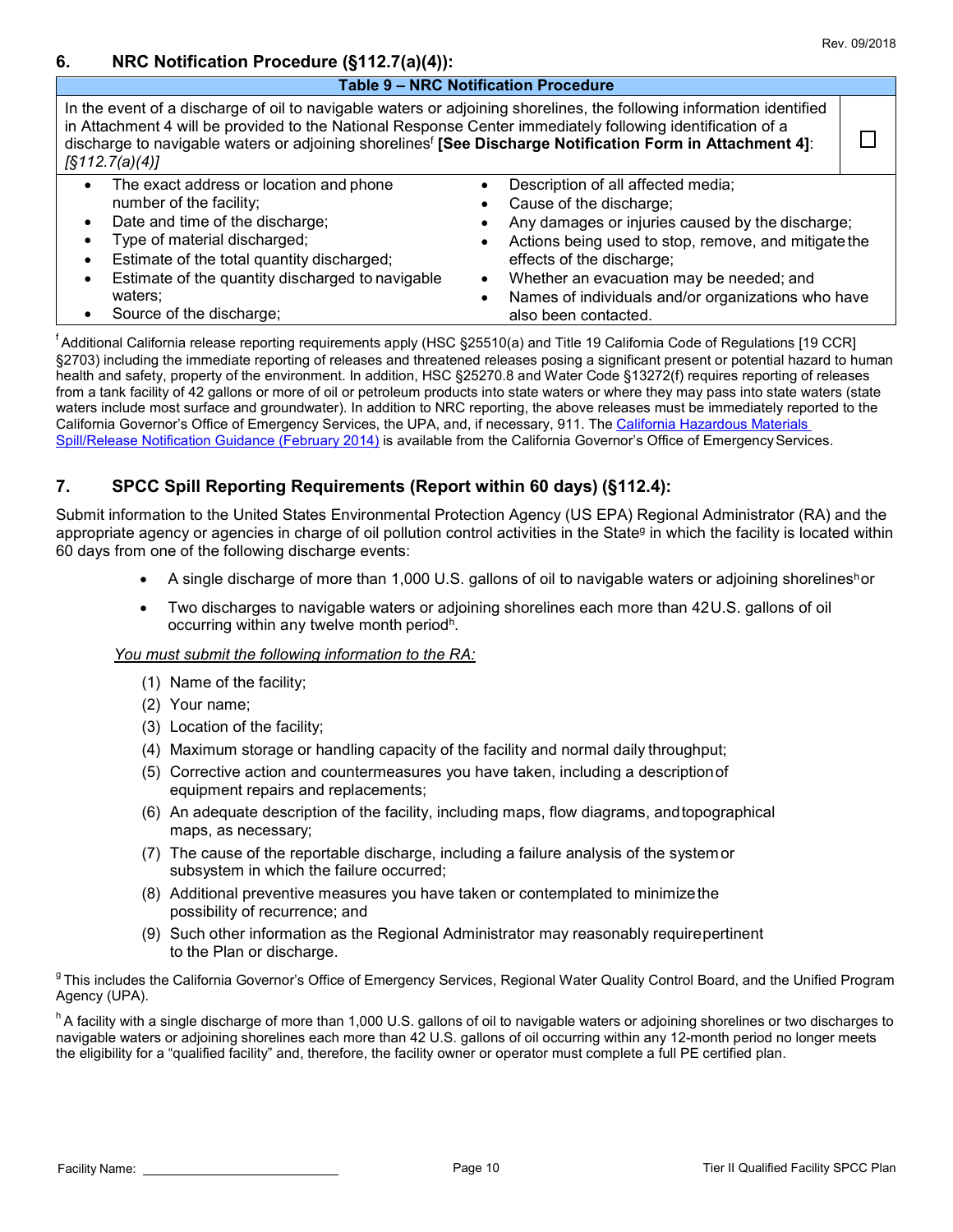### **8. Containers with Potential for an Oil Discharge (§112.7(b)):**

Table 10 below identifies the tanks and containers at the facility with the potential for an oil discharge; the mode of failure; rate of flow; the flow direction and potential quantity of the discharge; and the secondary containment method and containment capacity that is provided. Use additional pages if necessary.

| aloonargo, and the occorradity containment mothed and containment expactly that is provided. Occ daditional pages in necessary.<br>Table 10 - Containers with Potential for an Oil Discharge |                                                                                                                     |                                  |                                    |                                         |                                  |                                      |
|----------------------------------------------------------------------------------------------------------------------------------------------------------------------------------------------|---------------------------------------------------------------------------------------------------------------------|----------------------------------|------------------------------------|-----------------------------------------|----------------------------------|--------------------------------------|
| Area or ID Code<br>(from Tables 3 and 4)                                                                                                                                                     | Type of failure (discharge scenario)                                                                                | Potential<br>discharge<br>volume | Flow rate<br>(gal per<br>minute or | Direction of<br>flow for<br>uncontained | Secondary containment<br>methodi | Secondary<br>containment<br>capacity |
|                                                                                                                                                                                              |                                                                                                                     | (gallons)                        | other)                             | discharge                               |                                  | (gallons)                            |
|                                                                                                                                                                                              | <b>Bulk Storage Containers and Mobile/Portable Containers</b>                                                       |                                  |                                    |                                         |                                  |                                      |
|                                                                                                                                                                                              |                                                                                                                     |                                  |                                    |                                         |                                  |                                      |
|                                                                                                                                                                                              |                                                                                                                     |                                  |                                    |                                         |                                  |                                      |
|                                                                                                                                                                                              |                                                                                                                     |                                  |                                    |                                         |                                  |                                      |
|                                                                                                                                                                                              |                                                                                                                     |                                  |                                    |                                         |                                  |                                      |
|                                                                                                                                                                                              |                                                                                                                     |                                  |                                    |                                         |                                  |                                      |
|                                                                                                                                                                                              | Oil-filled Operational Equipment (e.g., hydraulic equipment, transformers) <sup>k</sup>                             |                                  |                                    |                                         |                                  |                                      |
|                                                                                                                                                                                              |                                                                                                                     |                                  |                                    |                                         |                                  |                                      |
|                                                                                                                                                                                              |                                                                                                                     |                                  |                                    |                                         |                                  |                                      |
|                                                                                                                                                                                              |                                                                                                                     |                                  |                                    |                                         |                                  |                                      |
| Piping, Valves, etc.                                                                                                                                                                         |                                                                                                                     |                                  |                                    |                                         |                                  |                                      |
|                                                                                                                                                                                              |                                                                                                                     |                                  |                                    |                                         |                                  |                                      |
|                                                                                                                                                                                              |                                                                                                                     |                                  |                                    |                                         |                                  |                                      |
|                                                                                                                                                                                              |                                                                                                                     |                                  |                                    |                                         |                                  |                                      |
|                                                                                                                                                                                              | Product Transfer Areas (location where oil is loaded to or from a container, pipe or other piece of equipment.)     |                                  |                                    |                                         |                                  |                                      |
|                                                                                                                                                                                              |                                                                                                                     |                                  |                                    |                                         |                                  |                                      |
|                                                                                                                                                                                              |                                                                                                                     |                                  |                                    |                                         |                                  |                                      |
|                                                                                                                                                                                              |                                                                                                                     |                                  |                                    |                                         |                                  |                                      |
|                                                                                                                                                                                              | Other Oil-Handling Areas or Oil-Filled Equipment (e.g., flow-through process vessels at an oil production facility) |                                  |                                    |                                         |                                  |                                      |
|                                                                                                                                                                                              |                                                                                                                     |                                  |                                    |                                         |                                  |                                      |
|                                                                                                                                                                                              |                                                                                                                     |                                  |                                    |                                         |                                  |                                      |

<sup>i</sup> Use one of the following methods of secondary containment or its equivalent: (1) Dikes, berms, or retaining walls sufficiently impervious to contain oil; (2) Curbing or drip pans; (3) Culverting, gutters, or other drainage systems; (4) Weirs, booms, or other barriers; (5) Spill diversion ponds; (6) Retention ponds; (7) Sorbent mateirals; or (8) Sumps and collection systems.

 $\mu$  For storage tanks and bulk storage containers, the secondary containment capacity must be at least the capacity of the largest oil compartment or container plus sufficient freeboard to contain precipitation.

 $k$  For oil-filled operational equipment, document in the table above if alternative measures to secondary containment (as described in §112.7(k)) are implemented at this facility.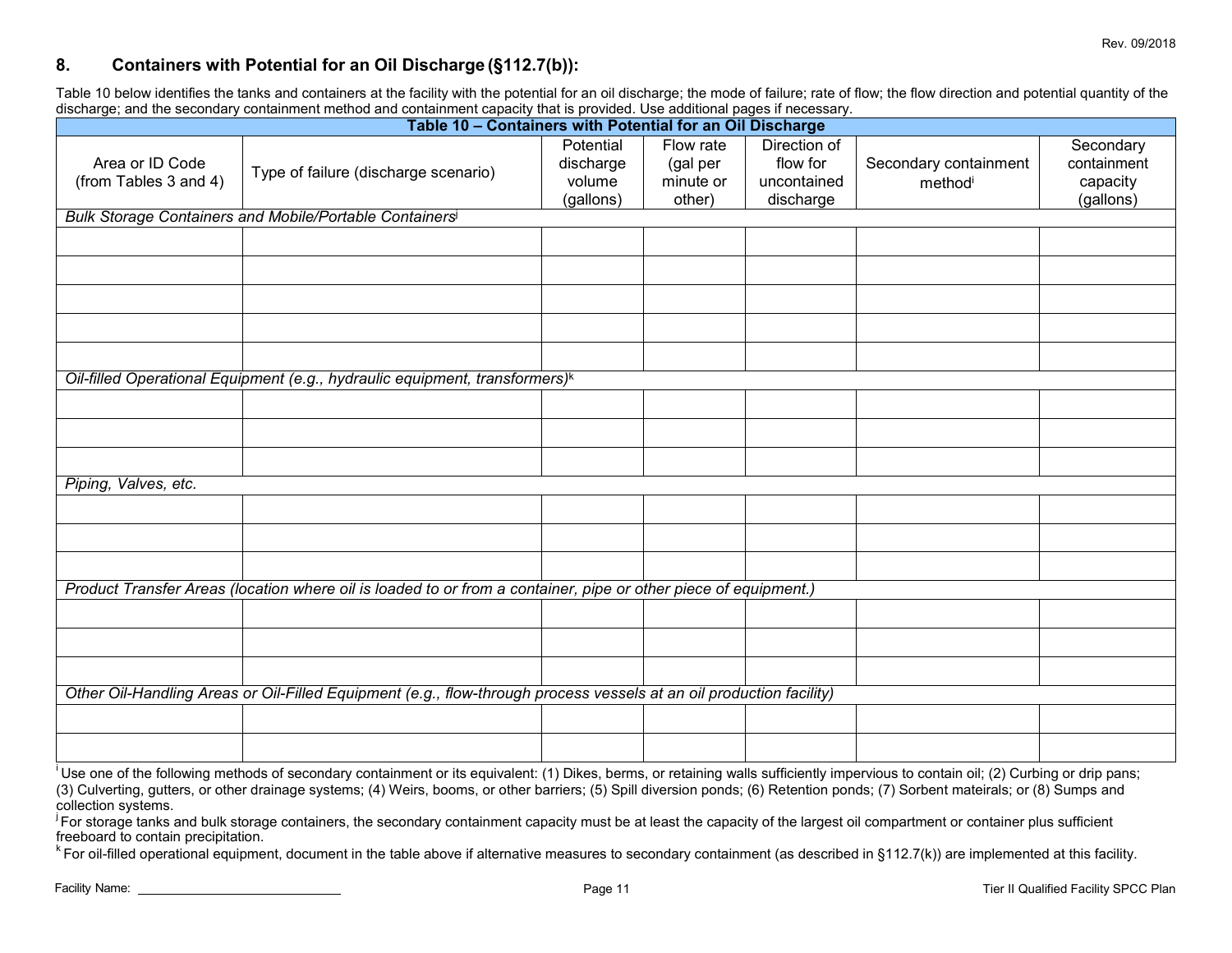П

#### **9. Containment or Diversionary Structures or Equipment to Prevent Oil Discharge (§112.7(c)):**

#### **Table 11 – Containment and/or Diversionary Structures or Equipment**

Appropriate secondary containment and/or diversionary structures or equipment<sup>i</sup> is provided for all oil handling containers, equipment, transfer areas, mobile refuelers, and/or other non-transportation related tank trucks to prevent a discharge to navigable waters or adjoining shorelines.<sup>m</sup> The entire secondary containment system, including walls and floor, is capable of containing oil and is constructed so that any discharge from a primary containment system, such as a tank or pipe, will not escape the containment system before cleanup occurs. *[§112.7(c)]*

 $^{\text{l}}$ Use one of the following methods of secondary containment or its equivalent: (1) Dikes, berms, or retaining walls sufficiently impervious to contain oil; (2) Curbing or drip pans; (3) Culverting, gutters, or other drainage systems; (4) Weirs, booms, or other barriers; (5) Spill diversion ponds; (6) Retention ponds; (7) Sorbent materials; or (8) Sumps and collection systems.

Except as noted below in footnote "l" for bulk storage containers and tanks (and loading/unloading racks), containment may be active or passive in design or operation, and the containment method, design, and capacity need only address the typical failure mode, and the most likely quantity of oil that would be discharged.

 $m$  Secondary containment for bulk storage containers and tanks must meet additional criteria (40 CFR 112.8(c) for stationary bulk tanks/containers and 40 CFR 112.8(c)(11) for portable tanks/containers (see Section A of this Plan). Secondary containment for tank truck/rail car loading or unloading racks must meet the criteria in 40 CFR 112.7(h)(1) (see Table 16 of this Plan).

### **10. Containment Impracticability (§112.7(d)):**

| Table 12 - Determination of Impracticability and Provision of Alternative Measures                                                                                                                                                                                                                                                                                                                                                                                                                                                                                                                                                                                                                                                                                                                                                                                                                                                           |  | N/A |
|----------------------------------------------------------------------------------------------------------------------------------------------------------------------------------------------------------------------------------------------------------------------------------------------------------------------------------------------------------------------------------------------------------------------------------------------------------------------------------------------------------------------------------------------------------------------------------------------------------------------------------------------------------------------------------------------------------------------------------------------------------------------------------------------------------------------------------------------------------------------------------------------------------------------------------------------|--|-----|
| This facility has determined that the installation of containment structures or pieces of equipment required<br>by/listed in §§112.7(c) and 112.7(h)(1), and §§112.8(c)(2), 112.8(c)(11), 112.9(c)(2), 112.10(c),<br>$112.12(c)(2)$ , and $112.12(c)(11)$ to prevent a discharge to navigable waters or adjoining shorelines (as<br>described in §112.1(b)) is not practicable. For bulk storage containers, the facility will conduct both periodic<br>integrity testing of the containers and periodic integrity and leak testing of the valves and piping; and,<br>unless a Facility Response Plan has been submitted to US EPA under §112.20, attached to this plan is an<br>oil spill contingency plan following the provisions of 40 CFR part 109, and a written commitment of<br>manpower, equipment, and materials required to expeditiously control and remove any quantity of oil<br>discharged that may be harmful. $[$112.7(d)]$ |  |     |
| The determination that secondary containment is impracticable and provisions in lieu of secondary<br>containment have been reviewed and certified in writing by a Professional Engineer. The PE review and<br>certification must be included with this Plan. [§§112.6(b)(3)(ii) and 112.7(d)]<br>[See PE Certification in Section IB]                                                                                                                                                                                                                                                                                                                                                                                                                                                                                                                                                                                                        |  |     |
| The explanation on why such containment structures or measures are not practicable must be included in<br>Attachment 1.3 - Alternative Measures Reviewed and Certified by PE. [See Alternative Measures Reviewed<br>and Certified by PE in Attachment 1.3]                                                                                                                                                                                                                                                                                                                                                                                                                                                                                                                                                                                                                                                                                   |  |     |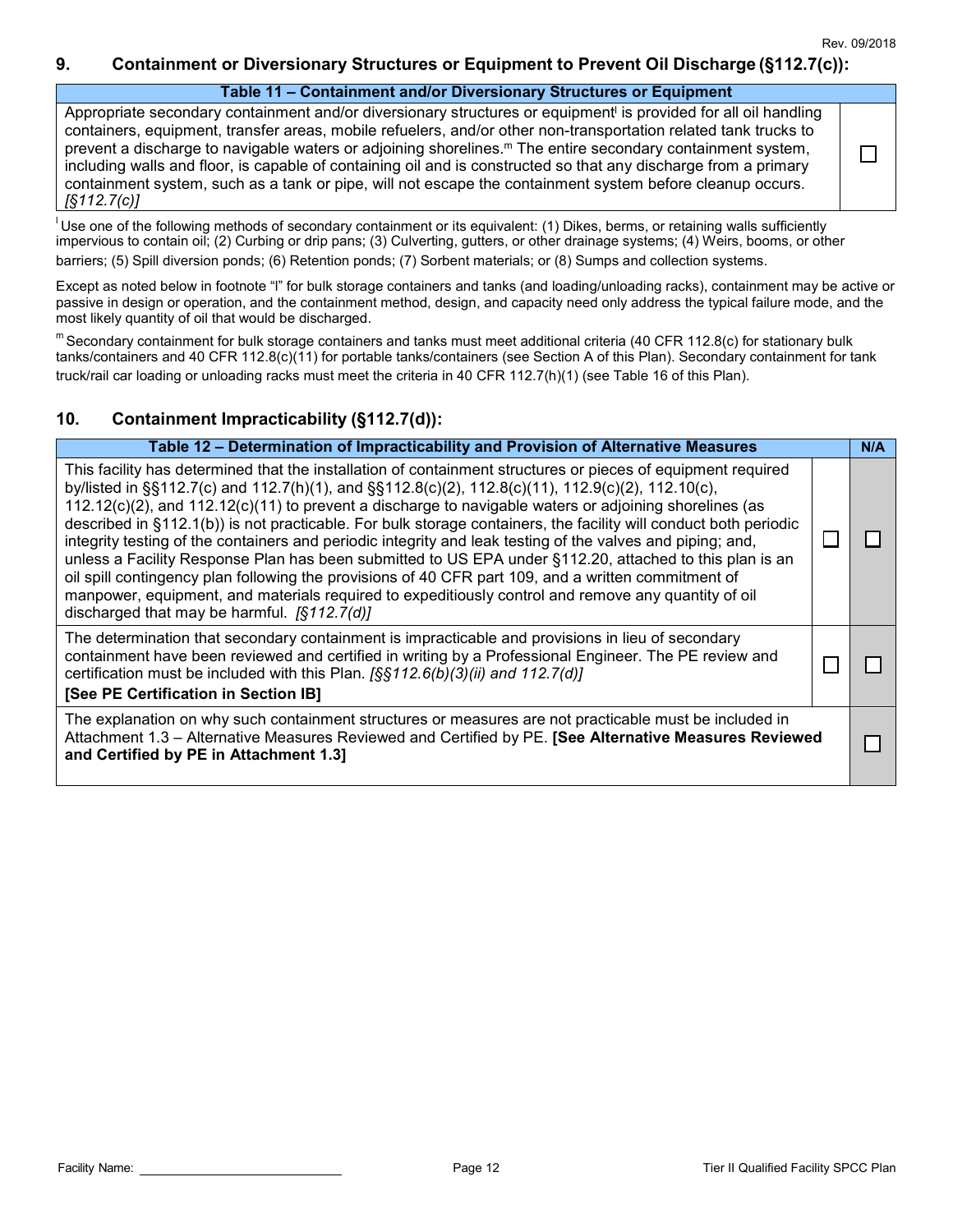### **11. Inspections, Testing, and Recordkeeping (§§112.7(e), 112.8(c)(6) and (d)(4), 112.9(c)(3), 112.12(c)(6) and (d)(4)):**

| Table 13 - Inspections, Testing, and Recordkeeping                                                                                                                                                                                                                                                                                                                                                                      |   |
|-------------------------------------------------------------------------------------------------------------------------------------------------------------------------------------------------------------------------------------------------------------------------------------------------------------------------------------------------------------------------------------------------------------------------|---|
| Inspections, tests, and records are conducted in accordance with written procedures developed for the facility.<br>[§112.7(e)]                                                                                                                                                                                                                                                                                          | П |
| Inspections and tests are signed by the appropriate supervisor or inspector. Records of inspections and tests<br>are kept for a period of three years, including comparison records. [§112.7(e)] <b>[See Inspection Log and</b><br><b>Schedule in Attachment 3.1]</b>                                                                                                                                                   |   |
| An inspection and/or testing program is implemented for all aboveground bulk storage containers and piping at<br>this facility. [§§112.8(c)(6) and (d)(4), 112.9(c)(3), 112.12(c)(6) and (d)(4)]                                                                                                                                                                                                                        |   |
| The following is a description of the inspection and/or testing program (e.g., description, summary or list of the written<br>inspection/testing procedures in place; reference to the industry standard utilized; the scope, frequency, method of<br>inspections or tests; and the qualifications of the person conducting the inspection) for all aboveground bulk storage<br>containers and piping at this facility: |   |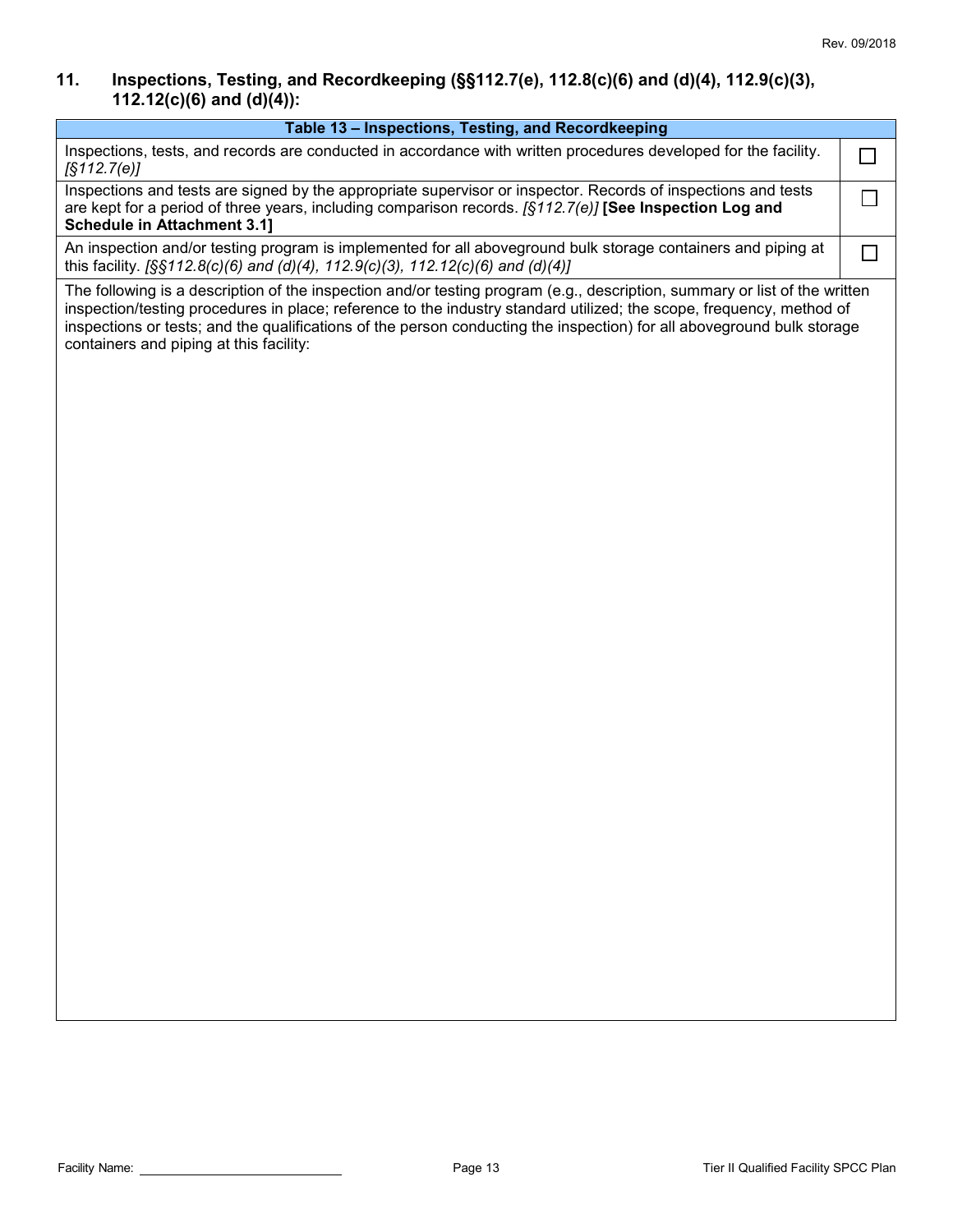### **12. Personnel Training (§112.7(f)):**

| Table 14 - Personnel, Training, and Discharge Prevention Procedures [§112.7(f)]                                                                                                                                                                                                                                                                                                                                              |  |
|------------------------------------------------------------------------------------------------------------------------------------------------------------------------------------------------------------------------------------------------------------------------------------------------------------------------------------------------------------------------------------------------------------------------------|--|
| Oil-handling personnel are trained in the operation and maintenance of equipment to prevent discharges;<br>discharge procedure protocols; applicable pollution control laws, rules, and regulations; general facility<br>operations; and, the contents of the facility SPCC Plan. [§112.7(f)(1)]<br>[See Oil-handling Personnel Training and Briefing Log in Attachment 3.5]                                                 |  |
| This person who reports to facility management is designated and accountable for discharge prevention.<br>$\sqrt{5112.7(f)(2)}$<br>Name/Title:                                                                                                                                                                                                                                                                               |  |
| Discharge prevention briefings are conducted for oil-handling personnel annually to assure adequate<br>understanding of the SPCC Plan for this facility. Such briefings highlight and describe past reportable<br>discharges or failures, malfunctioning components, and any recently developed precautionary measures.<br>$\sqrt{5112.7(f)(3)}$<br>[See Oil-handling Personnel Training and Briefing Log in Attachment 3.5] |  |

## **13. Security (excluding oil production facilities) (§112.7(g):**

| Table 15 - Implementation and Description of Security Measures                                                                      |  |
|-------------------------------------------------------------------------------------------------------------------------------------|--|
| Security measures are implemented at this facility to prevent unauthorized access to oil handling, processing,<br>and storage area. |  |

The following is a description of how the facility secures and controls access to the oil handling, processing and storage areas; secure master flow and drain valves; prevents unauthorized access to starter controls on oil pumps; secures outof-service and loading/unloading connections of oil pipelines; and addresses the appropriateness of security lighting to both prevent acts of vandalism and assist in the discovery of oil discharges: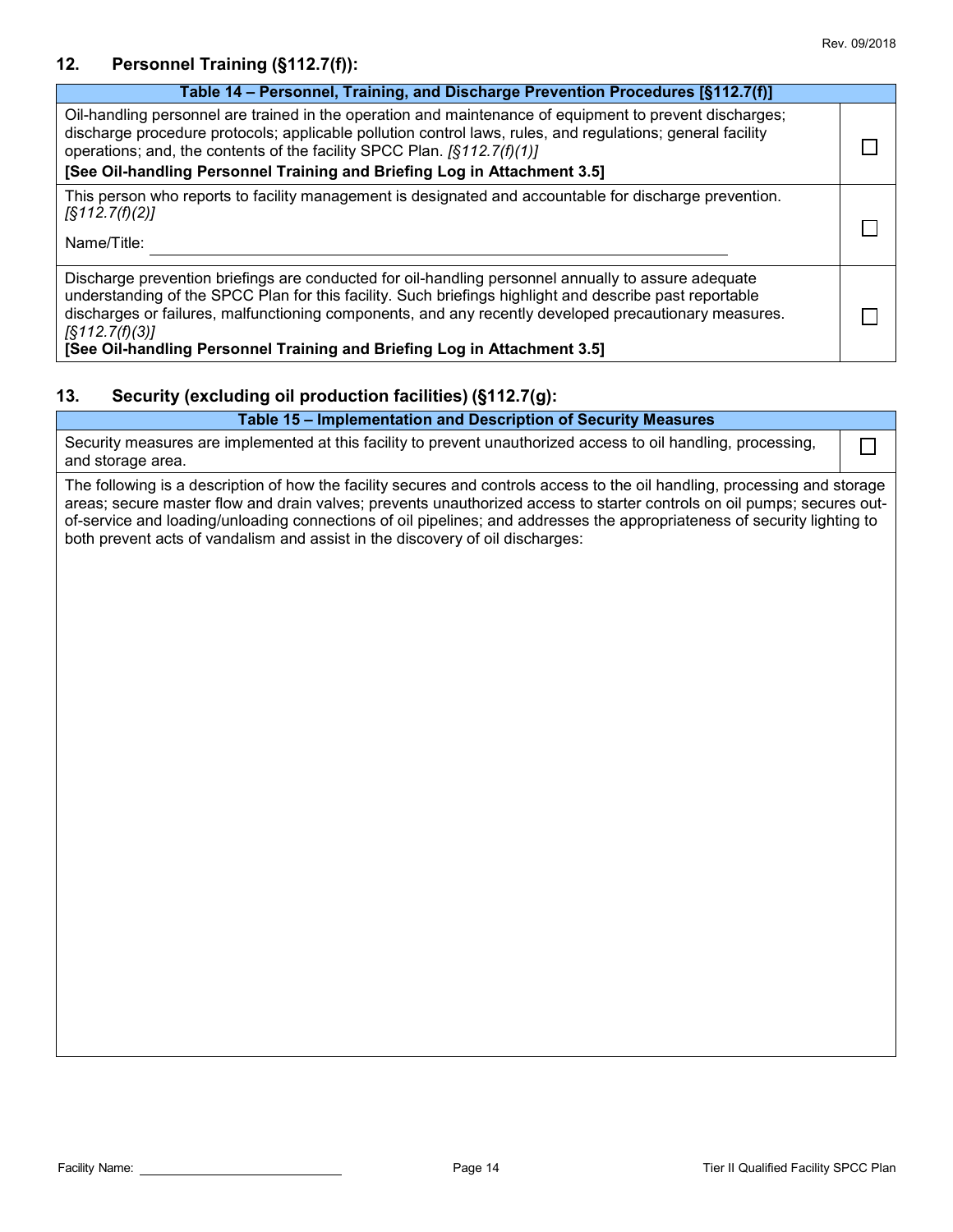## **14. Facility Tank Car and Tank Truck Loading/Unloading Rack (excluding offshore facilities) (§112.7(h)):**

| Table 16 - Loading/Unloading Racks                                                                                                                                                                                                                                                                                                                                                 | N/A |
|------------------------------------------------------------------------------------------------------------------------------------------------------------------------------------------------------------------------------------------------------------------------------------------------------------------------------------------------------------------------------------|-----|
| Where loading/unloading rack drainage does not flow into a catchment basin or treatment facility<br>designed to handle such discharges, a quick drainage system is used for tank car or tank truck<br>loading/unloading racks. All containment systems have been designed to hold at least the maximum<br>capacity of a tank car or tank truck loaded or unloaded at the facility. |     |
| An interlocked warning light or physical barrier system, warning signs, wheel chocks or vehicle brake<br>interlock system has been provided in the area adjacent to a loading/unloading rack, to prevent<br>vehicles from departing before complete disconnection of flexible or fixed oil transfer lines.                                                                         |     |
| Prior to filling and departure of any tank car or tank truck at the facility, employees closely inspect for<br>discharges at the lowermost drain and all outlets of such vehicles, and if necessary, ensure that they<br>are tightened, adjusted, or replaced to prevent liquid discharge while in transit.                                                                        |     |

## **15. Field Constructed Aboveground Containers (§112.7(i)):**

| <b>Table 17 - Field Constructed Aboveground Containers</b>                                                                                                                                                                                                                                                                                                                                                                                                                                              | N/A |
|---------------------------------------------------------------------------------------------------------------------------------------------------------------------------------------------------------------------------------------------------------------------------------------------------------------------------------------------------------------------------------------------------------------------------------------------------------------------------------------------------------|-----|
| If a field-constructed aboveground container at the facility undergoes a repair, alteration, reconstruction,<br>or a change in service that might affect the risk of a discharge or failure due to brittle fracture or other<br>catastrophe, or has discharged oil or failed due to brittle fracture failure or other catastrophe, the facility<br>evaluates the container for risk of discharge or failure due to brittle fracture or other catastrophe, and as<br>necessary, take appropriate action. |     |

### **16. Conformance with Other Applicable Requirements (§112.7(j)):**

#### **Table 18 – Conformance with Other Applicable State Rules or Regulations [§112.7(j)]**

In addition to the minimal prevention standards listed under this section, the following is a complete discussion of conformance with any applicable more stringent State rules, regulations, and guidelines. *[§112.7(j)]*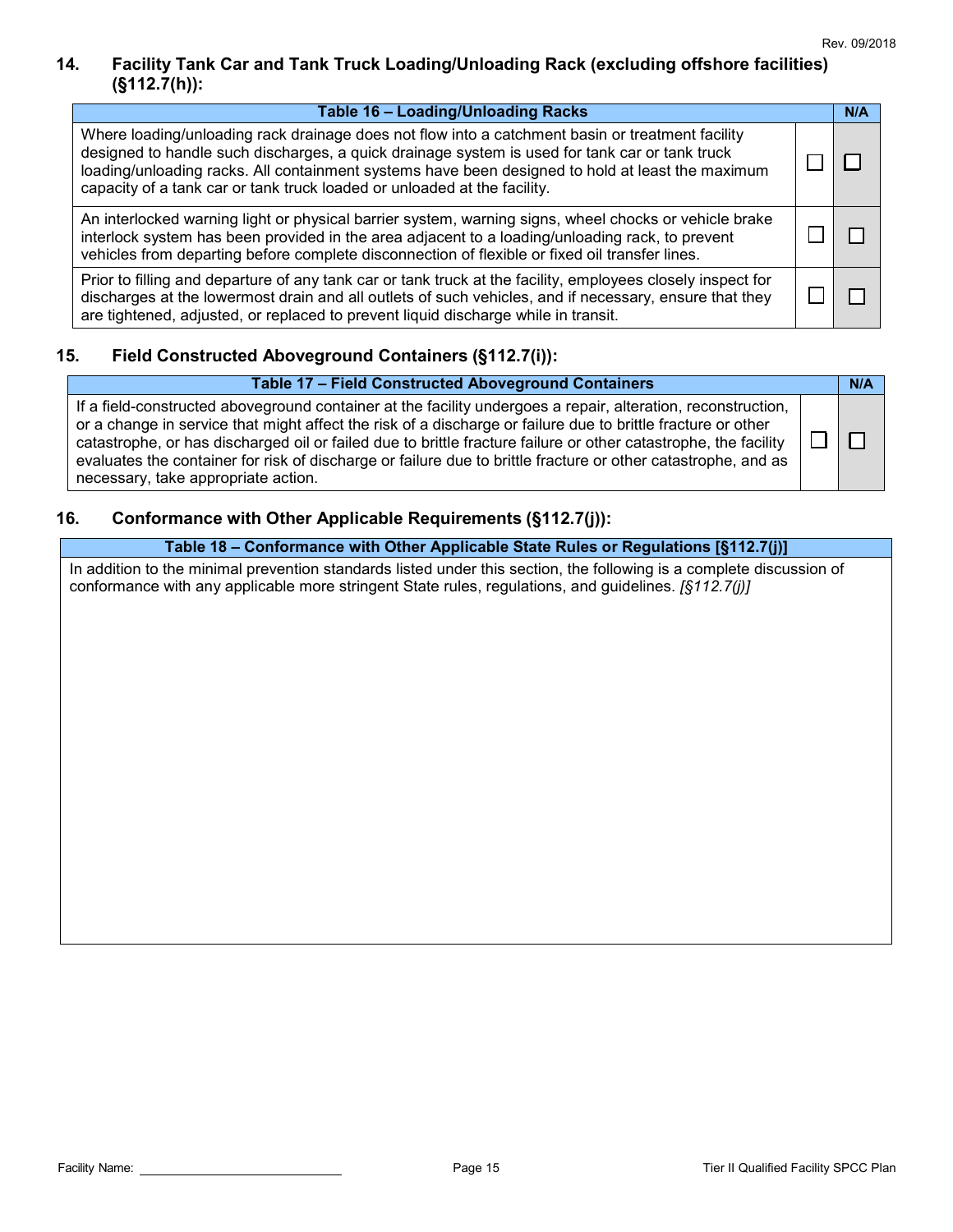## **17. Qualified Oil-Filled Operational Equipment (§112.7(k)):**

| Table 19 - Qualified Oil-Filled Operational Equipment                                                                                                                                                                                                                                                                                                                                                                                                                                                                                              |        | N/A |
|----------------------------------------------------------------------------------------------------------------------------------------------------------------------------------------------------------------------------------------------------------------------------------------------------------------------------------------------------------------------------------------------------------------------------------------------------------------------------------------------------------------------------------------------------|--------|-----|
| This facility meets the qualification criteria for reportable discharge history. This facility has had no<br>single discharge as described in §112.1(b) from any oil-filled operation equipment exceeding 1,000<br>gallons and no two discharges as described in §112.1(b) from any oil-filled operational equipment each<br>exceeding 42 U.S. gallons within any 12-month period in the three years (other than oil discharges as<br>described in §112.1(b) that are the result of natural disasters, acts of war or terrorism). $[§112.7(k)(1)]$ | $\Box$ |     |
| Facility procedures for inspections or a monitoring program to detect equipment failure and/or a<br>discharge are established and documented [See Inspection Log and Schedule and Bulk Storage<br>Container Inspection Schedule in Attachments 3.1 and 3.2] [§112.7(k)(2)(i)]                                                                                                                                                                                                                                                                      |        |     |
| and<br>An oil spill contingency plan and written commitment of manpower, equipment, and materials are<br>provided for qualified oil-filled operation equipment [See Oil Spill Contingency Plan and Checklist in<br>Attachment 2] [§112.7(k)(2)(ii)]<br>or                                                                                                                                                                                                                                                                                          | П      |     |
| Appropriate containment and/or diversionary structures or equipment are provided to prevent a<br>discharge as described in §112.1(b) for qualified oil-filled operational equipment                                                                                                                                                                                                                                                                                                                                                                |        |     |
| An inspection or monitoring program is implemented for all qualified oil-filled operational equipment at<br>this facility. $[§112.7(k)(2)(i)]$                                                                                                                                                                                                                                                                                                                                                                                                     |        |     |
| The following is a description of the inspection or monitoring program (e.g., description, summary or list<br>of the written inspection/monitoring procedures in place; the scope, frequency, method of inspections or<br>monitoring; and the qualifications of the person conducting the inspection) for all qualified oil-filled<br>operational equipment at this facility. [§112.7(k)(2)(i)]                                                                                                                                                    |        |     |

#### \* \* \* \* \*

**NOTE: Complete one of the following sections (A, B or C)**

## **as appropriate for the facility type.**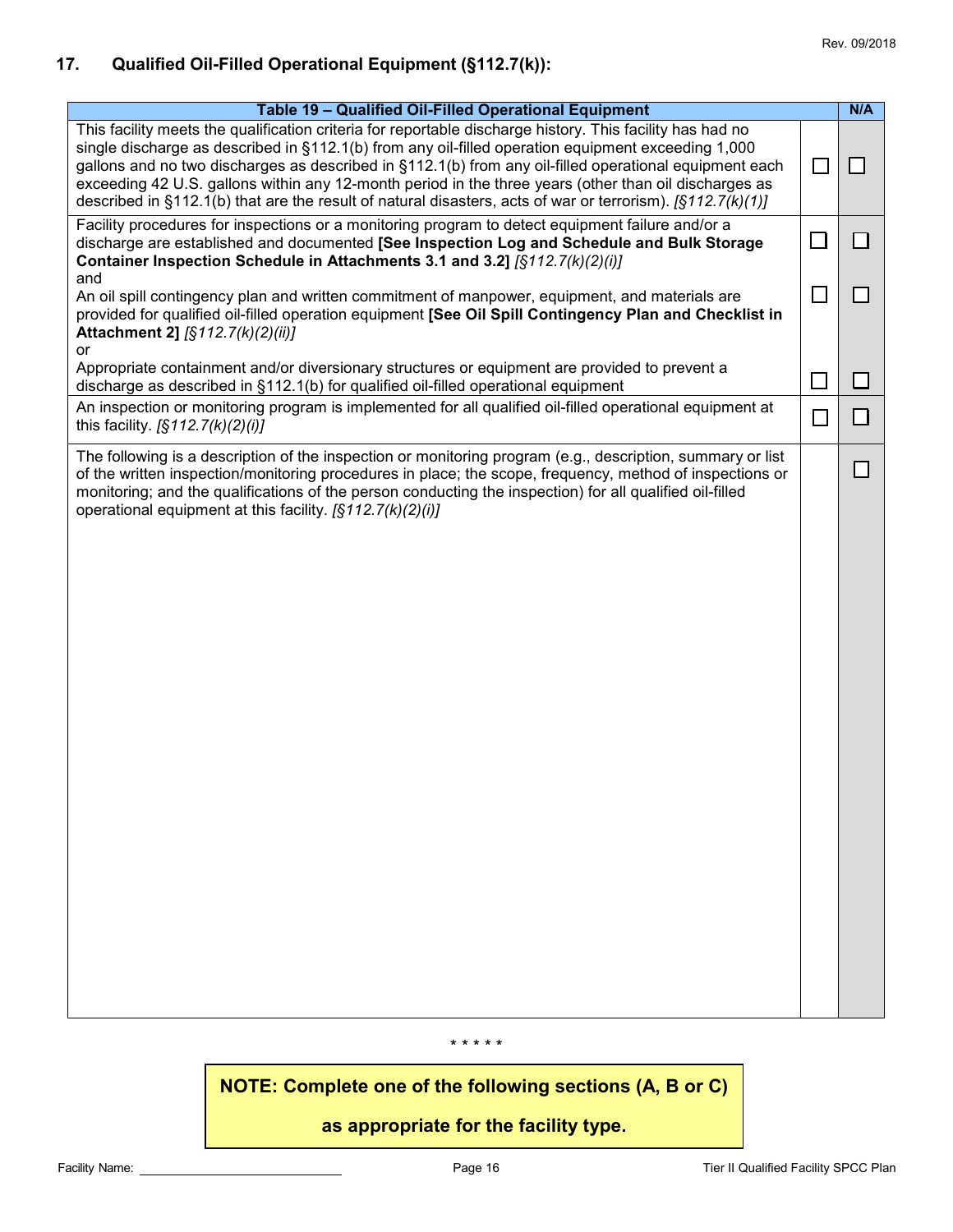## **A. Onshore Facilities (excluding production) (§§112.8(b) through (d), 112.12(b) through (d)):**

The owner or operator must meet the general rule requirements as well as requirements under this section. Note that not all provisions may be applicable to all owners/operators. For example, a facility may not have completely buried metallic storage tanks installed after January 10, 1974, and thus would not have to abide by requirements in §§112.8(c)(4) and 112.12(c)(4), listed below. **In cases where a provision is not applicable, check "N/A".**

| Table 20 - General Rule Requirements for Onshore Facilities                                                                                                                                                                                                                                                                                                                                                                                                                     |                | N/A |  |
|---------------------------------------------------------------------------------------------------------------------------------------------------------------------------------------------------------------------------------------------------------------------------------------------------------------------------------------------------------------------------------------------------------------------------------------------------------------------------------|----------------|-----|--|
| <b>Facility Drainage Requirements</b>                                                                                                                                                                                                                                                                                                                                                                                                                                           |                |     |  |
| Drainage from diked storage areas is restrained by valves to prevent a discharge into the drainage<br>system or facility effluent treatment system, except where facility systems are designed to control such<br>discharge. Diked areas may be emptied by pumps or ejectors that must be manually activated after<br>inspecting the condition of the accumulation to ensure no oil will be discharged. $[§§112.8(b)(1)$ and<br>112.12(b)(1)                                    | $\sim$         |     |  |
| Valves of manual, open-and-closed design are used for the drainage of diked areas. Flapper-type drain<br>valves shall not be used to drain diked areas. If your facility drainage drains directly into a watercourse<br>and not into an on-site wastewater treatment plant, you must inspect and may drain uncontaminated<br>retained stormwater, as provided in paragraphs $(c)(3)(ii)$ , (iii), and (iv) of this section. [§§112.8(b)(2) and<br>112.12(b)(2)                  | $\mathbb{R}^n$ |     |  |
| Facility drainage systems from undiked areas with a potential for a discharge are designed to flow into<br>ponds, lagoons, or catchment basins to retain oil or return it to the facility. Catchment basins are not<br>located in areas subject to periodic flooding. [§112.8(b)(3) and 112.12(b)(3)]                                                                                                                                                                           | $\mathcal{L}$  |     |  |
| If facility drainage is not engineered as in $(b)(3)$ above, the final discharge of all ditches inside the facility<br>is equipped with a diversion system that would, in the event of an uncontrolled discharge, retain oil in the<br>facility. [§112.8(b)(4) and 112.12(b)(4)]                                                                                                                                                                                                | П              |     |  |
| Where drainage waters are treated in more than one treatment unit and such treatment is continuous,<br>and pump transfer is needed, two "lift" pumps are provided and at least one of the pumps is permanently<br>installed. Whatever techniques are used, facility drainage systems have been engineered to prevent a<br>discharge as described in §112.1(b) in case there is an equipment failure or human error at the facility.<br>$\sqrt{S}112.8(b)(5)$ and $112.12(b)(5)$ |                |     |  |
| <b>Bulk Storage Container Requirements</b>                                                                                                                                                                                                                                                                                                                                                                                                                                      |                |     |  |
| The materials and construction of the containers at the facility are compatible with materials stored and<br>conditions of storage such as pressure and temperature. $[§§112.8(c)(1)$ and $112.12(c)(1)]$                                                                                                                                                                                                                                                                       | $\sim$         |     |  |
| All facility bulk storage tank installations (including mobile or portable oil storage containers) provide a<br>secondary means of containment for the entire capacity of the largest single container and sufficient<br>freeboard to contain precipitation. Diked areas are sufficiently impervious to contain discharged oil.<br>$\sqrt{5112.8(c)(2)}$ & $(c)(11)$                                                                                                            | $\mathbb{R}^2$ |     |  |
| An alternative containment system has been provided consisting of a drainage trench enclosure arranged<br>so that any discharge will terminate and be safely confined in a facility catchment basin or holding pond.<br>$\sqrt{S}112.8(c)(2)$                                                                                                                                                                                                                                   | $\Box$         |     |  |
| Mobile or portable oil storage containers are positioned to prevent a discharge as described in §112.1(b).<br>[\$112.8(c)(11)]                                                                                                                                                                                                                                                                                                                                                  | П              |     |  |
| <b>Diked Area Drainage</b>                                                                                                                                                                                                                                                                                                                                                                                                                                                      |                |     |  |
| If uncontaminated rainwater from diked areas drains into a storm drain or open watercourse (bypassing<br>any facility effluent treatment system) the following procedures are implemented at the facility:<br>$[$ §§112.8(c)(3)(i – iv) and 112.12(c)(3)(i – iv)]                                                                                                                                                                                                               |                |     |  |
| Bypass valve is normally sealed closed<br>$\bullet$                                                                                                                                                                                                                                                                                                                                                                                                                             |                |     |  |
| Retained rainwater is inspected to ensure that its presence will not cause adischarge to<br>$\bullet$<br>navigable waters or adjoining shorelines (as described in §112.1(b))                                                                                                                                                                                                                                                                                                   |                |     |  |
| Bypass valve is opened and resealed following drainage under responsible supervision<br>$\bullet$<br>Adequate records of drainage are kept [See Dike Drainage Log in Attachment 3.3]                                                                                                                                                                                                                                                                                            |                |     |  |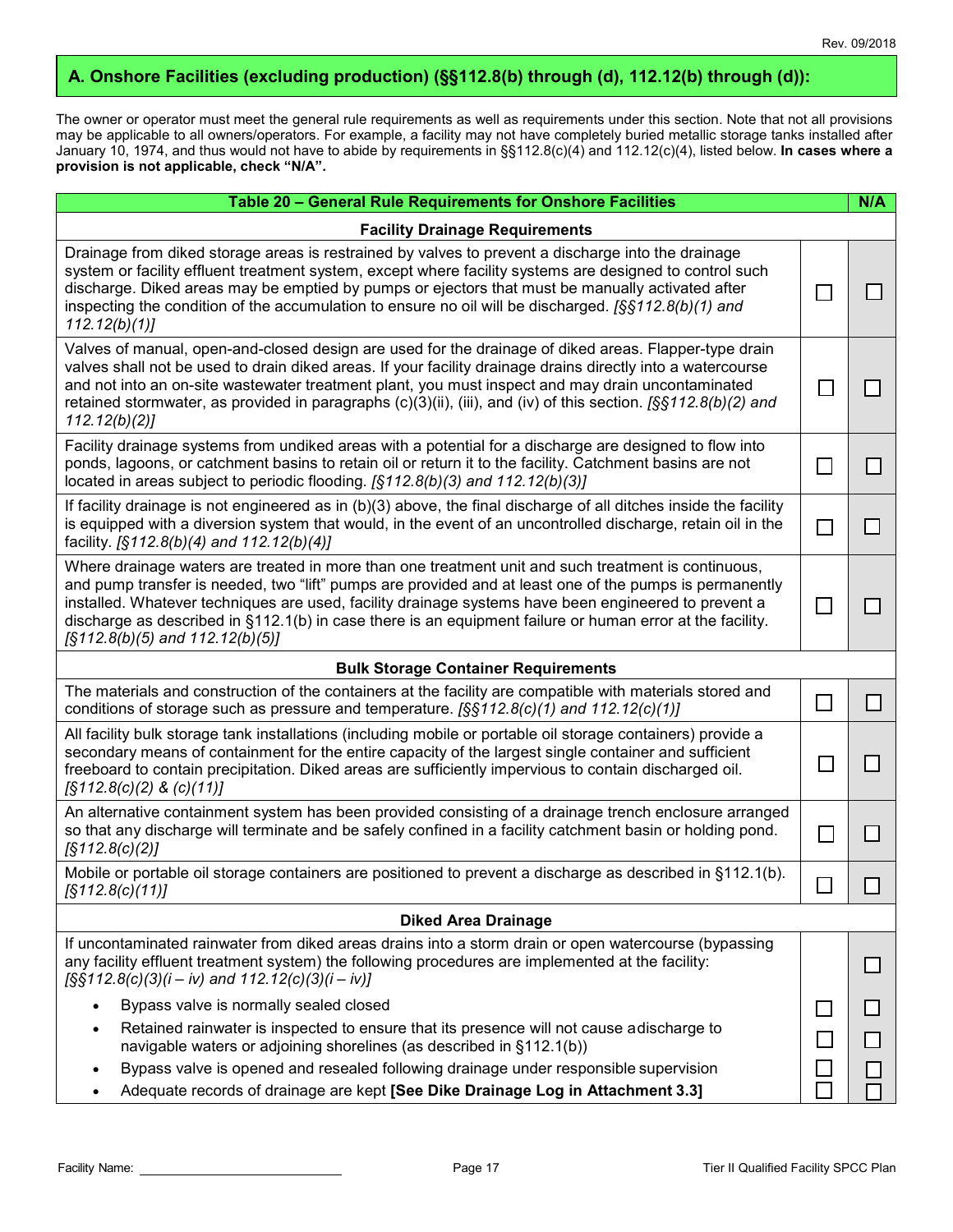Rev. 09/2018

| Table 20 - General Rule Requirements for Onshore Facilities                                                                                                                                                                                                                                                                                                                                                                                                                                                                                             |                             | <b>Rev. 09/2018</b><br>N/A |  |
|---------------------------------------------------------------------------------------------------------------------------------------------------------------------------------------------------------------------------------------------------------------------------------------------------------------------------------------------------------------------------------------------------------------------------------------------------------------------------------------------------------------------------------------------------------|-----------------------------|----------------------------|--|
| <b>Buried Tanks</b>                                                                                                                                                                                                                                                                                                                                                                                                                                                                                                                                     |                             |                            |  |
| For completely buried metallic tanks installed on or after January 10, 1974 at this facility: $\sqrt{3112.8(c)/4}$<br>and 112.12(c)(4)]                                                                                                                                                                                                                                                                                                                                                                                                                 | $\Box$                      | П                          |  |
| Tanks have corrosion protection with coatings or cathodic protection compatible with local soil<br>$\bullet$<br>conditions.                                                                                                                                                                                                                                                                                                                                                                                                                             | $\mathbf{I}$                |                            |  |
| Regular leak testing is conducted.<br>$\bullet$                                                                                                                                                                                                                                                                                                                                                                                                                                                                                                         | $\Box$                      | $\mathsf{L}$               |  |
| For partially buried or bunkered metallic tanks $\sqrt{(5112.8(c)(5))}$ and $\sqrt{(12.12(c)(5))}$ :                                                                                                                                                                                                                                                                                                                                                                                                                                                    |                             |                            |  |
| Each buried part of a tank has corrosion protection with coatings or cathodic protection<br>compatible with local soil conditions.                                                                                                                                                                                                                                                                                                                                                                                                                      | $\mathbf{L}$                |                            |  |
| <b>Bulk Container Inspection and Testing</b>                                                                                                                                                                                                                                                                                                                                                                                                                                                                                                            |                             |                            |  |
| Each aboveground bulk container is tested or inspected for integrity on a regular schedule and whenever<br>material repairs are made. Records of testing and inspection are kept with the SPCC Plan for a period of<br>three years – including comparison records. Scope and frequency of the inspections and inspector<br>qualifications are in accordance with industry standards. [See Inspection Log and Schedule and Bulk<br>Storage Container Inspection Schedule in Attachments 3.1 and 3.2] [§112.8(c)(6) and<br>\$112.12(c)(6)(i)]             | $\overline{\phantom{a}}$    |                            |  |
| Outsides of bulk storage containers are frequently inspected for signs of deterioration, discharges, or<br>accumulation of oil inside diked areas. Container supports and foundations are regularly inspected. [See<br>Inspection Log and Schedule in Attachment 3.1] [§§112.8(c)(6) and 112.12(c)(6)]                                                                                                                                                                                                                                                  |                             |                            |  |
| For bulk storage containers that are subject to U.S. Food and Drug Administration requirements pursuant<br>to 21 CFR Part 110 which are shop-fabricated, constructed of austenitic stainless steel, elevated and<br>have no external insulation, formal visual inspection is conducted on a regular schedule. Appropriate<br>qualifications for personnel performing tests and inspections are documented. [See Inspection Log and<br>Schedule and Bulk Storage Container Inspection Schedule in Attachments 3.1 and 3.2]<br>$\sqrt{S}112.12(c)(6)(ii)$ |                             |                            |  |
| <b>Internal Heating Coils</b>                                                                                                                                                                                                                                                                                                                                                                                                                                                                                                                           |                             |                            |  |
| Leakage through defective internal heating coils are controlled by monitoring the steam return and<br>exhaust lines for contamination from internal heating coils that discharge into an open watercourse, or<br>passing the steam return or exhaust lines through a settling tank, skimmer, or other separation or<br>retention system. $[§112.8(c)(7)]$                                                                                                                                                                                               |                             |                            |  |
| <b>Overfill Prevention and Container Engineering</b>                                                                                                                                                                                                                                                                                                                                                                                                                                                                                                    |                             |                            |  |
| Each container installation has been engineered or updated in accordance with good engineering practice<br>to avoid discharges. $[§112.8(c)(8)]$                                                                                                                                                                                                                                                                                                                                                                                                        | $\Box$                      |                            |  |
| For each bulk container or container installation, at least one of the following devices is provided:<br>$\left[\frac{5}{212.8(c)(8)(i - iv)}\right]$                                                                                                                                                                                                                                                                                                                                                                                                   | $\mathcal{L}_{\mathcal{A}}$ |                            |  |
| High liquid level alarms with an audible or visual signal at a constantly attended operation or<br>$\bullet$<br>surveillance station. In smaller facilities an audible air vent may suffice.                                                                                                                                                                                                                                                                                                                                                            | $\mathcal{L}_{\mathcal{A}}$ |                            |  |
| High liquid level pump cutoff devices set to stop flow at a predetermined container content level.                                                                                                                                                                                                                                                                                                                                                                                                                                                      | $\Box$                      |                            |  |
| Direct audible or code signal communication between the container gauger and the pumping<br>station.                                                                                                                                                                                                                                                                                                                                                                                                                                                    |                             |                            |  |
| A fast response system for determining the liquid level of each bulk storage container such as<br>digital computers, telepulse, or direct vision gauges. If this alternative is used, a person is present<br>to monitor gauges and the overall filling of bulk storage containers.                                                                                                                                                                                                                                                                      |                             |                            |  |
| Liquid level sensing devices are regularly tested to ensure proper operation [See Inspection Log and<br>Schedule in Attachment 3.1]. [§112.8(c)(8)(v)]                                                                                                                                                                                                                                                                                                                                                                                                  |                             |                            |  |
| <b>Effluent Treatment Facilities/Systems</b>                                                                                                                                                                                                                                                                                                                                                                                                                                                                                                            |                             |                            |  |
| On-site effluent treatment facilities are observed frequently enough to detect possible system upsets that<br>could cause a discharge as described in §112.1(b). [See Effluent Treatment Facilities/Systems Log in<br>Attachment 3.4]. [§112.8(c)(9)]                                                                                                                                                                                                                                                                                                   |                             |                            |  |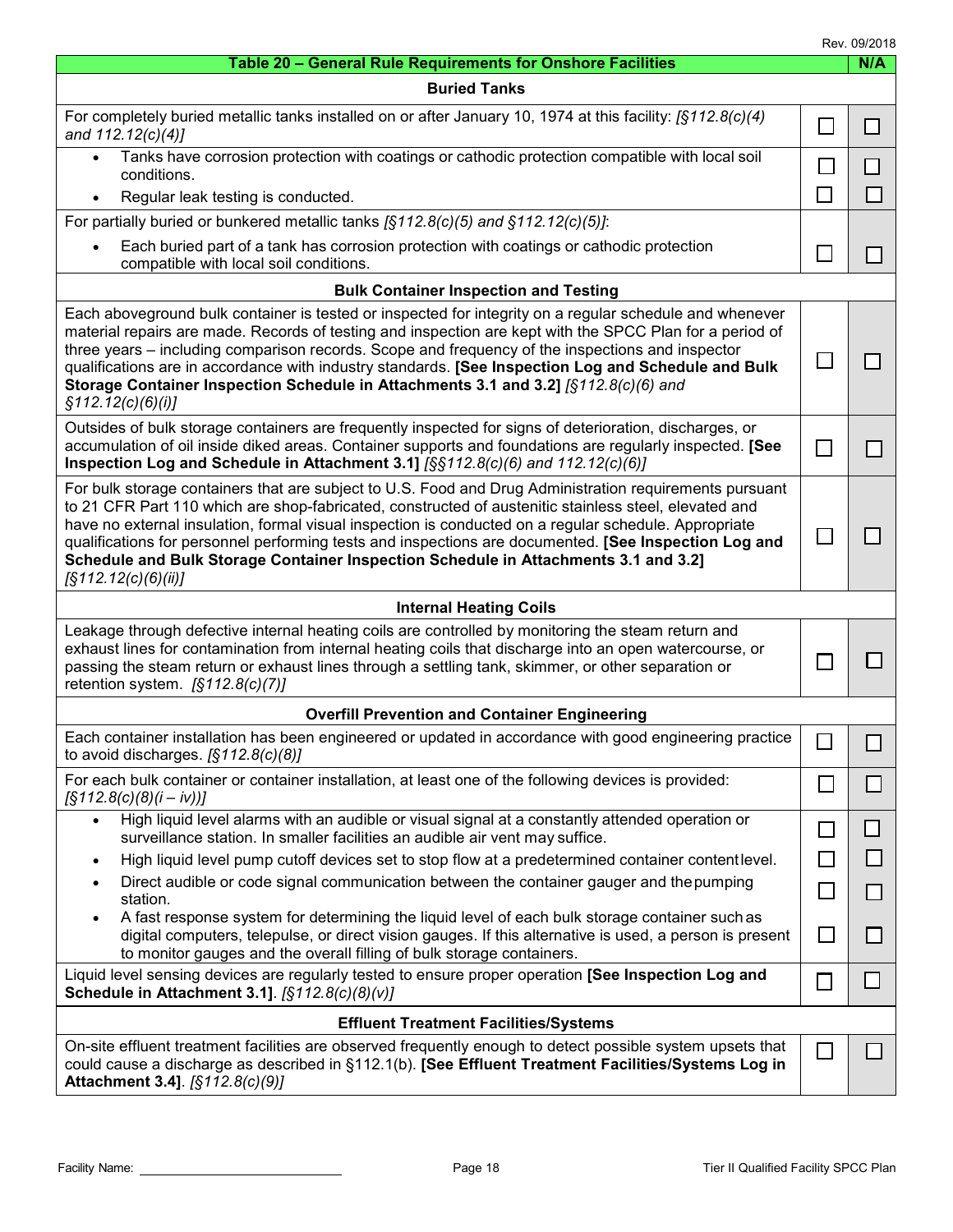|                                                                                                                                                                                                                                                                                                                                                                                                                                                                                                                    |                | Rev. 09/2018 |
|--------------------------------------------------------------------------------------------------------------------------------------------------------------------------------------------------------------------------------------------------------------------------------------------------------------------------------------------------------------------------------------------------------------------------------------------------------------------------------------------------------------------|----------------|--------------|
| The following is a description of the inspection or monitoring program (e.g., description, summary or list of<br>the written inspection/monitoring procedures in place; the scope, frequency, method of inspections or<br>monitoring; and the qualifications of the person conducting the inspection) for all effluent treatment<br>facilities/systems at this facility. [§112.8(c)(9)] [See Effluent Treatment Facilities/Systems Log in<br><b>Attachment 3.4]</b>                                                |                |              |
| <b>Visible Discharge Correction</b>                                                                                                                                                                                                                                                                                                                                                                                                                                                                                |                |              |
| Visible discharges which result in a loss of oil from the container, including but not limited to seams,<br>gaskets, piping, pumps, valves, rivets, and bolts are promptly corrected and oil in diked areas is promptly                                                                                                                                                                                                                                                                                            |                |              |
| removed. [§§112.8(c)(10) and 112.12(c)(10)]                                                                                                                                                                                                                                                                                                                                                                                                                                                                        |                |              |
| <b>Facility Transfer Operations and Piping</b>                                                                                                                                                                                                                                                                                                                                                                                                                                                                     |                |              |
| Buried piping that is installed or replaced on or after August 16, 2002, is provided with a protective<br>wrapping and coating. Such buried piping installations is either cathodically protected or otherwise<br>satisfies the corrosion protection standards for piping in 40 CFR Part 280 of this chapter or a State<br>program approved under 40 CFR Part 281 (such as California HSC Chapter 6.7 and 23 CCR<br>requirements for underground storage tank systems). $[\frac{5}{312.8(d)(1)}$ and 112.12(d)(1)] |                |              |
| If a section of buried line is exposed for any reason, the facility will carefully inspect it for deterioration. If<br>corrosion damage is found, the facility will undertake additional examination and corrective action as<br>indicated by the magnitude of the damage. [See Inspection Log and Schedule in Attachment 3.1]<br>$[$ §§112.8(d)(1) and 112.12(d)(1)]                                                                                                                                              | $\mathbb{R}^n$ |              |
| Terminal connections at transfer points are capped or blank-flanged and marked as to origin when piping<br>is not in service or is in standby service for an extended time. $[\S \S 112.8(d)(2)$ and $112.12(d)(2)]$                                                                                                                                                                                                                                                                                               | $\Box$         | $\mathsf{L}$ |
| Pipe supports are properly designed to minimize abrasion and corrosion and allow for expansion and<br>contraction. [§§112.8(d)(3) and 112.12(d)(3)]                                                                                                                                                                                                                                                                                                                                                                | $\Box$         | $\Box$       |
| Aboveground valves, piping, and appurtenances such as flange joints, expansion joints, valve glands and<br>bodies, catch pans, pipeline supports, locking of valves, and metal surfaces are inspected regularly. [See<br>Inspection Log and Schedule in Attachment 3.1] $[\S \S 112.8(d)(4)$ and 112.12(d)(4)]                                                                                                                                                                                                     | $\Box$         |              |
| Integrity and leak testing are conducted on buried piping at the time of installation, modification,<br>construction, relocation, or replacement. [See Inspection Log and Schedule in Attachment 3.1]<br>$[$ §§112.8(d)(4) and 112.12(d)(4)]                                                                                                                                                                                                                                                                       | $\Box$         |              |
| All vehicles entering the facility are warned to be sure that no vehicle will endanger aboveground piping or<br>other oil transfer operations. $[$ SS $112.8$ (d)(5) and $112.12$ (d)(5)]                                                                                                                                                                                                                                                                                                                          |                |              |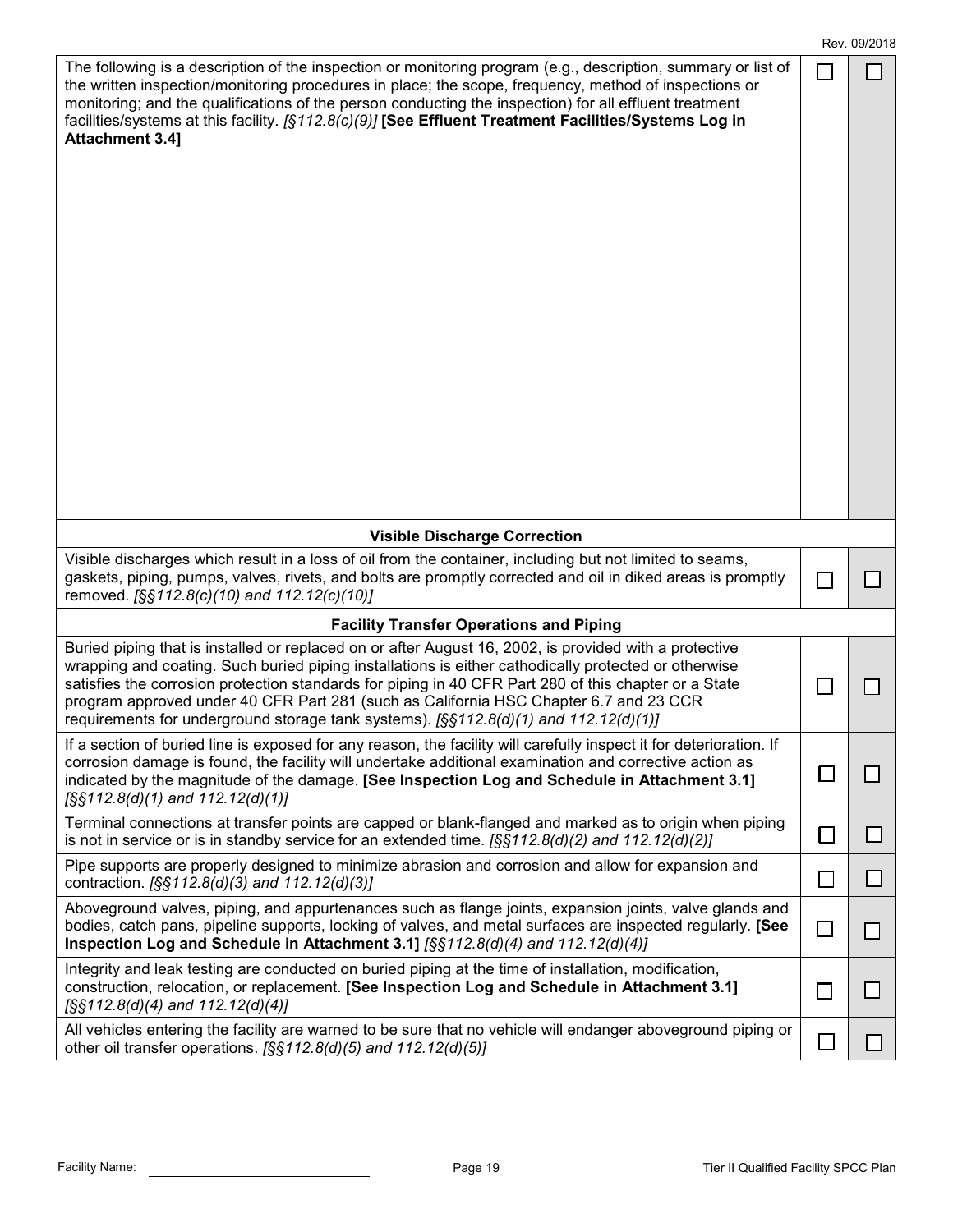## **B. Onshore Oil Production Facilities (excluding drilling and workover facilities) (§112.9(b), (c), and (d)):**

The owner or operator must meet the general rule requirements as well as the requirements under this section. Note that not all provisions may be applicable to all owners/operators. **In cases where a provision is not applicable, check "N/A".**

| Table 21 - General Rule Requirements for Onshore Oil Production Facilities                                                                                                                                                                                                                                                                                                                                                                                                                                                                                                                                                                        |                                               | N/A          |
|---------------------------------------------------------------------------------------------------------------------------------------------------------------------------------------------------------------------------------------------------------------------------------------------------------------------------------------------------------------------------------------------------------------------------------------------------------------------------------------------------------------------------------------------------------------------------------------------------------------------------------------------------|-----------------------------------------------|--------------|
| <b>Oil Production Facility Drainage</b>                                                                                                                                                                                                                                                                                                                                                                                                                                                                                                                                                                                                           |                                               |              |
| At tank batteries, separation and treating areas, drainage is closed and sealed except when draining<br>uncontaminated rainwater. Accumulated oil on the rainwater is returned to storage or disposed of in<br>accordance with legally approved methods. [§112.9(b)(1)]                                                                                                                                                                                                                                                                                                                                                                           | $\Box$                                        |              |
| Prior to drainage, diked areas are inspected and $\sqrt{(5112.9(b)(1))}$ .<br>Retained rainwater is inspected to ensure that its presence will not cause adischarge to<br>$\bullet$<br>navigable waters or adjoining shorelines (as described in §112.1(b))<br>Bypass valve is opened and resealed following drainage, under responsible supervision<br>$\bullet$<br>Adequate records of drainage are kept [See Dike Drainage Log in Attachment 3.3]                                                                                                                                                                                              | $\blacksquare$<br>$\mathcal{L}_{\mathcal{A}}$ | $\mathsf{L}$ |
| Field drainage systems and oil traps, sumps, or skimmers are inspected at regularly scheduled intervals<br>for oil, and accumulations of oil are promptly removed [See Inspection Log and Schedule in<br>Attachment 3.1] [§112.9(b)(2)]                                                                                                                                                                                                                                                                                                                                                                                                           | e.                                            |              |
| <b>Oil Production Facility Bulk Storage Containers</b>                                                                                                                                                                                                                                                                                                                                                                                                                                                                                                                                                                                            |                                               |              |
| The containers used at this facility are of a material and construction that are compatible with materials<br>stored and conditions of storage. [§112.9(c)(1)]                                                                                                                                                                                                                                                                                                                                                                                                                                                                                    | $\mathbb{R}^n$                                |              |
| All tank battery, separation, and treating facility installations (except for flow-through process vessels) are<br>constructed with a capacity to hold the largest single container plus sufficient freeboard to contain<br>precipitation. Drainage from undiked areas is safely confined in a catchment basin or holding pond.<br>$\left[\S 112.9(c)(2)\right]$                                                                                                                                                                                                                                                                                  |                                               |              |
| Except for flow-through process vessels and produced water containers and associated piping and<br>appurtenances, containers are visually inspected for deterioration and maintenance needs periodically<br>and on a regular schedule – including foundations and supports for containers that are on or above the<br>surface of the ground. [See Inspection Log and Schedule in Attachment 3.1] [§112.9(c)(3)]                                                                                                                                                                                                                                   |                                               |              |
| New and old tank batteries at this facility are engineered/updated in accordance with good engineering<br>practices to prevent discharges including providing at least one of the following:<br>i. Adequate container capacity to prevent overfill if regular pumping/gauging is delayed;<br>ii. Overflow equalizing lines between containers so that a full container can overflow to an adjacent<br>container;<br>iii. Vacuum protection to prevent container collapse; or<br>iv. High level sensors to generate and transmit an alarm to the computer where the facility is subject to a<br>computer production control system. [§112.9(c)(4)] | l.                                            |              |
| Oil Production Facility Bulk Storage Containers: Flow-Through Process Vessels                                                                                                                                                                                                                                                                                                                                                                                                                                                                                                                                                                     |                                               |              |
| Flow-through process vessels and associated components are either:<br>Constructed with a capacity to hold the largest single container plus sufficient freeboard to<br>contain precipitation. Drainage from undiked areas is safely confined in a catchment basin or<br>holding pond; $[$112.9(c)(2)]$ and                                                                                                                                                                                                                                                                                                                                        | $\Box$                                        | $\Box$       |
| Visually inspected for deterioration and maintenance needs periodically and on a regular<br>$\bullet$<br>schedule, including foundations and supports for process vessels that are on or above the<br>surface of the ground. [See Inspection Log and Schedule in Attachment 3.1] [§112.9(c)(3)]                                                                                                                                                                                                                                                                                                                                                   | l.                                            |              |
| Or alternatively flow-through process vessels are:                                                                                                                                                                                                                                                                                                                                                                                                                                                                                                                                                                                                | $\Box$                                        |              |
| Visually inspected and/or tested periodically and on a regular schedule for leaks, corrosion, or<br>other conditions that could lead to a discharge to navigable waters [See Inspection Logand<br>Schedule in Attachment 3.1] [§112.9(c)(5)(i)]; and                                                                                                                                                                                                                                                                                                                                                                                              | $\Box$                                        |              |
| Corrective action is taken or repairs are made to flow-through process vessels and any<br>$\bullet$<br>associated components as indicated by regularly scheduled visual inspections, tests, orevidence<br>of an oil discharge; [§112.9(c)(5)(ii)] and                                                                                                                                                                                                                                                                                                                                                                                             |                                               |              |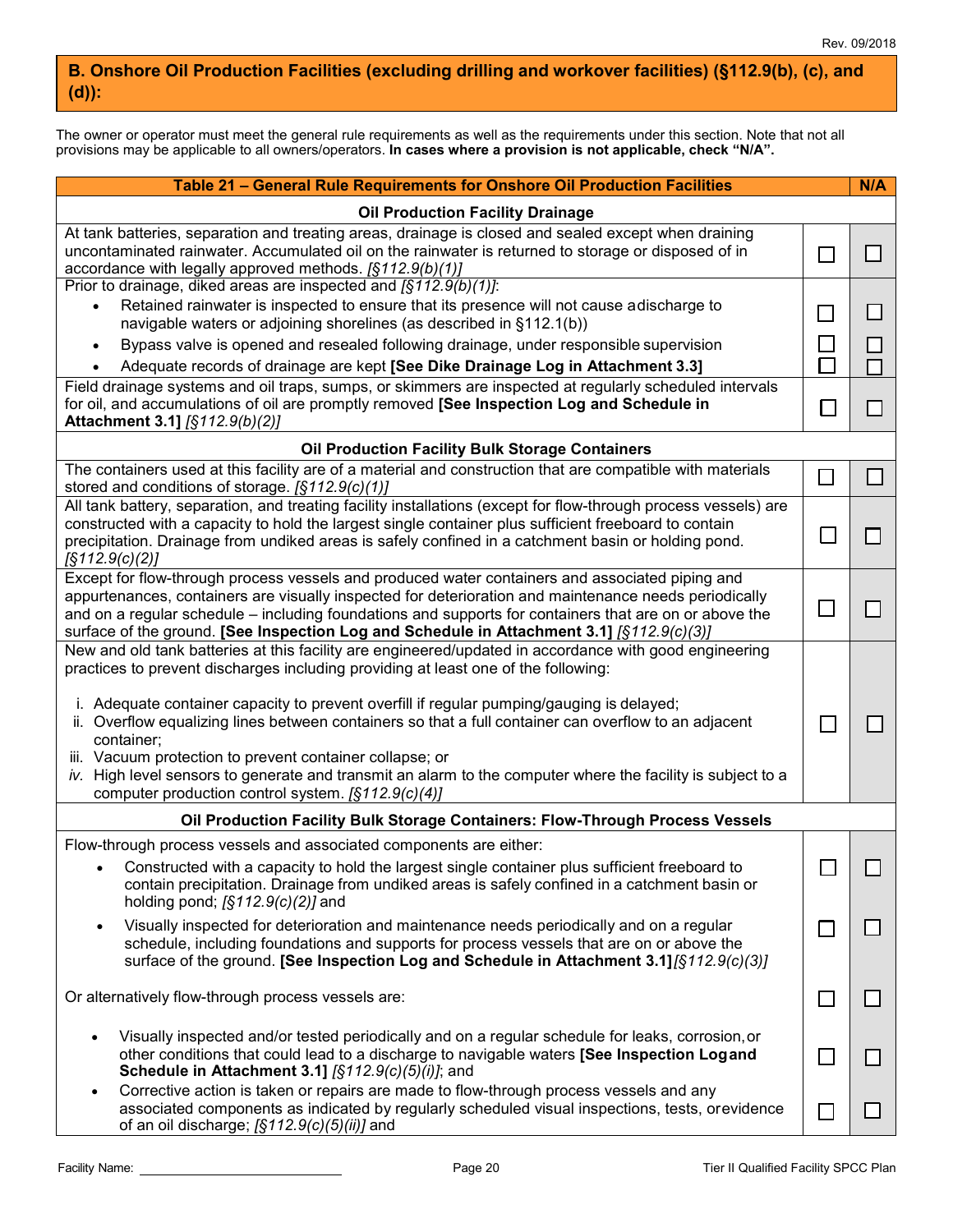|                                                                                                                                                                                                                                                                                                                                                                                                                                                                                                                                                                                                                                                                                                                                                                                                                                      |                             | Rev. 09/2018 |
|--------------------------------------------------------------------------------------------------------------------------------------------------------------------------------------------------------------------------------------------------------------------------------------------------------------------------------------------------------------------------------------------------------------------------------------------------------------------------------------------------------------------------------------------------------------------------------------------------------------------------------------------------------------------------------------------------------------------------------------------------------------------------------------------------------------------------------------|-----------------------------|--------------|
| Table 21 - General Rule Requirements for Onshore Oil Production Facilities                                                                                                                                                                                                                                                                                                                                                                                                                                                                                                                                                                                                                                                                                                                                                           |                             | N/A          |
| Any accumulations of oil discharges associated with flow-through process vessels are promptly<br>$\bullet$<br>removed or actions are initiated to stabilize and remediate such accumulations; $\zeta(512.9(c)(5/iii))$ ;<br>and                                                                                                                                                                                                                                                                                                                                                                                                                                                                                                                                                                                                      | e.                          |              |
| Flow-through process vessels are provided with a secondary means of containment for the entire<br>capacity of the largest single container and sufficient freeboard to contain precipitation within six<br>months of a discharge from flow-through process vessels of more than 1,000 U.S. gallons of oil in<br>a single discharge as described in §112.1(b), or a discharge more than 42 U.S. gallons of oil in<br>each of two discharges as described in §112.1(b) within any twelve month period.<br>$\sqrt{S}112.9(c)(5)(iv)$<br>NOTE: Any discharge described above means this facility no longer meets the qualified facility<br>criteria, and therefore, the facility owner or operator is required to prepare and implement a full PE<br>certified Plan.<br>(Leave blank until such time that this provision is applicable.) |                             |              |
| Oil Production Facility Bulk Storage Containers: Produced Water Containers                                                                                                                                                                                                                                                                                                                                                                                                                                                                                                                                                                                                                                                                                                                                                           |                             |              |
| This Plan does not include any alternative procedures for skimming produced water containers in lieu of<br>sized secondary containment pursuant to $\S112.9(c)(6)$ , unless they have been reviewed and certified in<br>writing by a Professional Engineer, as provided in $\S112.6(b)(4)$ . [ $\S112.6(b)(3)(iii)$ ]                                                                                                                                                                                                                                                                                                                                                                                                                                                                                                                |                             |              |
| For each produced water container, the container either:                                                                                                                                                                                                                                                                                                                                                                                                                                                                                                                                                                                                                                                                                                                                                                             |                             |              |
| Complies with §112.9(c)(1) through (c)(4). [§112.9(c)(6)]                                                                                                                                                                                                                                                                                                                                                                                                                                                                                                                                                                                                                                                                                                                                                                            | $\mathcal{L}_{\mathcal{A}}$ |              |
| Or alternatively, the container complies with the following provisions:                                                                                                                                                                                                                                                                                                                                                                                                                                                                                                                                                                                                                                                                                                                                                              | $\overline{\phantom{0}}$    |              |
| Produced water container and associated piping are visually inspected and/or tested on aregular<br>schedule for leaks, corrosion, or other conditions that could lead to a discharge as described in<br>§112.1(b) in accordance with good engineering practice; [See Inspection Log and Schedule in<br>Attachment 3.1] [§112.9(c)(6)(ii)] and                                                                                                                                                                                                                                                                                                                                                                                                                                                                                        | $\Box$                      |              |
| Corrective action is taken or repairs are made to the produced water container and any<br>$\bullet$<br>associated piping as indicated by regularly scheduled visual inspections, tests, or evidence of an<br>oil discharge; [§112.9(c)(6)(iii)] and                                                                                                                                                                                                                                                                                                                                                                                                                                                                                                                                                                                  | $\Box$                      |              |
| Any accumulations of oil discharges associated with produced water containers are promptly<br>removed or actions are initiated to stabilize and remediate such accumulations; $\S112.9(c)(6)(iv)$<br>and                                                                                                                                                                                                                                                                                                                                                                                                                                                                                                                                                                                                                             | $\mathcal{L}_{\mathcal{A}}$ |              |
| Produced water containers are provided with a secondary means of containment for the entire<br>capacity of the largest single container and sufficient freeboard to contain precipitation within six<br>months of a discharge from produced water containers of more than 1,000 U.S. gallons of oil in a<br>single discharge as described in §112.1(b), or a discharge more than 42 U.S. gallons of oil in<br>each of two discharges as described in §112.1(b) within any twelve month period.<br>$\sqrt{S}112.9(c)(6)(v)$ and<br>NOTE: Any discharge described above means this facility no longer meets the qualified facility<br>criteria, and therefore, the facility owner or operator is required to prepare and implement a full<br>PE certified Plan.<br>(Leave blank until such time that this provision is applicable.)    |                             |              |
| A procedure is implemented on a regular schedule for each produced water container that is<br>designed to separate the free-phase oil that accumulates on the surface of the produced water,<br>and there is a Professional Engineer certification (in accordance with $\S112.3(d)(1)(vi)$ ) associated<br>with this procedure(s). $[§112.9(c)(6)(i)]$<br>[See PE Certification in Section IB and Alternative Measures Reviewed and Certified by PE<br>in Attachment 1.3]                                                                                                                                                                                                                                                                                                                                                            | L.                          |              |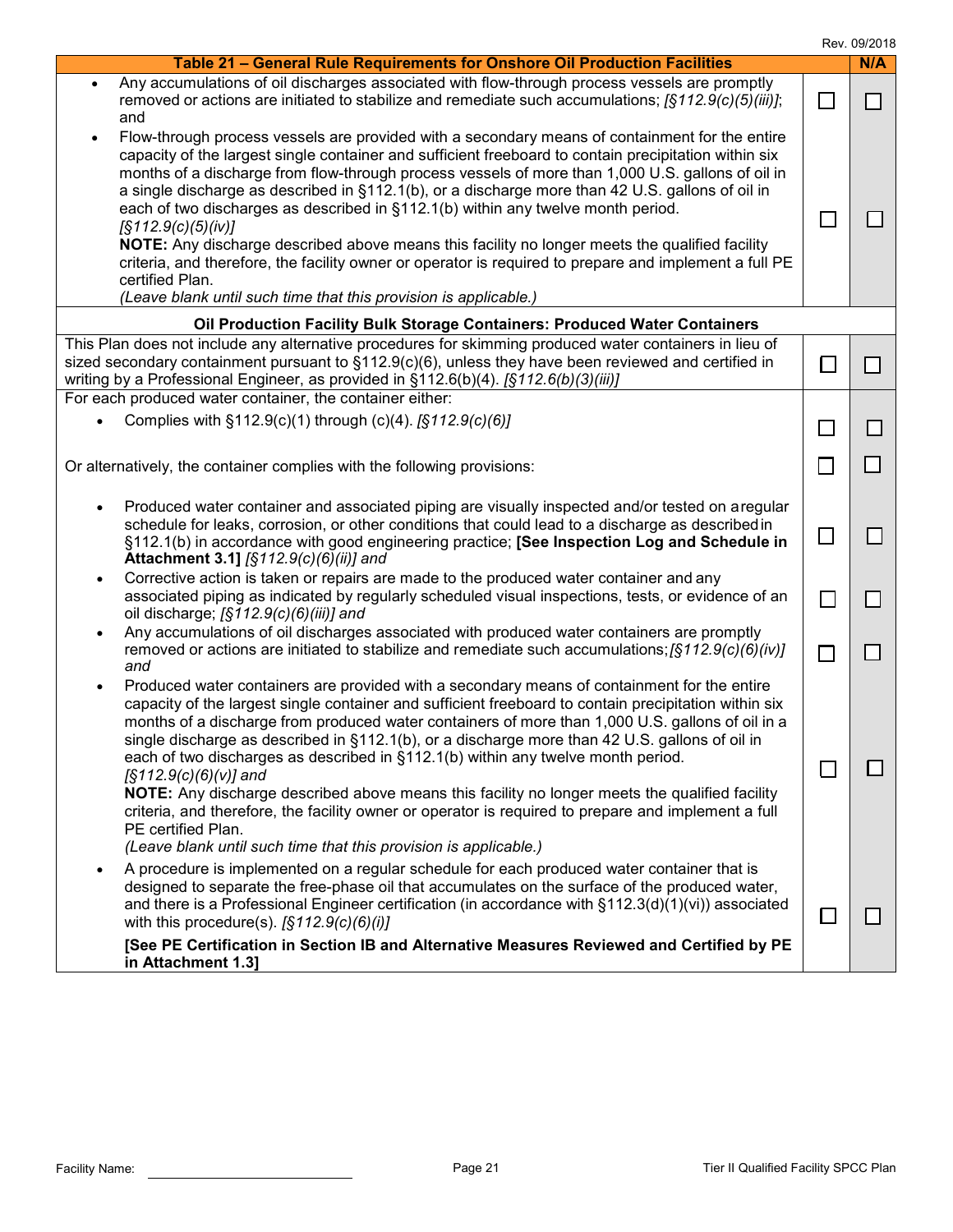|                                                                                                                                                                                                                                                                                                                                                                                                                             |        | Rev. 09/2018 |
|-----------------------------------------------------------------------------------------------------------------------------------------------------------------------------------------------------------------------------------------------------------------------------------------------------------------------------------------------------------------------------------------------------------------------------|--------|--------------|
| Table 21 - General Rule Requirements for Onshore Oil Production Facilities                                                                                                                                                                                                                                                                                                                                                  |        | N/A          |
| The following a description of the procedures, frequency, amount of free-phase oil expected to be<br>maintained inside the container: [§112.9(c)(6)(i)]                                                                                                                                                                                                                                                                     | $\Box$ |              |
| Records of produced water separation events are maintained in accordance with §112.7(e).<br>Records kept under usual and customary business practices will suffice. If this procedure is not<br>implemented as described in the Plan or no records are maintained, then you must comply with<br>$\S112.9(c)(2)$ and (c)(3). $\S112.9(c)(6)(i)$                                                                              |        |              |
| Oil Production Facility - Facility Transfer Operations                                                                                                                                                                                                                                                                                                                                                                      |        |              |
| All aboveground valves and piping associated with transfer operations are inspected periodically and<br>upon a regular schedule. The general condition of flange joints, valve glands and bodies, drip pans, pipe<br>supports, pumping well polish rod stuffing boxes, bleeder and gauge valves, and other such items are<br>included in the inspection. [See Inspection Log and Schedule in Attachment 3.1] [§112.9(d)(1)] |        |              |
| Saltwater (oil field brine) disposal facilities are inspected often, particularly following a sudden change in<br>atmospheric temperature, to detect possible system upsets capable of causing a discharge. [See<br>Inspection Log and Schedule in Attachment 3.1] [§112.9(d)(2)]                                                                                                                                           |        |              |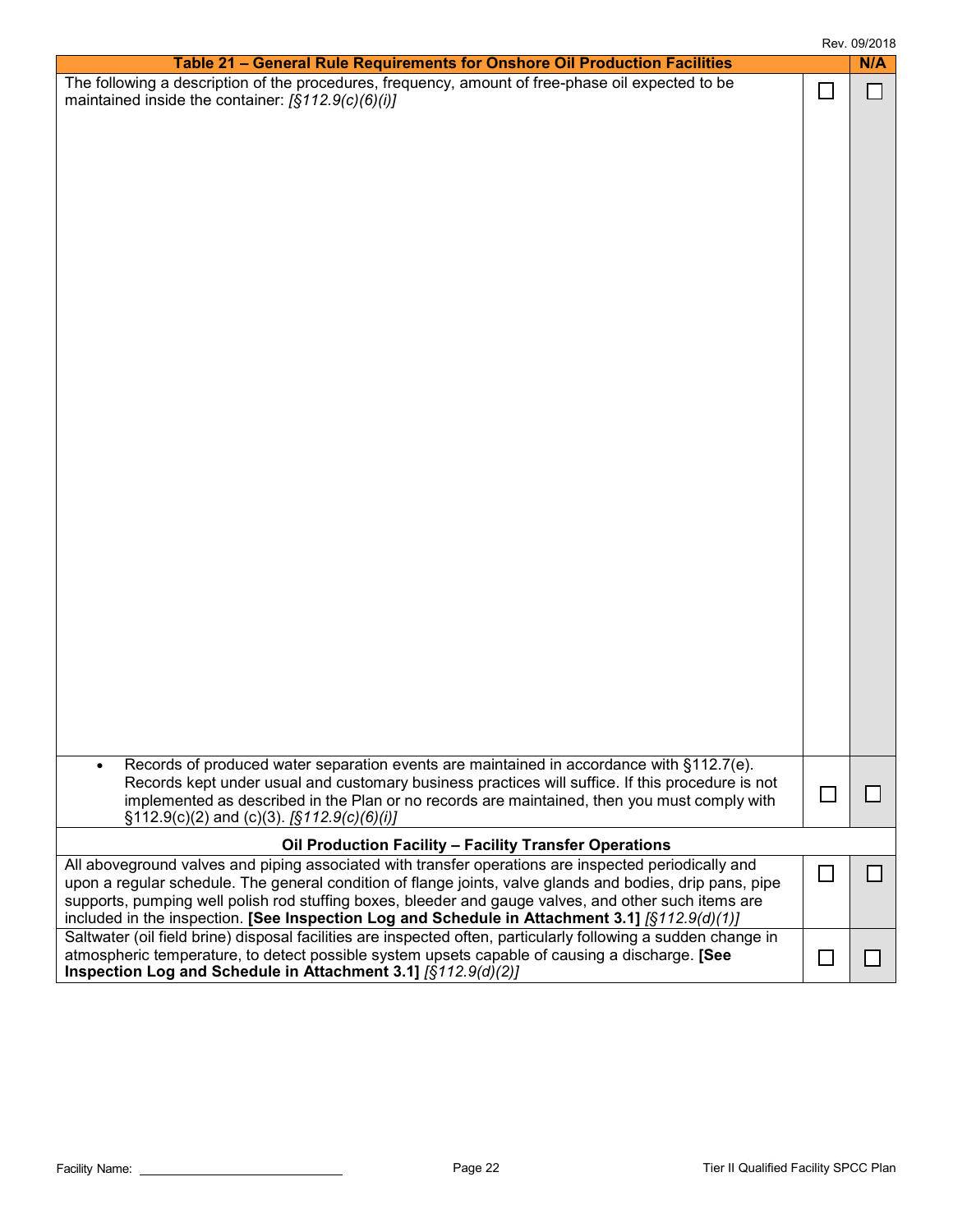|  | Rev. 09/2018 |  |
|--|--------------|--|
|--|--------------|--|

|                                                                                                                                                                                                                                                                                                                                                                                                                                                                   |                             | Rev. 09/2018   |
|-------------------------------------------------------------------------------------------------------------------------------------------------------------------------------------------------------------------------------------------------------------------------------------------------------------------------------------------------------------------------------------------------------------------------------------------------------------------|-----------------------------|----------------|
| Table 21 - General Rule Requirements for Onshore Oil Production Facilities                                                                                                                                                                                                                                                                                                                                                                                        |                             | N/A            |
| An oil spill contingency plan and written commitment of manpower, equipment, and materials are provided<br>for flowlines and intra-facility gathering lines [See Oil Spill Contingency Plan and Checklist in<br>Attachment 2 and Inspection Log and Schedule in Attachment 3.1] [§112.9(d)(3)]<br>or                                                                                                                                                              | $\Box$                      | ┓              |
| Appropriate secondary containment and/or diversionary structures or equipment is provided for flowlines<br>and intra-facility gathering lines to prevent a discharge to navigable waters or adjoining shorelines. The<br>entire secondary containment system, including walls and floor, is capable of containing oil and is<br>constructed so that any discharge from the pipe, will not escape the containment system before cleanup<br>occurs.                 |                             |                |
| A flowline/intra-facility gathering line maintenance program to prevent discharges from each flowline has<br>been prepared and implemented at this facility. The maintenance program addresses each of the<br>following: $[§112.9(d)(4)]$                                                                                                                                                                                                                         | $\overline{\phantom{a}}$    | $\blacksquare$ |
| Flowlines, intra-facility gathering lines, and associated valves and equipment are compatible with<br>$\bullet$<br>the type of production fluids, their potential corrosivity, volume, and pressure, and other conditions<br>expected in the operational environment;                                                                                                                                                                                             | $\Box$                      |                |
| Flowlines, intra-facility gathering lines, and associated appurtenances are visually inspected<br>$\bullet$<br>and/or tested on a periodic and regular schedule for leaks, oil discharges, corrosion, or other<br>conditions that could lead to a discharge to navigable waters or adjoining shorelines as described<br>in $\S$ 112.1(b). The frequency and type of testing allows for the implementation of a contingency<br>plan as described under 40 CFR 109. | $\blacksquare$              |                |
| Corrective action and repairs to any flowlines and intra-facility gathering lines and associated<br>$\bullet$<br>appurtenances as indicated by regularlyscheduled visual inspections, tests, or evidence of a<br>discharge.                                                                                                                                                                                                                                       |                             |                |
| Any accumulations of oil discharges associated with flowlines, intra-facility gathering lines, and<br>$\bullet$<br>associated appurtenances are promptly removed or actions initiated to stabilize and remediate<br>such accumulations.                                                                                                                                                                                                                           | $\mathcal{L}_{\mathcal{A}}$ |                |
| The following is a description of the flowline/intra-facility gathering line maintenance program implemented at this<br>facility:                                                                                                                                                                                                                                                                                                                                 |                             |                |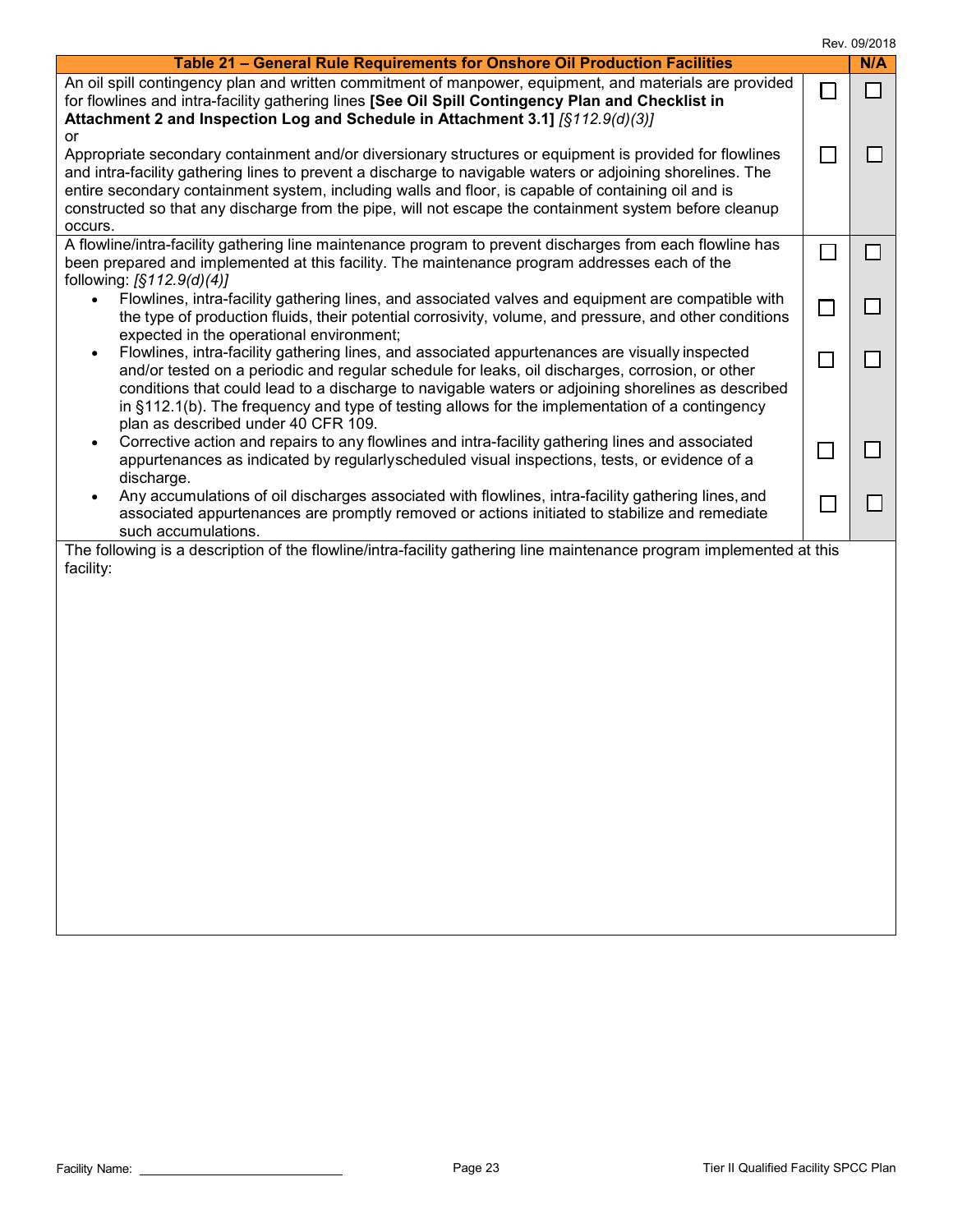## **C. Onshore Oil Drilling and Workover Facilities (§112.10(b), (c) and (d)):**

The owner or operator must meet the general rule requirements as well as the requirements under this section.

| Table 22 - General Rule Requirements for Onshore Oil Drilling and Workover Facilities                                                                                                               |  |  |  |
|-----------------------------------------------------------------------------------------------------------------------------------------------------------------------------------------------------|--|--|--|
| Mobile drilling or workover equipment is positioned or located to prevent discharge as described in §112.1(b).<br>$\sqrt{5112.10(b)}$                                                               |  |  |  |
| Catchment basins or diversion structures are provided to intercept and contain discharges of fuel, crude oil, or<br>oily drilling fluids. $[$112.10(c)]$                                            |  |  |  |
| A blowout prevention (BOP) assembly and well control system was installed before drilling below any casing<br>string or during workover operations. [§112.10(d)]                                    |  |  |  |
| The BOP assembly and well control system is capable of controlling any well-head pressure that may be<br>encountered while the BOP assembly and well control system are on the well. $[$112.10(d)]$ |  |  |  |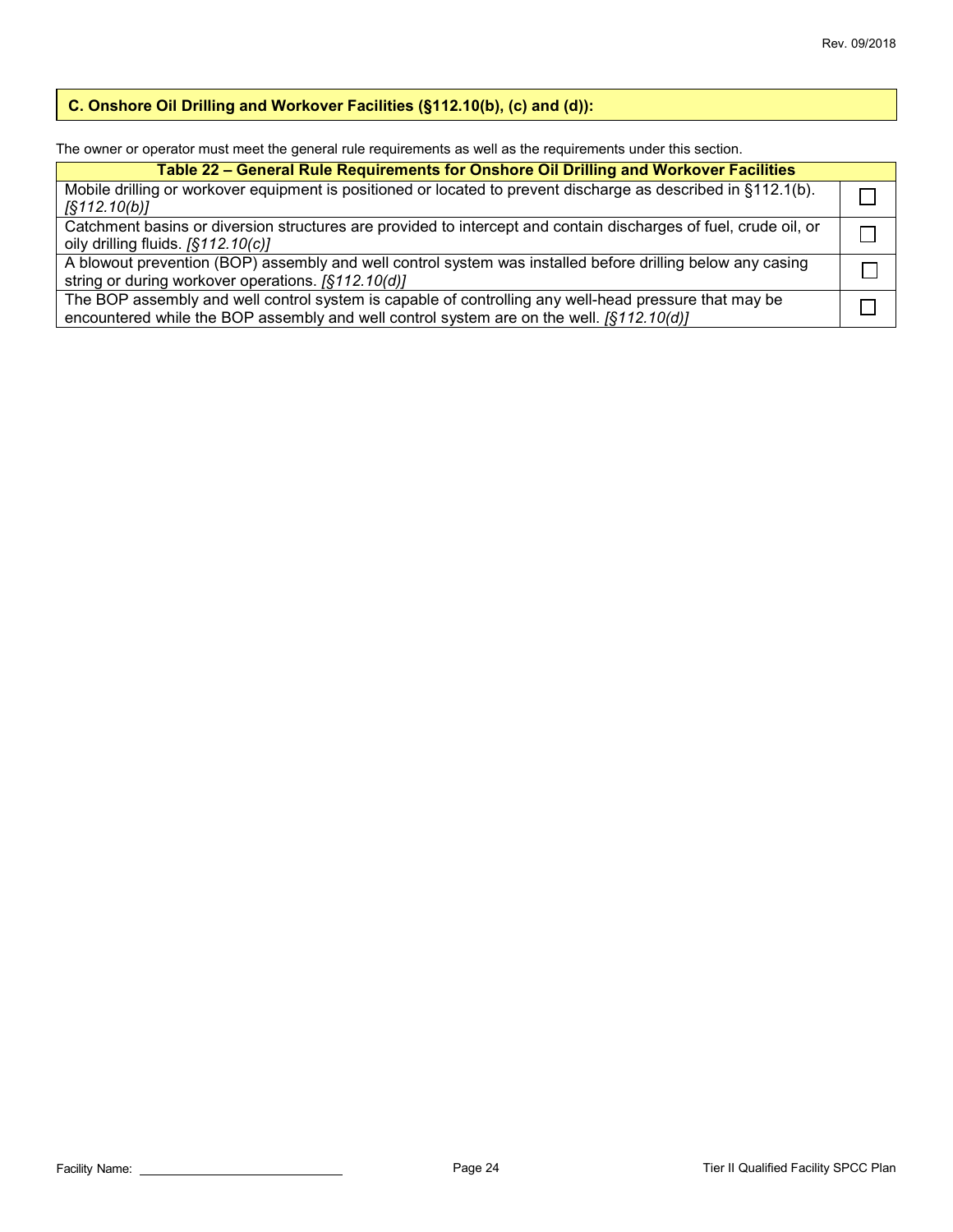## **ATTACHMENT 1 – Five Year Review and Technical Amendment Logs**

| <b>ATTACHMENT 1.1 - Five Year Review Log</b>                                                                                |                   |                       |                                                            |  |
|-----------------------------------------------------------------------------------------------------------------------------|-------------------|-----------------------|------------------------------------------------------------|--|
| I have completed a review and evaluation of the SPCC Plan for this facility, and will/will not amend this Plan as a result. |                   |                       |                                                            |  |
|                                                                                                                             |                   |                       | Table 23 - Review and Evaluation of SPCC Plan for Facility |  |
| <b>Review Date</b>                                                                                                          |                   | <b>Plan Amendment</b> | Name, title and signature of person authorized to review   |  |
|                                                                                                                             | <b>Will Amend</b> | <b>Will Not Amend</b> | this Plan                                                  |  |
|                                                                                                                             |                   |                       |                                                            |  |
|                                                                                                                             |                   |                       |                                                            |  |
|                                                                                                                             |                   |                       |                                                            |  |
|                                                                                                                             |                   |                       |                                                            |  |
| Description of changes/amendments:                                                                                          |                   |                       |                                                            |  |
|                                                                                                                             |                   |                       |                                                            |  |
|                                                                                                                             |                   |                       |                                                            |  |
|                                                                                                                             |                   |                       |                                                            |  |
|                                                                                                                             |                   |                       |                                                            |  |
|                                                                                                                             |                   |                       |                                                            |  |
|                                                                                                                             |                   |                       |                                                            |  |
|                                                                                                                             |                   |                       |                                                            |  |
| Description of changes/amendments:                                                                                          |                   |                       |                                                            |  |
|                                                                                                                             |                   |                       |                                                            |  |
|                                                                                                                             |                   |                       |                                                            |  |
|                                                                                                                             |                   |                       |                                                            |  |
|                                                                                                                             |                   |                       |                                                            |  |
|                                                                                                                             |                   |                       |                                                            |  |
|                                                                                                                             | $\vert \ \ \vert$ | П                     |                                                            |  |
|                                                                                                                             |                   |                       |                                                            |  |
|                                                                                                                             |                   |                       |                                                            |  |
| Description of changes/amendments:                                                                                          |                   |                       |                                                            |  |
|                                                                                                                             |                   |                       |                                                            |  |
|                                                                                                                             |                   |                       |                                                            |  |
|                                                                                                                             |                   |                       |                                                            |  |
|                                                                                                                             |                   |                       |                                                            |  |
|                                                                                                                             |                   |                       |                                                            |  |
|                                                                                                                             |                   |                       |                                                            |  |
|                                                                                                                             |                   |                       |                                                            |  |
|                                                                                                                             |                   |                       |                                                            |  |
| Description of changes/amendments:                                                                                          |                   |                       |                                                            |  |
|                                                                                                                             |                   |                       |                                                            |  |
|                                                                                                                             |                   |                       |                                                            |  |
|                                                                                                                             |                   |                       |                                                            |  |
|                                                                                                                             |                   |                       |                                                            |  |
|                                                                                                                             |                   | $\Box$                |                                                            |  |
|                                                                                                                             |                   |                       |                                                            |  |
|                                                                                                                             |                   |                       |                                                            |  |
| Description of changes/amendments:                                                                                          |                   |                       |                                                            |  |
|                                                                                                                             |                   |                       |                                                            |  |
|                                                                                                                             |                   |                       |                                                            |  |
|                                                                                                                             |                   |                       |                                                            |  |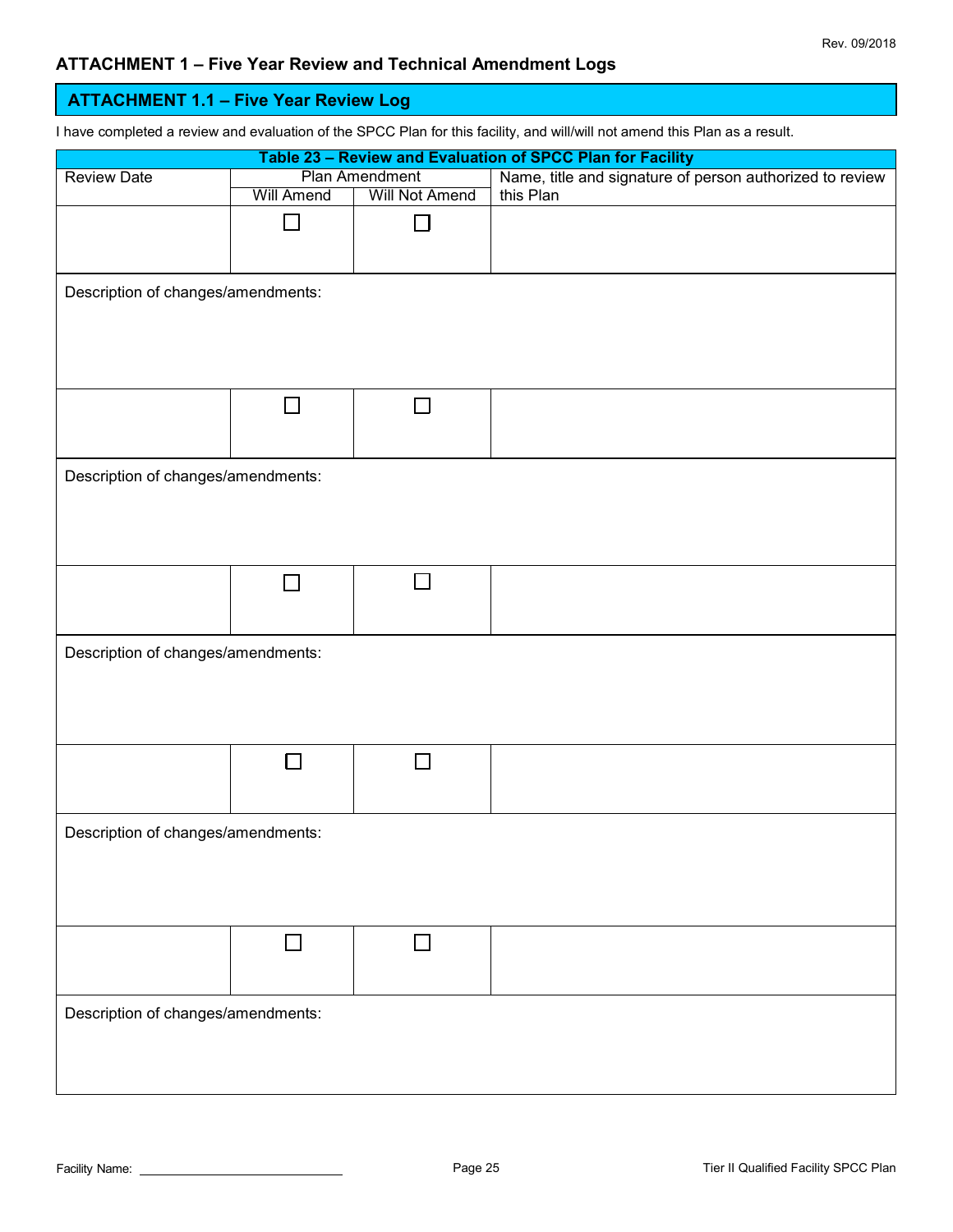## **ATTACHMENT 1.2 – Technical Amendment Log**

Any technical amendments to this Plan will be re-certified in accordance with Section I of this Plan template.

|                    | Table 24 - Description and Certification of Technical Amendments |                                                                            |
|--------------------|------------------------------------------------------------------|----------------------------------------------------------------------------|
| <b>Review Date</b> | <b>Description of Technical Amendment</b>                        | Name, title and signature of person certifying this<br>technical amendment |
|                    |                                                                  |                                                                            |
|                    |                                                                  |                                                                            |
|                    |                                                                  |                                                                            |
|                    |                                                                  |                                                                            |
|                    |                                                                  |                                                                            |
|                    |                                                                  |                                                                            |
|                    |                                                                  |                                                                            |
|                    |                                                                  |                                                                            |
|                    |                                                                  |                                                                            |
|                    |                                                                  |                                                                            |
|                    |                                                                  |                                                                            |
|                    |                                                                  |                                                                            |
|                    |                                                                  |                                                                            |
|                    |                                                                  |                                                                            |
|                    |                                                                  |                                                                            |
|                    |                                                                  |                                                                            |
|                    |                                                                  |                                                                            |
|                    |                                                                  |                                                                            |
|                    |                                                                  |                                                                            |
|                    |                                                                  |                                                                            |
|                    |                                                                  |                                                                            |
|                    |                                                                  |                                                                            |
|                    |                                                                  |                                                                            |
|                    |                                                                  |                                                                            |
|                    |                                                                  |                                                                            |
|                    |                                                                  |                                                                            |
|                    |                                                                  |                                                                            |
|                    |                                                                  |                                                                            |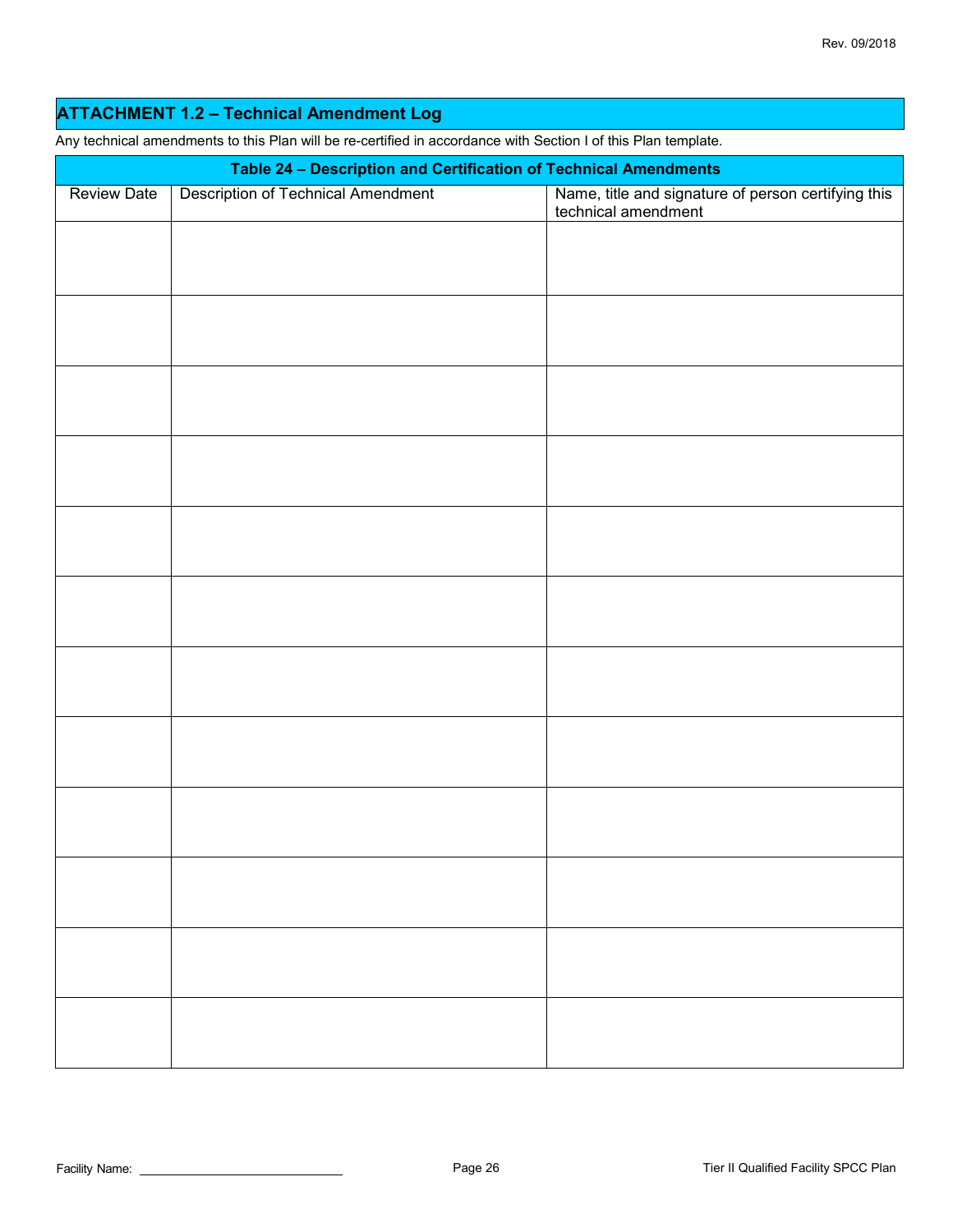| <b>ATTACHMENT 1.3 - Alternative Measures Reviewed and Certified by Professional Engineer</b>                                                                                                                                                                                                                                                                                                                                                                                                       |           |
|----------------------------------------------------------------------------------------------------------------------------------------------------------------------------------------------------------------------------------------------------------------------------------------------------------------------------------------------------------------------------------------------------------------------------------------------------------------------------------------------------|-----------|
| As described in §112.6(b)(3), unless reviewed and certified by a licensed Professional Engineer, this Plan may not include alternative<br>measures of environmental equivalence, impracticability determinations of secondary containment and alternative measures, or<br>alternative procedures for produced water containers. Such measures must be reviewed and certified, in writing, by a licensed<br>Professional Engineer pursuant to §112.6(b)(4) as indicated in Section IB of this Plan. |           |
| Table 25 - Description of Alternative Measures Reviewed and Certified by PE                                                                                                                                                                                                                                                                                                                                                                                                                        | <b>NA</b> |
| For each alternative measure allowed under $\S112.7(a)(2)$ , the certifying Professional Engineer must state the<br>reason(s) for nonconformance and describe the alternative method and how it provides equivalent<br>environmental protection in accordance with §112.7(a)(2).                                                                                                                                                                                                                   | П         |
| For each determination of impracticability of secondary containment pursuant to §112.7(d), the certifying<br>Professional Engineer must clearly explain why secondary containment measures are not practicable at this<br>facility and provide the alternative measures required in $\S112.7(d)$ in lieu of secondary containment.                                                                                                                                                                 |           |
| The certifying Professional Engineer must describe any alternative procedures for skimming produced water<br>containers in lieu of sized secondary containment pursuant to §112.9(c)(6).                                                                                                                                                                                                                                                                                                           |           |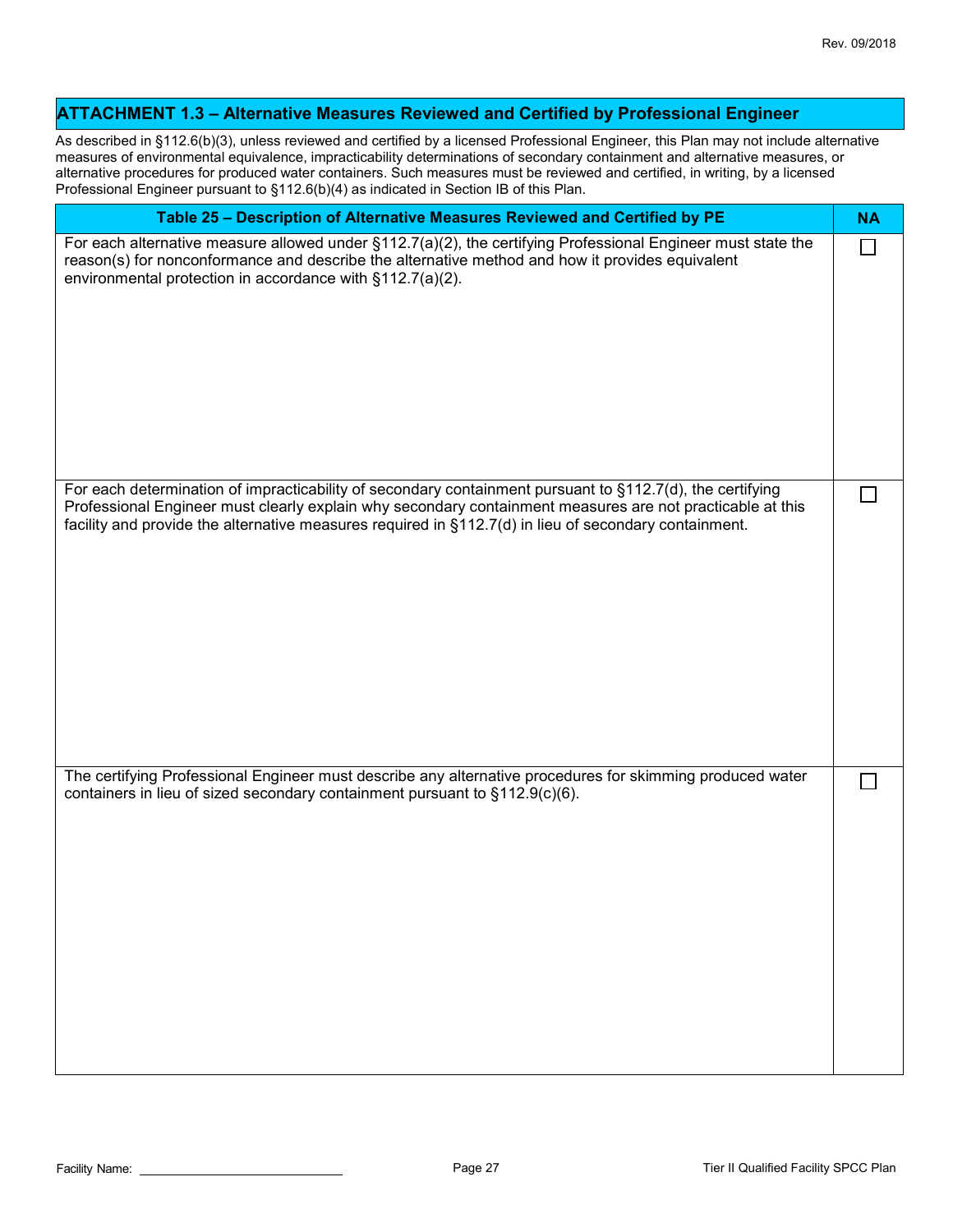$\Box$ 

## **ATTACHMENT 2 – Oil Spill Contingency Plan and Checklist**

An oil spill contingency plan meeting the requirements of 40 CFR part 109 and a written commitment of resources is required for:

- Any bulk container, tank or area where secondary containment has been determined to be impracticable (40 CFR part 112.7(d)
- Qualified oil-filled operational equipment which has no secondary containment (40 CFR part 112.7(k)
- Flowlines and intra-facility gathering lines at oil production facilities

| An oil spill contingency plan meeting the provisions of 40 CFR part 109, as described below, and a written |
|------------------------------------------------------------------------------------------------------------|
| commitment of manpower, equipment and materials required to expeditiously control and remove any quantity  |
| of oil discharged that may be harmful is attached to this Plan.                                            |

Complete the checklist below to verify that the necessary operations outlined in 40 CFR part 109 - Criteria for State, Local and Regional Oil Removal Contingency Plans - have been included.

| Table 26 - Checklist of Development and Implementation Criteria for State, Local and Regional Oil<br>Removal Contingency Plans (§109.5) <sup>n</sup>                                                                                                                                                                                                     |  |
|----------------------------------------------------------------------------------------------------------------------------------------------------------------------------------------------------------------------------------------------------------------------------------------------------------------------------------------------------------|--|
| (a) Definition of the authorities, responsibilities and duties of all persons, organizations or agencies which are<br>to be involved in planning or directing oil removal operations.                                                                                                                                                                    |  |
| (b) Establishment of notification procedures for the purpose of early detection and timely notification of an oil<br>discharge including:                                                                                                                                                                                                                |  |
| (1) The identification of critical water use areas to facilitate the reporting of and response to oil discharges.<br>(2) A current list of names, telephone numbers and addresses of the responsible persons (with alternates)<br>and organizations to be notified when an oil discharge is discovered.                                                  |  |
| (3) Provisions for access to a reliable communications system for timely notification of an oil discharge,<br>and the capability of interconnection with the communications systems established under related oil<br>removal contingency plans, particularly State and National plans (e.g., National Contingency Plan).                                 |  |
| (4) An established, prearranged procedure for requesting assistance during a major disaster or when the<br>situation exceeds the response capability of the State, local or regional authority.                                                                                                                                                          |  |
| (c) Provisions to assure that full resource capability is known and can be committed during an oil discharge<br>situation including:                                                                                                                                                                                                                     |  |
| (1) The identification and inventory of applicable equipment, materials and supplies which are available<br>locally and regionally.                                                                                                                                                                                                                      |  |
| (2) An estimate of the equipment, materials and supplies which would be required to remove the maximum<br>oil discharge to be anticipated.                                                                                                                                                                                                               |  |
| (3) Development of agreements and arrangements in advance of an oil discharge for the acquisition of<br>equipment, materials and supplies to be used in responding to such a discharge.                                                                                                                                                                  |  |
| (d) Provisions for well-defined and specific actions to be taken after discovery and notification of an oil<br>discharge including:                                                                                                                                                                                                                      |  |
| (1) Specification of an oil discharge response operating team consisting of trained, prepared and available<br>operating personnel.                                                                                                                                                                                                                      |  |
| (2) Predesignation of a properly qualified oil discharge response coordinator who is charged with the<br>responsibility and delegated commensurate authority for directing and coordinating response operations<br>and who knows how to request assistance from Federal authorities operating under existing national<br>and regional contingency plans. |  |
| (3) A preplanned location for an oil discharge response operations center and a reliable communications<br>system for directing the coordinated overall response operations.                                                                                                                                                                             |  |
| (4) Provisions for varying degrees of response effort depending on the severity of the oil discharge.                                                                                                                                                                                                                                                    |  |
| (5) Specification of the order of priority in which the various water uses are to be protected where more<br>than one water use may be adversely affected as a result of an oil discharge and where response<br>operations may not be adequate to protect all uses.                                                                                      |  |
| (6) Specific and well-defined procedures to facilitate recovery of damages and enforcement measures as<br>provided for by State and local statutes and ordinances.                                                                                                                                                                                       |  |

<sup>n</sup> The contingency plan must be consistent with all applicable state and local plans, Area Contingency Plans, and the National Contingency Plan (NCP).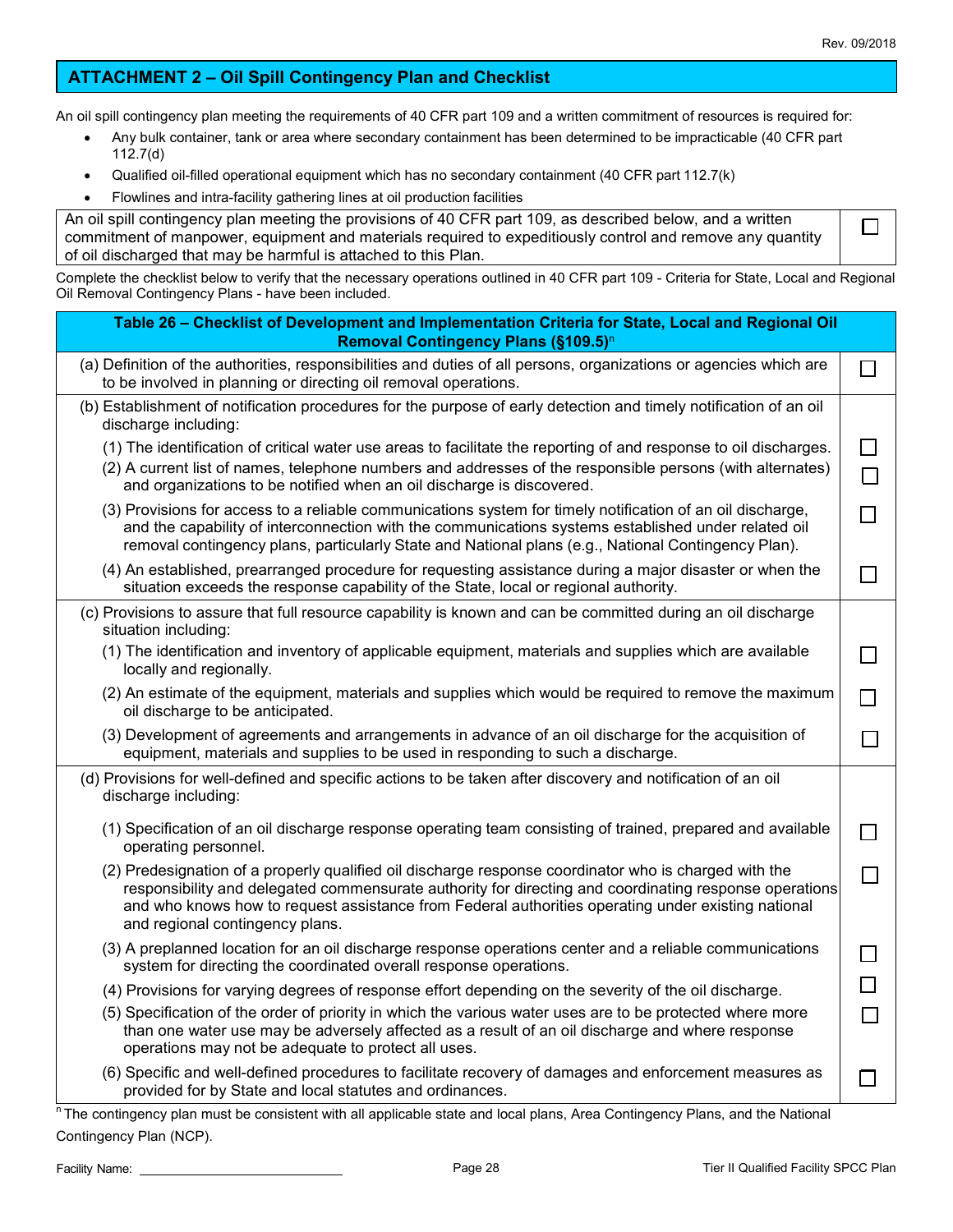### **ATTACHMENT 3 – Inspections, Dike Drainage, Effluent Treatment Facilities/Systems, and Personnel Training Logs**

### **ATTACHMENT 3.1 – Inspection Log and Schedule**

| Table 27 - Inspection & Testing Log and Schedule<br>This log is intended to document compliance with §§112.7(e), 112.8(c)(6), 112.8(c)(8), 112.8(c)(9), 112.8(d)(1), 112.8(d)(4), 112.9(b)(2), 112.9(c)(3), |                                      |                                                  |                                                                                           |                              |                                                  |
|-------------------------------------------------------------------------------------------------------------------------------------------------------------------------------------------------------------|--------------------------------------|--------------------------------------------------|-------------------------------------------------------------------------------------------|------------------------------|--------------------------------------------------|
| Date of<br>Inspection                                                                                                                                                                                       | Container /<br>Piping /<br>Equipment | Describe Scope<br>(or cite Industry<br>Standard) | 112.9(d)(1), 112.9(d)(4), 112.12.(c)(6), and 112.12(d)(4), as applicable.<br>Observations | Name/ Signature of Inspector | Records<br>maintained<br>separately <sup>o</sup> |
|                                                                                                                                                                                                             |                                      |                                                  |                                                                                           |                              | $\Box$                                           |
|                                                                                                                                                                                                             |                                      |                                                  |                                                                                           |                              |                                                  |
|                                                                                                                                                                                                             |                                      |                                                  |                                                                                           |                              | $\Box$                                           |
|                                                                                                                                                                                                             |                                      |                                                  |                                                                                           |                              |                                                  |
|                                                                                                                                                                                                             |                                      |                                                  |                                                                                           |                              | П                                                |
|                                                                                                                                                                                                             |                                      |                                                  |                                                                                           |                              |                                                  |
|                                                                                                                                                                                                             |                                      |                                                  |                                                                                           |                              | $\Box$                                           |
|                                                                                                                                                                                                             |                                      |                                                  |                                                                                           |                              |                                                  |
|                                                                                                                                                                                                             |                                      |                                                  |                                                                                           |                              | П                                                |
|                                                                                                                                                                                                             |                                      |                                                  |                                                                                           |                              |                                                  |

 $^{\circ}$  Indicate in the table above if records of facility inspections are maintained separately at this facility.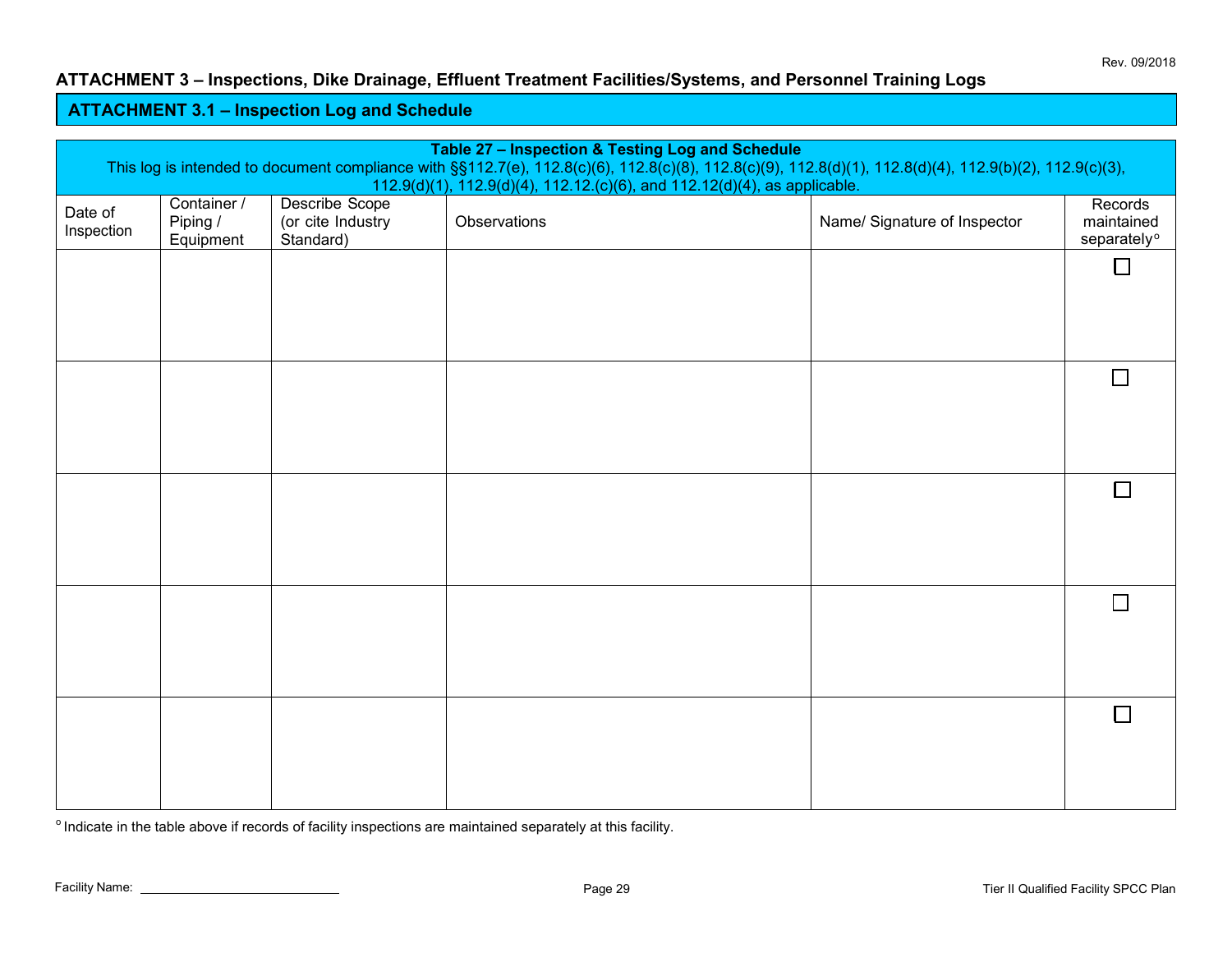## **ATTACHMENT 3.2 – Bulk Storage Container Inspection Schedule – onshore facilities (excluding production):**

To comply with integrity inspection requirement for bulk storage containers, inspect/test each shop-built aboveground bulk storage container on a regular schedule in accordance with a recognized container inspection standard based on the minimum requirements in the following table.

| <b>Table 28 - Bulk Storage Container Inspection Schedule</b>                                          |                                                                                                                                                                                                                                                                               |  |  |
|-------------------------------------------------------------------------------------------------------|-------------------------------------------------------------------------------------------------------------------------------------------------------------------------------------------------------------------------------------------------------------------------------|--|--|
| <b>Container Size and Design Specification</b>                                                        | <b>Inspection requirement</b>                                                                                                                                                                                                                                                 |  |  |
| Portable containers (including drums, totes, and intermediate<br>bulk containers (IBC))               | Visually inspect monthly for signs of deterioration,<br>discharges or accumulation of oil inside diked areas                                                                                                                                                                  |  |  |
| 55 to 1,100 gallons with sized secondary containment                                                  | Visually inspect monthly for signs of deterioration,<br>discharges or accumulation of oil inside diked areas<br>plus any annual inspection elements per industry<br>inspection standards <sup>p</sup>                                                                         |  |  |
| 1,101 to 5,000 gallons with sized secondary containment and a<br>means of leak detection <sup>p</sup> |                                                                                                                                                                                                                                                                               |  |  |
| 1,101 to 5,000 gallons with sized secondary containment and                                           | Visually inspect monthly for signs of deterioration,<br>discharges or accumulation of oil inside diked areas,<br>plus any annual inspection elements and other<br>specific integrity tests that may be required per<br>industry inspection standards <sup>p</sup>             |  |  |
| no method of leak detection <sup>q</sup>                                                              | Depending upon the industry standard used,<br>referenced or considered, additional integrity testing<br>may include an integrity test, leak test or inspection<br>of the tank exterior and/or interior by an industry<br>standard-certified inspector every 2, 5 or 10 years. |  |  |
| 5,001 to 10,000 gallons with sized secondary containment and                                          | Visually inspect monthly for signs of deterioration,<br>discharges or accumulation of oil inside diked areas<br>plus any annual inspection elements and other<br>specific integrity tests per industry inspection<br>standards <sup>p</sup> .                                 |  |  |
| a means of leak detection <sup>p, r</sup>                                                             | Depending upon the industry standard used,<br>referenced or considered, additional integrity testing<br>may include an integrity test or inspection of the tank<br>exterior by an industry standard-certified inspector<br>every 20 years.                                    |  |  |
| 5,001 to 10,000 gallons with sized secondary containment and                                          | Visually inspect monthly for signs of deterioration,<br>discharges or accumulation of oil inside diked areas<br>plus any annual inspection elements and other<br>specific integrity tests per industry inspection<br>standards <sup>p</sup> .                                 |  |  |
| no means of leak detection <sup>p, r</sup>                                                            | Depending upon the industry standard used,<br>referenced or considered, additional integrity testing<br>may include an integrity test, leak test or inspection<br>of the tank exterior and interior by an industry<br>standard-certified inspector every 1, 5, 10 or 15 yrs.  |  |  |

PExamples of leak detection include, but are not limited to, double-walled tanks, tanks within non-earthen secondary containment structures and elevated containers where a leak can be visually identified prior to any leak entering the ground surface.

<sup>q</sup> Industry standards for inspections and integrity testing include the Steel Tank Institute "Standard for the Inspection of Aboveground Storage Tanks – SP001", 5<sup>th</sup> Edition, September 2011, or other relevant standards.

<sup>r</sup>Facilities with storage tanks over 10,000 gallons oil storage capacity do not meet the criteria for a Tier II Qualified Facility.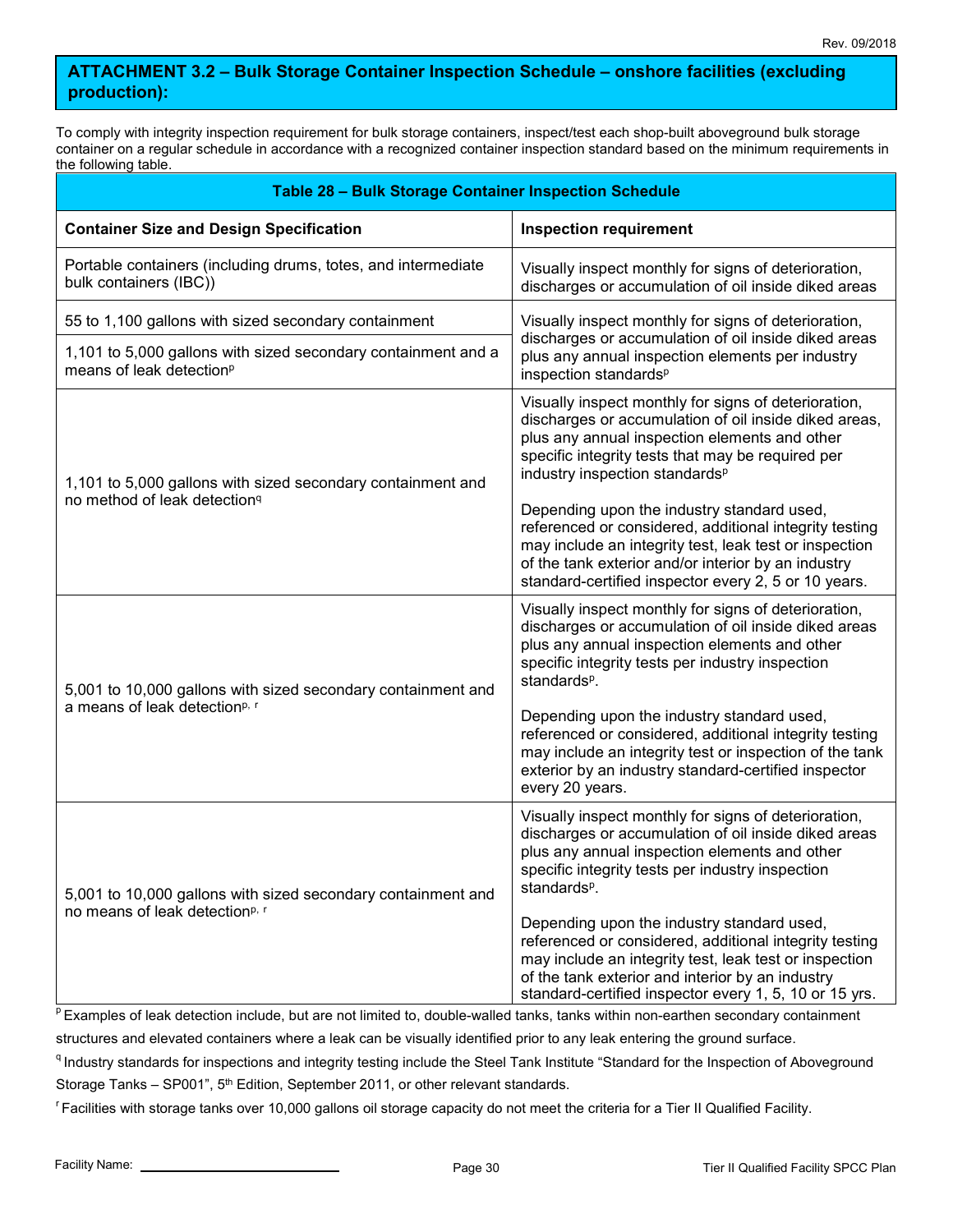### **ATTACHMENT 3.3 – Dike Drainage Log ATTACHMENT 3.4 – Effluent Treatment Facilities/Systems Log**

| Table 29 - Dike Drainage Log |                                            |                                                                      |                                                                |                                    |              |                        |  |
|------------------------------|--------------------------------------------|----------------------------------------------------------------------|----------------------------------------------------------------|------------------------------------|--------------|------------------------|--|
| Date                         | <b>Bypass</b><br>valve<br>sealed<br>closed | Rainwater<br>inspected to be<br>sure no oil (or<br>sheen) is visible | Open bypass<br>valve and<br>reseal it<br>following<br>drainage | Drainage<br>activity<br>supervised | Observations | Signature of Inspector |  |
|                              | $\Box$                                     | $\Box$                                                               | $\Box$                                                         | $\Box$                             |              |                        |  |
|                              | $\Box$                                     | $\Box$                                                               | $\Box$                                                         | $\Box$                             |              |                        |  |
|                              | $\Box$                                     | $\Box$                                                               | $\Box$                                                         | $\Box$                             |              |                        |  |
|                              | $\Box$                                     | $\Box$                                                               | $\Box$                                                         | $\Box$                             |              |                        |  |
|                              | $\Box$                                     | $\Box$                                                               | $\Box$                                                         | $\Box$                             |              |                        |  |
|                              | $\Box$                                     | $\Box$                                                               | $\Box$                                                         | $\Box$                             |              |                        |  |
|                              | $\Box$                                     | $\Box$                                                               | $\Box$                                                         | $\Box$                             |              |                        |  |
|                              | $\Box$                                     | $\Box$                                                               | $\Box$                                                         | $\Box$                             |              |                        |  |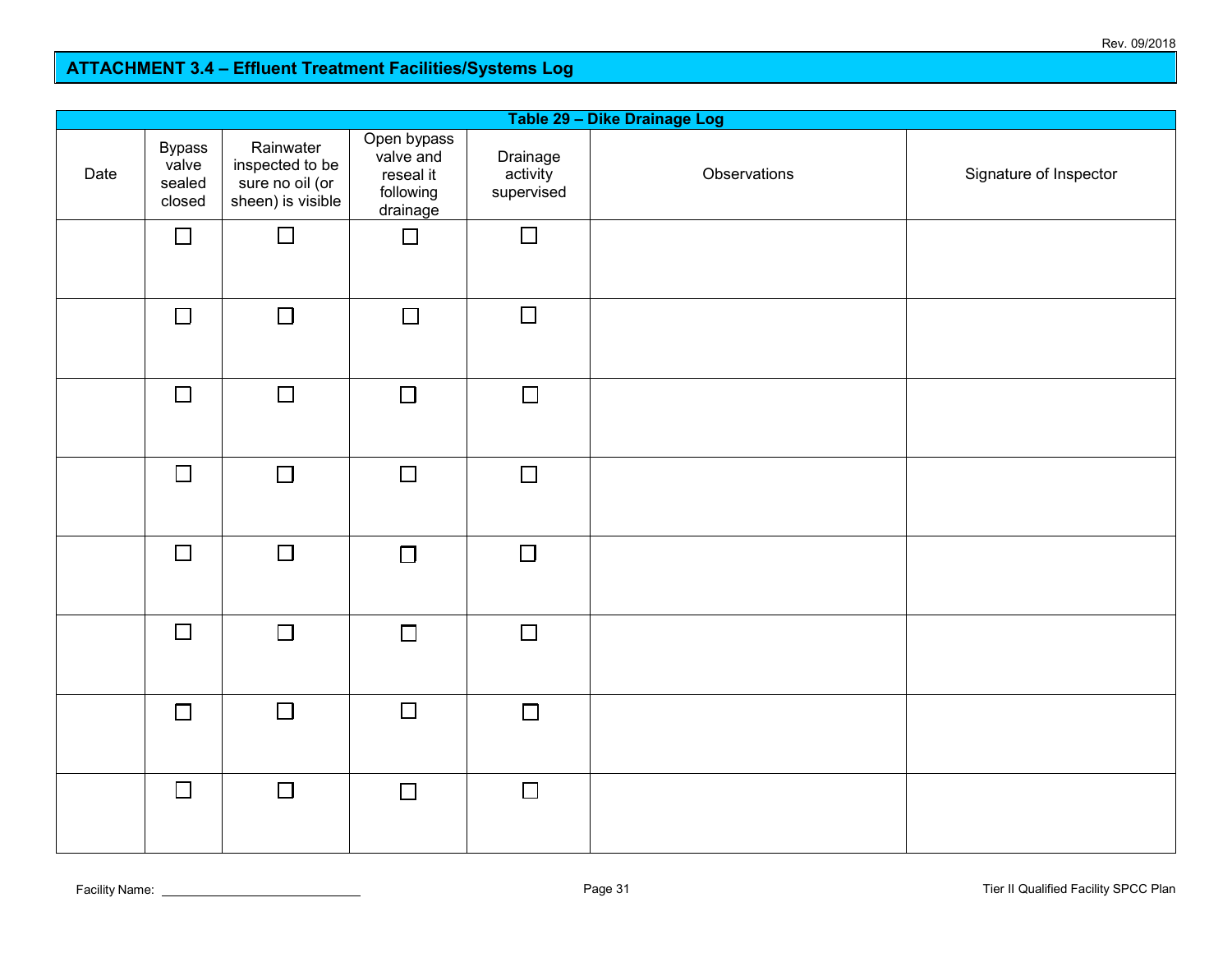Rev. 09/2018

| .<br>Table 30 - Effluent Treatment Facilities/Systems Log |              |                              |                                      |  |  |
|-----------------------------------------------------------|--------------|------------------------------|--------------------------------------|--|--|
| Date                                                      | Observations | Name/ Signature of Inspector | Records<br>maintained<br>separatelys |  |  |
|                                                           |              |                              | $\Box$                               |  |  |
|                                                           |              |                              |                                      |  |  |
|                                                           |              |                              |                                      |  |  |
|                                                           |              |                              | $\Box$                               |  |  |
|                                                           |              |                              |                                      |  |  |
|                                                           |              |                              |                                      |  |  |
|                                                           |              |                              | $\Box$                               |  |  |
|                                                           |              |                              |                                      |  |  |
|                                                           |              |                              |                                      |  |  |
|                                                           |              |                              | $\Box$                               |  |  |
|                                                           |              |                              |                                      |  |  |
|                                                           |              |                              |                                      |  |  |
|                                                           |              |                              |                                      |  |  |

s Indicate in the table above if records of effluent treatment facilities/systems are maintained separately at this facility.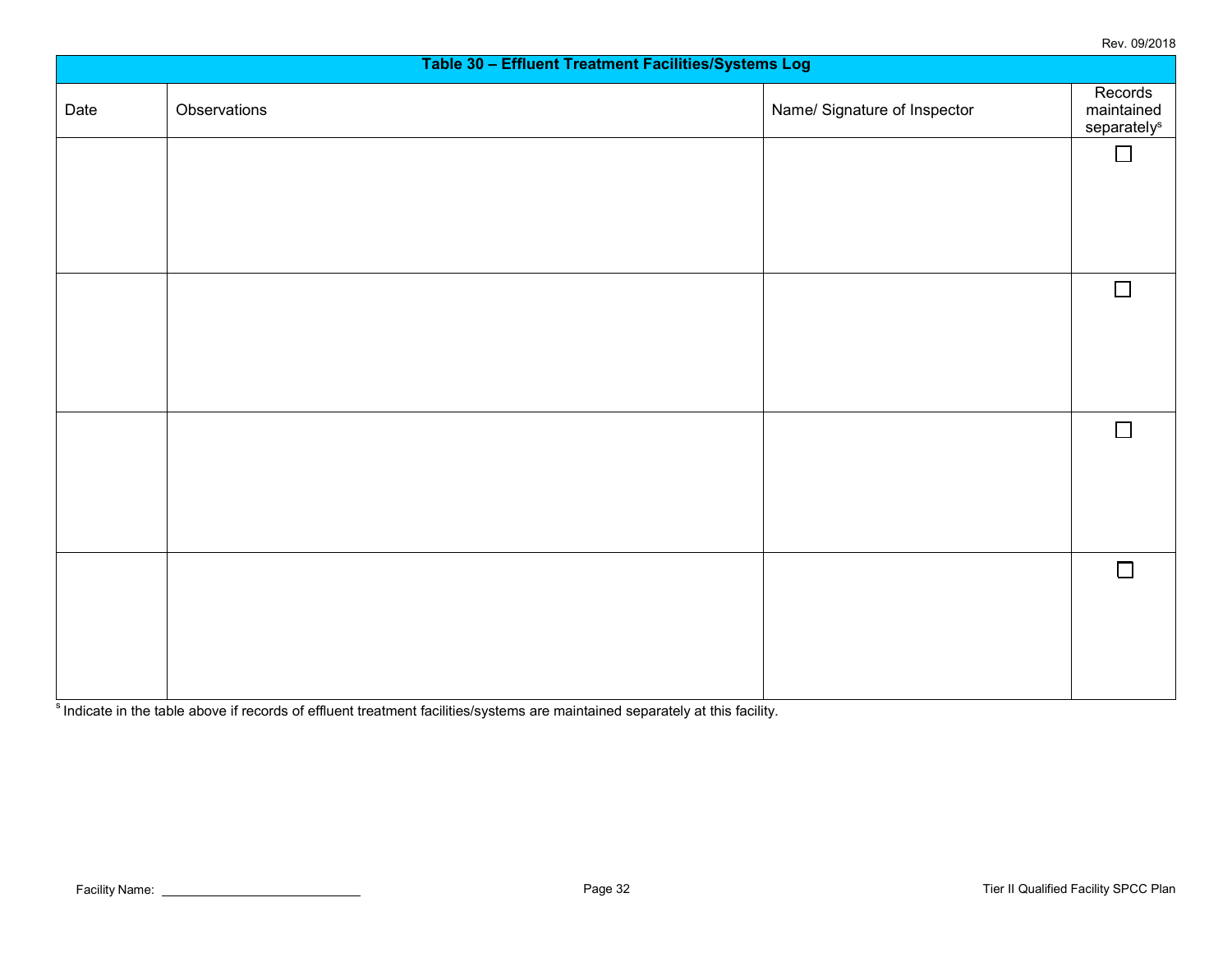# **ATTACHMENT 3.5 – Oil-handling Personnel Training and Briefing Log**

| <b>Date</b> |  |  |  |  |
|-------------|--|--|--|--|
|             |  |  |  |  |
|             |  |  |  |  |
|             |  |  |  |  |
|             |  |  |  |  |
|             |  |  |  |  |
|             |  |  |  |  |
|             |  |  |  |  |
|             |  |  |  |  |
|             |  |  |  |  |
|             |  |  |  |  |
|             |  |  |  |  |
|             |  |  |  |  |
|             |  |  |  |  |
|             |  |  |  |  |
|             |  |  |  |  |
|             |  |  |  |  |
|             |  |  |  |  |
|             |  |  |  |  |
|             |  |  |  |  |
|             |  |  |  |  |
|             |  |  |  |  |
|             |  |  |  |  |
|             |  |  |  |  |
|             |  |  |  |  |
|             |  |  |  |  |
|             |  |  |  |  |
|             |  |  |  |  |
|             |  |  |  |  |
|             |  |  |  |  |
|             |  |  |  |  |
|             |  |  |  |  |
|             |  |  |  |  |
|             |  |  |  |  |
|             |  |  |  |  |
|             |  |  |  |  |
|             |  |  |  |  |
|             |  |  |  |  |
|             |  |  |  |  |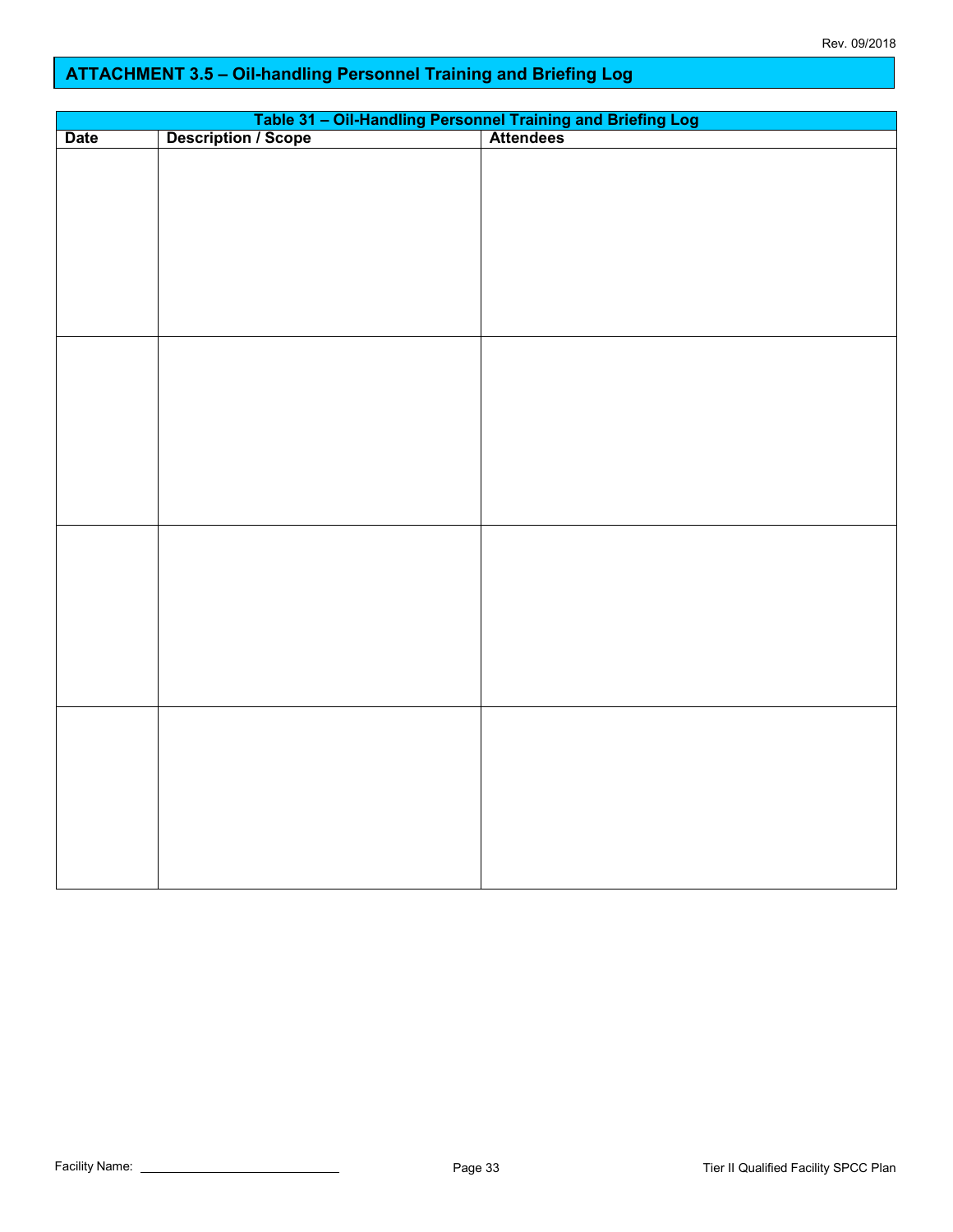#### **ATTACHMENT 4 – Discharge Notification Form**

In the event of a discharge of oil to navigable waters or adjoining shorelines, the following information will be provided to the National Response Center **[also see the notification information provided in Section III-6 of this Plan]**:

|                                            | Table 32 - Information provided to the National Response Center in the Event of a Discharge |                                               |                                |  |
|--------------------------------------------|---------------------------------------------------------------------------------------------|-----------------------------------------------|--------------------------------|--|
| Discharge/Discovery Date                   |                                                                                             | Time                                          |                                |  |
|                                            |                                                                                             |                                               |                                |  |
| <b>Facility Name</b>                       |                                                                                             |                                               |                                |  |
| Facility Location (Address/Lat-            |                                                                                             |                                               |                                |  |
| Long/Section Township Range)               |                                                                                             |                                               |                                |  |
| Name of reporting individual               |                                                                                             | Telephone #                                   |                                |  |
| Type of material discharged                |                                                                                             | <b>Estimated total</b><br>quantity discharged | Gallons/Barrels                |  |
| Source of the discharge                    |                                                                                             | Media affected                                | Soil                           |  |
|                                            |                                                                                             |                                               | $\Box$ Water (specify)         |  |
|                                            |                                                                                             |                                               |                                |  |
|                                            |                                                                                             |                                               | $\Box$ Other (specify)         |  |
| Actions taken                              |                                                                                             |                                               |                                |  |
|                                            |                                                                                             |                                               |                                |  |
|                                            |                                                                                             |                                               |                                |  |
|                                            |                                                                                             |                                               |                                |  |
|                                            |                                                                                             |                                               |                                |  |
|                                            |                                                                                             |                                               |                                |  |
|                                            |                                                                                             |                                               |                                |  |
| Damage or injuries                         |                                                                                             |                                               |                                |  |
|                                            | $\Box$ No $\Box$ Yes (specify)                                                              | Evacuation needed?                            | $\Box$ No $\Box$ Yes (specify) |  |
|                                            |                                                                                             |                                               |                                |  |
| Organizations and individuals<br>contacted | National Response Center 800-424-8802 Time                                                  |                                               |                                |  |
|                                            | Cleanup contractor (Specify) Time                                                           |                                               |                                |  |
|                                            | Facility personnel (Specify) Time                                                           |                                               |                                |  |
|                                            |                                                                                             |                                               |                                |  |
|                                            | State Agency (Specify) Time                                                                 |                                               |                                |  |
|                                            | □ Other (Specify) Time                                                                      |                                               |                                |  |
|                                            |                                                                                             |                                               |                                |  |